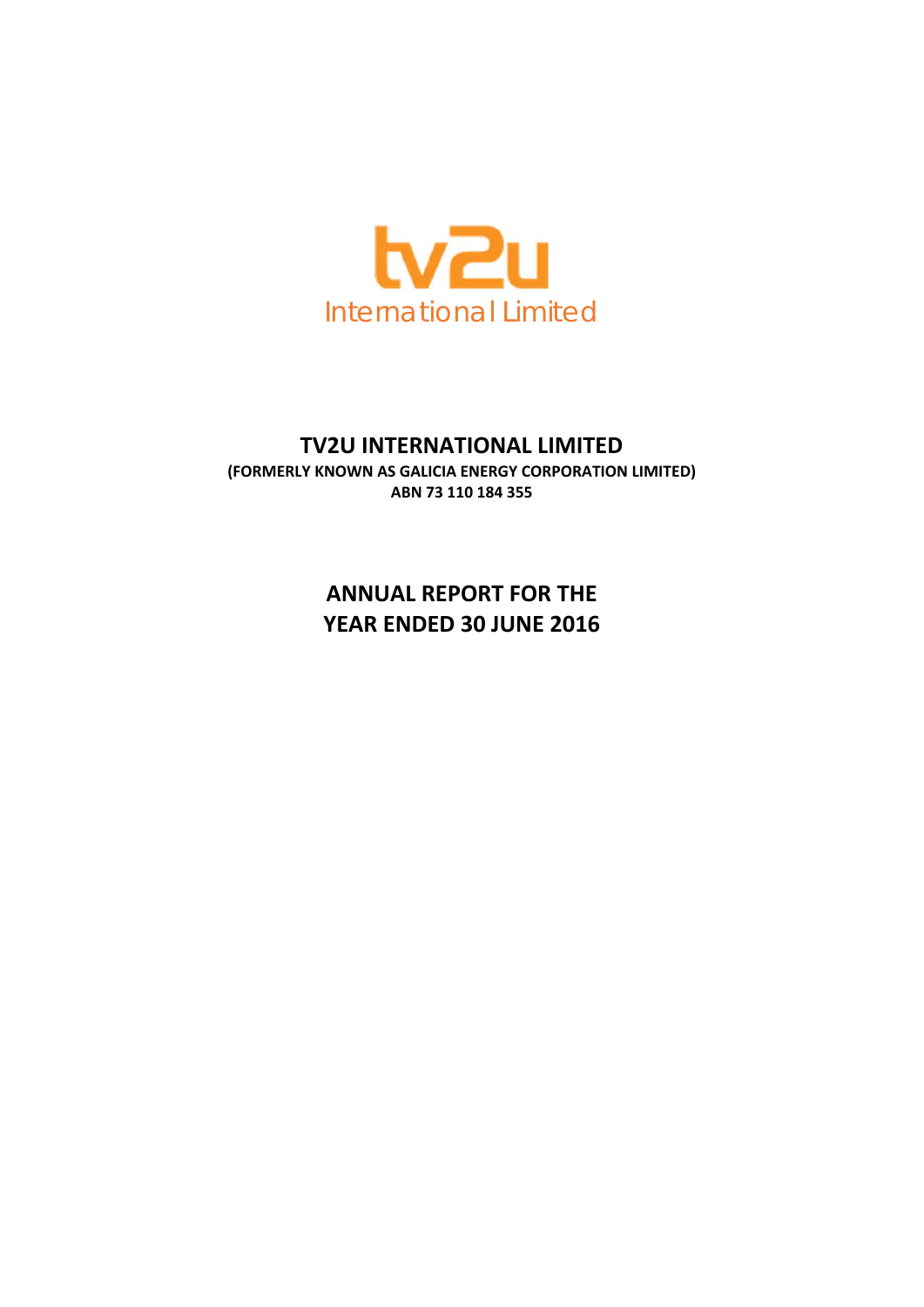# **TV2U INTERNATIONAL LIMITED CONTENTS PAGE FOR THE YEAR ENDED 30 JUNE 2016**

| Corporate Directory                                                     | 1  |
|-------------------------------------------------------------------------|----|
| Directors' Report                                                       | 2  |
| Auditor's Independence Declaration                                      | 23 |
| Consolidated Statement of Profit or Loss and Other Comprehensive Income | 24 |
| <b>Consolidated Statement of Financial Position</b>                     | 25 |
| Consolidated Statement of Changes in Equity                             | 26 |
| <b>Consolidated Statement of Cash Flows</b>                             | 27 |
| Notes to the Consolidated Financial Statements                          | 28 |
| Directors' Declaration                                                  | 65 |
| Independent Auditor's Report                                            | 66 |
| Shareholder Information                                                 | 69 |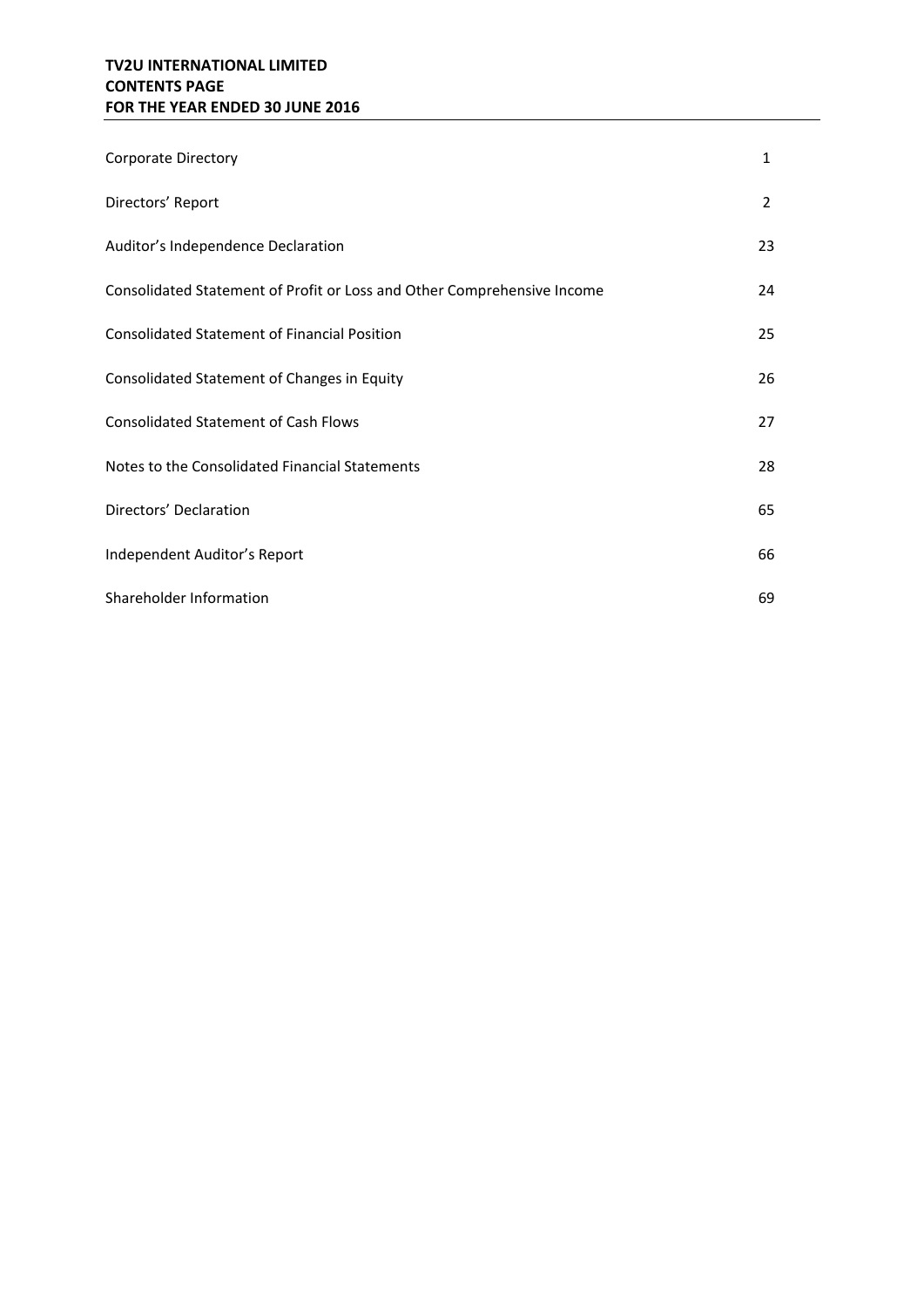### **Board of Directors**

**Secretary** 

**Registered Office** 

4/11 Ventnor Avenue West Perth WA 6005 T: +61 (08) 9481 7742 F: +61 (08) 9481 4950 Website: www.tv2u.com

| Tony Chong      | Non-Executive Chairman<br>(appointed 9 February 2016)   |
|-----------------|---------------------------------------------------------|
| Nick Fitzgerald | <b>Managing Director</b><br>(appointed 5 February 2016) |
| Peter Wall      | Non-Executive Chairman<br>(resigned 9 February 2016)    |
| Faldi Ismail    | Non-Executive Director                                  |
| Igor Soshinsky  | Non-Executive Director<br>(resigned 5 February 2016)    |

Sarah Smith Company Secretary

Australian Securities Exchange Limited (ASX)

### **Bankers**

Westpac Private Bank Level 13, 109 St Georges Terrace Perth WA 6000 Website: www.westpac.com.au

### **Auditors**

PA Audit Pty Ltd 91 High Street Fremantle WA 6160

### **Share Registry**

Automic Registry Services Suite 1a, Level 1, 7 Ventnor Avenue West Perth WA 6005

### **Solicitors**

Steinepreis Paganin Level 4, The Read Buildings 16 Milligan Street Perth WA 6000

Lavan Legal 1 William Street Perth WA 6000

# **Domicile and Country of Incorporation**  Australia

**Australian Company Number** 

ASX codes – TV2 (ordinary shares)

Home Exchange – Perth

ACN 110 184 355

**Securities Exchange** 

**Australian Business Number**  ABN 73 110 184 355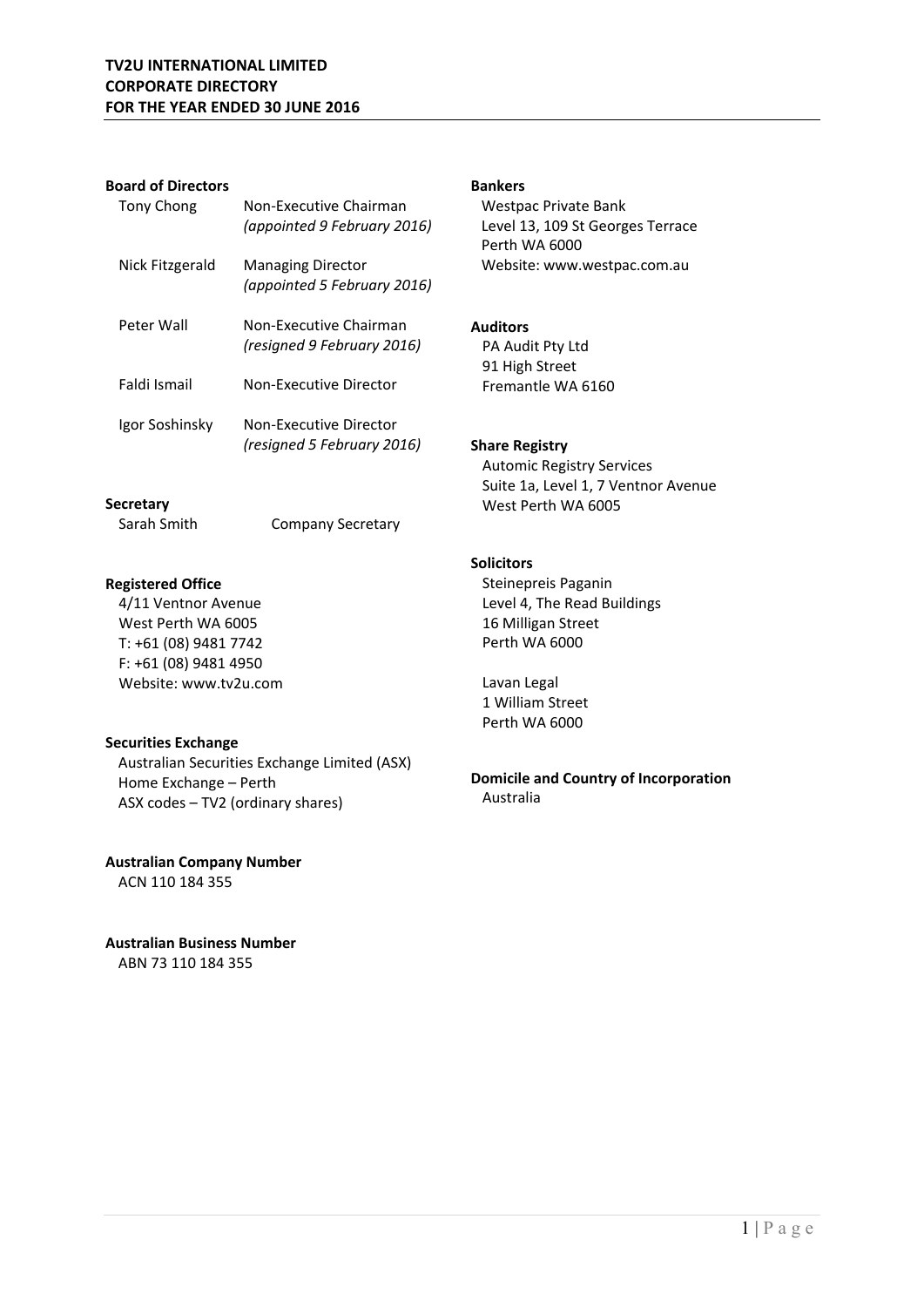The Directors submit their report on TV2U International Limited ("the Company" or "TV2U") and its controlled entities (together the "Group") for the financial year ended 30 June 2016. The Company changed its name from Galicia Energy Corporation Limited at a general meeting of Shareholders held on 9 November 2015. As such, the Company is referred to in this 2016 Financial Year Report as TV2U.

### **1. INFORMATION ON DIRECTORS**

The names and details of the Company's Directors in office during the financial year and until the date of this report are as follows. Directors were in office for the entire year unless otherwise stated.

### **Mr Faldi Ismail**

### **Non‐Executive Director (Appointed 18 May 2015)**

Mr Ismail is an experienced corporate advisor who specialises in the restructure and recapitalisation of a wide range of ASX‐listed companies, specialising in information technology. He has many years of investment banking experience and has advised on numerous cross border transactions including capital raisings, structuring of acquisitions and joint ventures overseas.

Mr Ismail is also the founder and operator of Otsana Capital, a boutique advisory firm specialising in mergers and acquisitions, capital raisings and Initial Public Offerings.

During the past three years Mr Ismail has held the following Directorships on other ASX listed companies:

- WHL Energy Limited (current)
- Cre8tek Limited (current)
- Asiamet Resources Limited (formerly Kalimantan Gold Corporation) (current)
- Ookami Limited (formerly Advanced Engine Components Limited) (current)
- **BGD Corporation Limited (ceased 6 April 2016)**
- Emergent Resources Limited (ceased 16 November 2015)
- Mareterram Limited (formerly Style Limited) (ceased 10 August 2015)

#### **Nick Fitzgerald**

### **Managing Director (Appointed 5 February 2016)**

Mr Fitzgerald has an exceptional pedigree averaging over 23 years each in Media and Entertainment with deep domain expertise and project experience with content owners, digital service providers, broadcasters and telecommunications companies. Mr Fitzgerald's experience expands over 25 years in the Broadcast and New Media Industries. A successful business leader and visionary entrepreneur, Mr Fitzgerald is responsible for setting the strategic goals and objectives of TV2U. Prior to TV2U, Mr Fitzgerald served in numerous executive level positions while involved in several successful start‐ up companies, including Digital Rapids, a pioneer in encoding/transcoding technology.

### **Tony Chong**

### **Non‐Executive Chairman (Appointed 9 February 2016)**

Mr Chong is a corporate and tax lawyer, with significant experience in mergers and acquisitions and commercial transactions. He has worked in house and in practice across various industries, and has advised media, advertising and technology companies on their structure and commercial dealings. Tony has specific interest and expertise in assisting companies trade with the Asian Region. Tony is the lead partner of Lavan Legal's Corporate Services Group.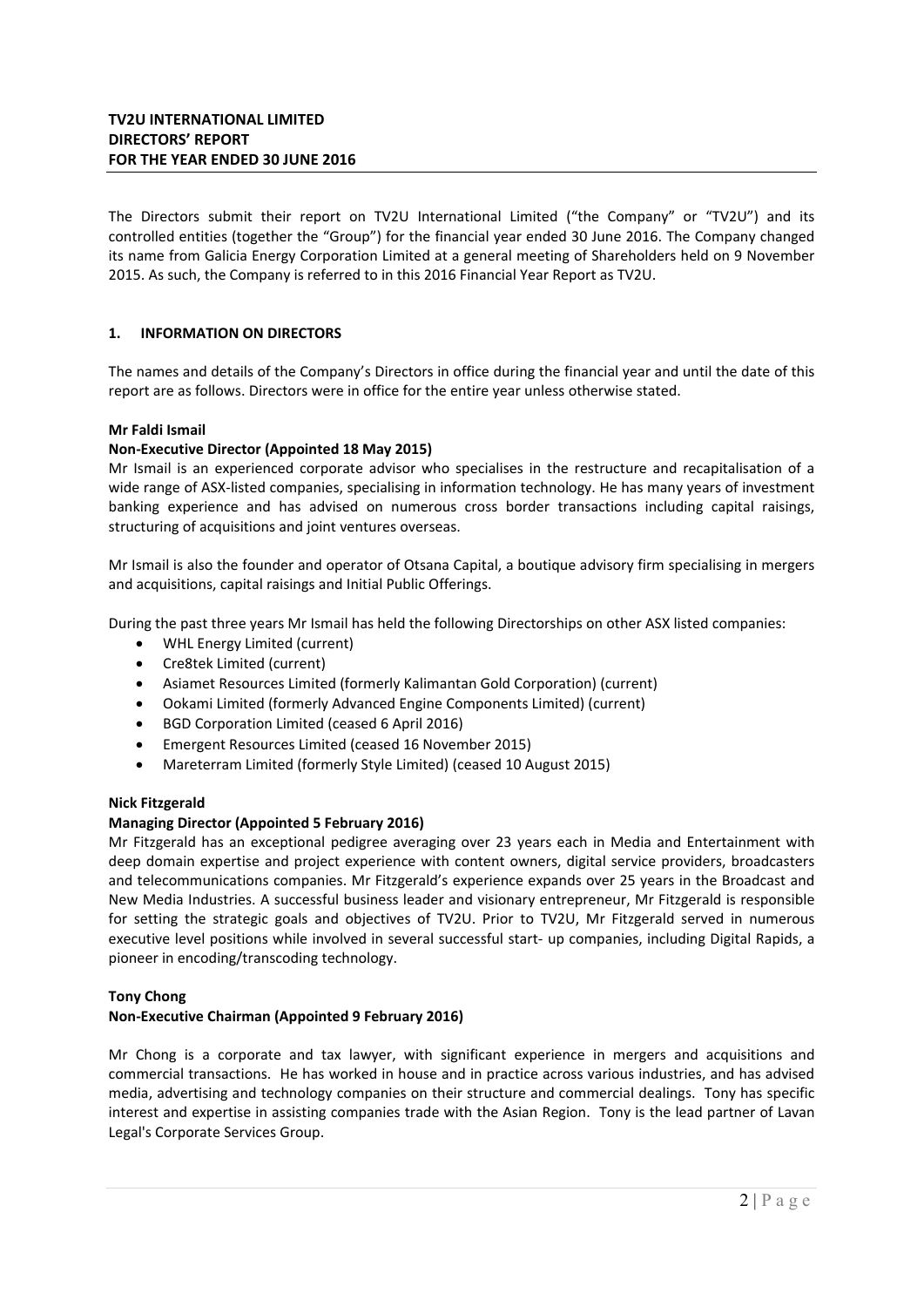#### **Mr Peter Wall**

### **Non‐Executive Chairman (Appointed 29 February 2012, resigned 9 February 2016)**  LLB BComm MAppFin FFin

Mr Wall is a corporate lawyer and has been a Partner at Steinepreis Paganin (Perth based corporate law firm) since July 2005. Mr Wall graduated from the University of Western Australia in 1998 with a Bachelor of Laws and Bachelor of Commerce (Finance). He has also completed a Masters of Applied Finance and Investment with FINSIA.

Mr Wall has a wide range of experience in all forms of commercial and corporate law, with a particular focus on resources (hard rock and oil/gas), equity capital markets and mergers and acquisitions. He also has significant experience in dealing in cross border transactions.

During the past three years Mr Wall has held the following Directorships on other ASX listed companies:

- MMJ Phytotech Limited (current)
- Minbos Resources Limited (current)
- MyFiziq Ltd (current)
- Activistic Ltd (current)
- Zyber Holdings Limited (current)
- Sky and Space Global Limited (current)
- Transcendence Technologies Limited (current)
- Ookami Limited (formerly Advanced Engine Components Limited) (current)
- Zinc of Ireland (formerly Global Metals Exploration NL) (ceased 22 July 2016)
- Brainchip Holdings Limited (formerly Aziana Limited) (ceased 3 August 2015)

### **Mr Igor Soshinsky**

### **Non‐Executive Director (Appointed 28 November 2013, resigned 5 February 2016)**

Mr Soshinsky is an experienced business advisor who has been involved in senior managerial positions with a number of consulting companies in logistics, transportation, telecommunications, real estate and infrastructure development industries. More recently, Mr Soshinsky has provided advisory services to explorers and producers in the coal and oil & gas industries in the Ukraine. Mr Soshinsky is also the Director of the management company that Galicia has engaged to oversee its Ukraine operations.

During the past three years Mr Soshinsky has not held Directorships in any other ASX listed companies.

### **2. INFORMATION ON COMPANY SECRETARY**

**Ms Sarah Smith (Appointed 14 April 2014)**  B.Bus, CA

Sarah specialises in corporate advisory, company secretarial and financial management services. Sarah's experience includes company secretarial and financial management services for ASX listed companies, capital raisings and IPOs, due diligence reviews and ASX and ASIC compliance. Sarah is a Chartered Accountant, and has acted as the Company Secretary of a number of ASX listed companies.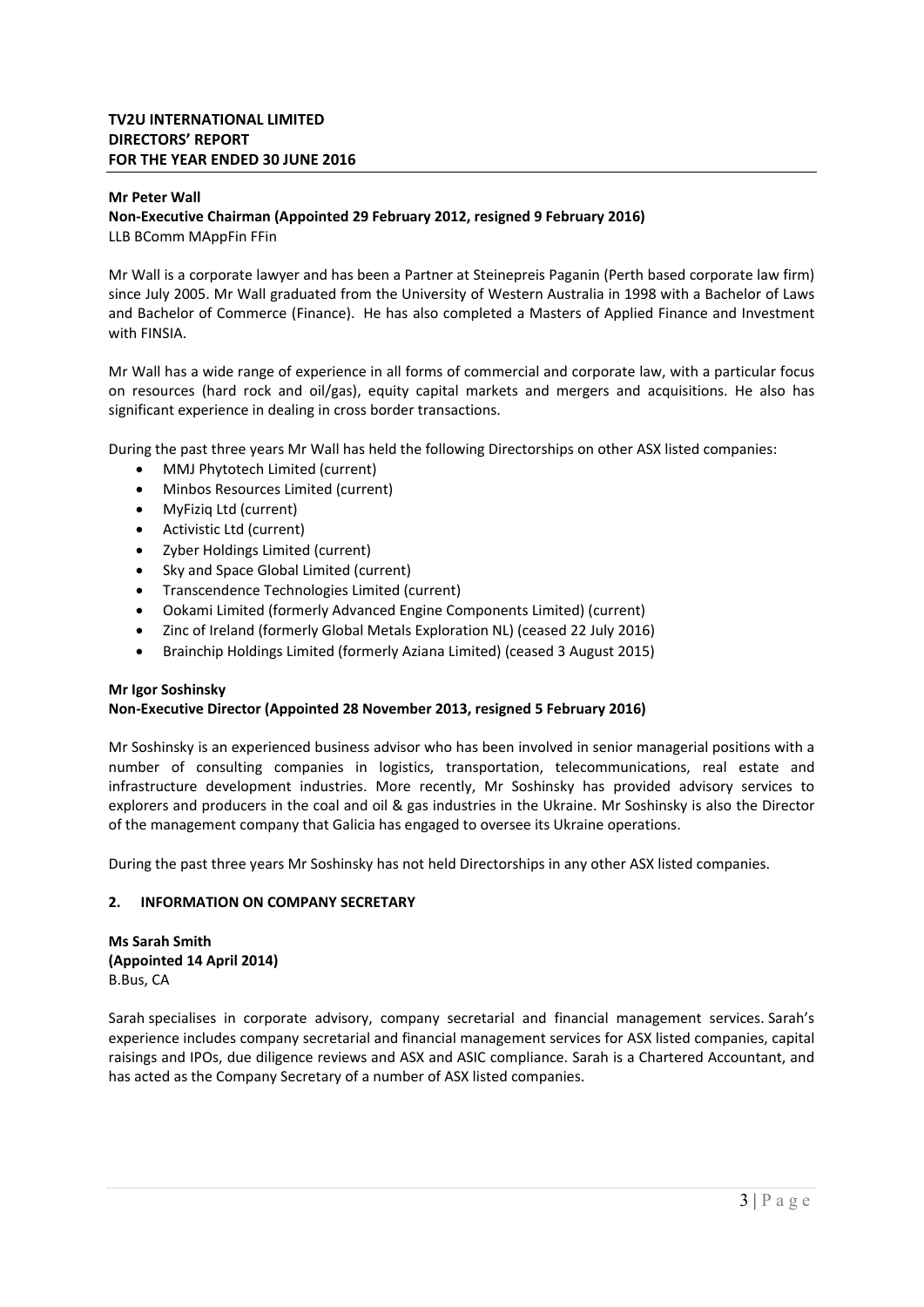### **3. DIRECTORS' SHAREHOLDINGS**

The following table sets out each current Director's relevant interests in shares and rights or options to acquire shares of the Company or a related body corporate as at the date of this report.

| <b>Director</b> | <b>Fully Paid Ordinary</b><br><b>Shares</b> | <b>Listed Options Exercisable at</b><br>\$0.04 on or before 30 March<br>2019 | <b>Performance shares</b> |
|-----------------|---------------------------------------------|------------------------------------------------------------------------------|---------------------------|
| Mr N Fitzgerald | 303,571,428*                                |                                                                              | 440,178,572               |
| Mr T Chong      | 2,950,000                                   | 737,500                                                                      |                           |
| Mr F Ismail     | 466.030                                     |                                                                              |                           |
|                 | 306,987,458                                 | 737,500                                                                      | 440,178,572               |

*\*Subject to 24 months escrow from date of quotation* 

### **4. DIVIDENDS**

No dividend has been paid during the financial year and no dividend is recommended for the financial year.

#### **5. DIRECTORS' MEETINGS**

The number of Directors' meetings held during the financial year and the number of meetings attended by each Director during the time the Director's held office are:

| <b>Director</b>                             | <b>Eligible</b><br><b>Number</b><br>to<br><b>Attend</b> | <b>Number Attended</b> |
|---------------------------------------------|---------------------------------------------------------|------------------------|
| Mr T Chong (Appointed 9 February 2016)      |                                                         |                        |
| Mr N Fitzgerald (Appointed 5 February 2016) |                                                         |                        |
| Mr P Wall (Resigned 9 February 2016)        |                                                         |                        |
| Mr I Soshinsky (Resigned 9 February 2016)   |                                                         |                        |
| Mr F Ismail                                 |                                                         |                        |

#### **6. PRINCIPAL ACTIVITIES**

The company was formerly an oil and gas exploration and development company. During the period, the Company moved into the technology sector with the completion of the acquisition of TV2U Worldwide Pty Ltd ("TV2UWW"), a leading digital content enabler and technology provider to the media, entertainment and telecommunications industries. The Company is a wholesale television provider to B2B clients. Through its established in‐country relationships and management expertise, the Company intends to expand its asset portfolio throughout Australia, Singapore, Hong Kong, Malaysia and Indonesia.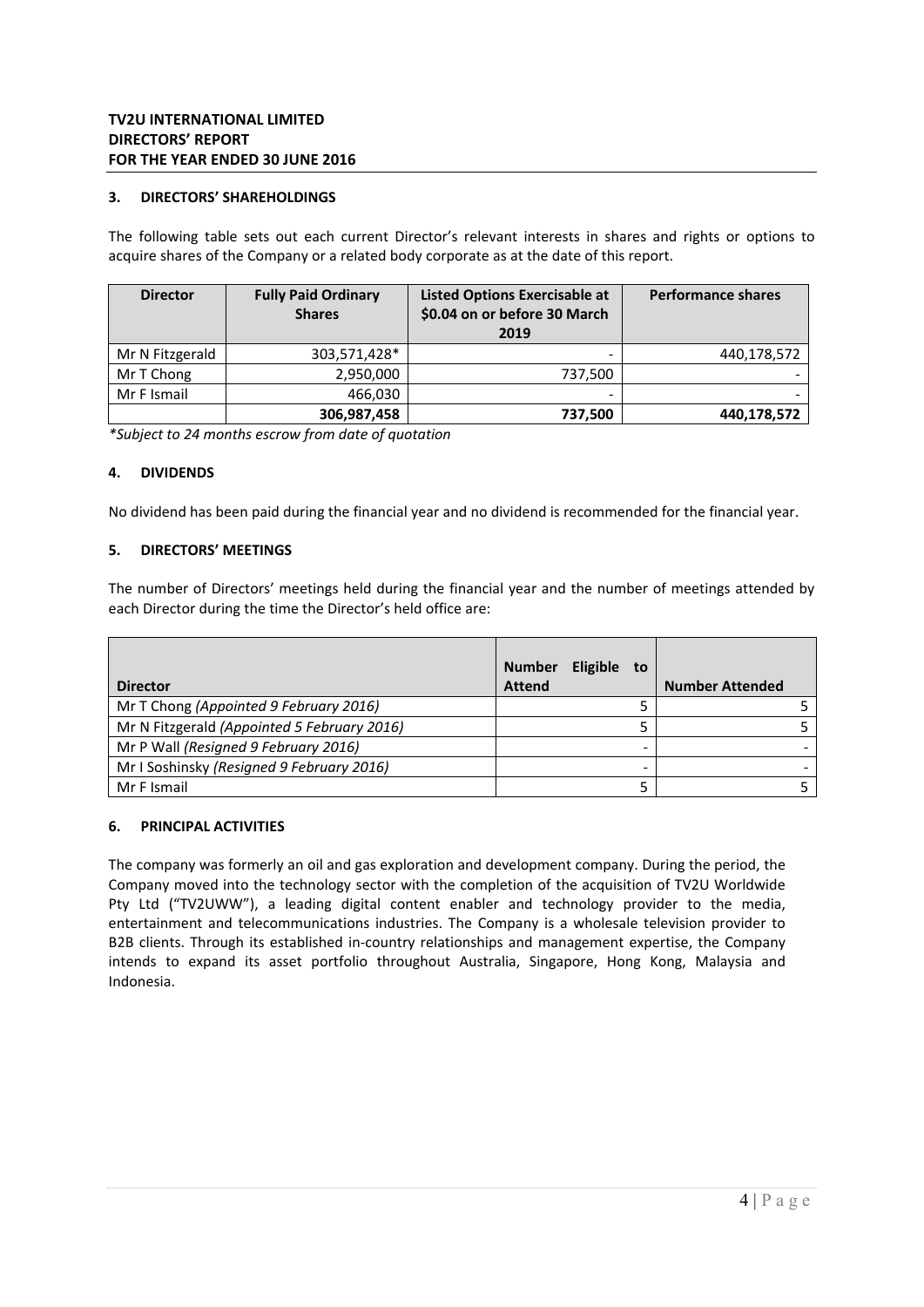### **7. OPERATING AND FINANCIAL REVIEW**

#### **A Operations**

#### **Completion of the acquisition of TV2UWW**

On 20 January 2016, the Company received a letter from ASX confirming conditional approval for the Company to be reinstated to quotation on ASX, which set out the conditions that would need to be satisfied prior to re-listing. The Company completed the conditions precedent required under the letter, and on 3 February 2016, closed the Public Offer under the Prospectus dated 10 December 2015, after raising the minimum subscription of \$4,000,000.

On this date, the following securities were issued in relation to the acquisition of TV2UWW:

- 1. 201,300,000 Shares at an issue price of \$0.02 per Share;
- 2. 357,142,857 Shares and 517,857,143 Performance Shares to the TV2UWW vendors in consideration for the TV2UWW Acquisition; and
- 3. 105,114,359 Shares and 31,687,500 Options to the holders of Convertible Notes on conversion of the outstanding balance of their Convertible Notes.

As approved at the general meeting of shareholders on 9 November 2015, Galicia Energy Corporation Limited changed its name to **TV2U International Limited**. The Australian Securities and Investments Commission recorded the change of name on 3 February 2016. The ASX code was subsequently changed from "GAL" to "TV2".

#### **Strategy and Developments**

A considered strategic approach was set to achieve a low capital expenditure business model to achieve revenue at the lowest cost base.

On the 10 February 2016 TV2U formed a joint venture partnership with Sunfly, being one of the pioneering and leading karaoke content providers, to bring a premier karaoke jukebox application to market.

Having released the application on IOS and Android, the application is now available in Australia, New Zealand, Thailand, Malaysia, CIS Region and the UK. The Karaoke2U application will be released to 25 countries in total, exposing it to a global karaoke market estimated to be worth around US\$14 billion http://www.redherring.com/company-profiles/singon/).

On the 2 March 2016 TV2U International Limited signed a binding agreement with Divan.TV to provide Hollywood and Karaoke content into Russia and the Commonwealth Independent States. The collaboration agreement with Divan. TV enables TV2U content to be delivered into the region via a trusted and fully operational partner. TV2U and Divan. TV are working with several television manufacturers to incorporate the Karaoke2U application into Smart TV's that are sold in the CIS region. This partnership provides for a multifaceted entry into the CIS region.

On the 11 March 2016 TV2U selected Amazon Web Services to fast track the implementation of our entertainment platform to the market. This is another piece in the puzzle for a low capex, high margin delivery strategy, reducing considerably the upfront capital requirements. In partnership with Amazon there is no longer needs to plan for and procure servers and other IT infrastructure. In addition the Amazon Cloud based technology allows TV2U technology to scale according to subscriber usage.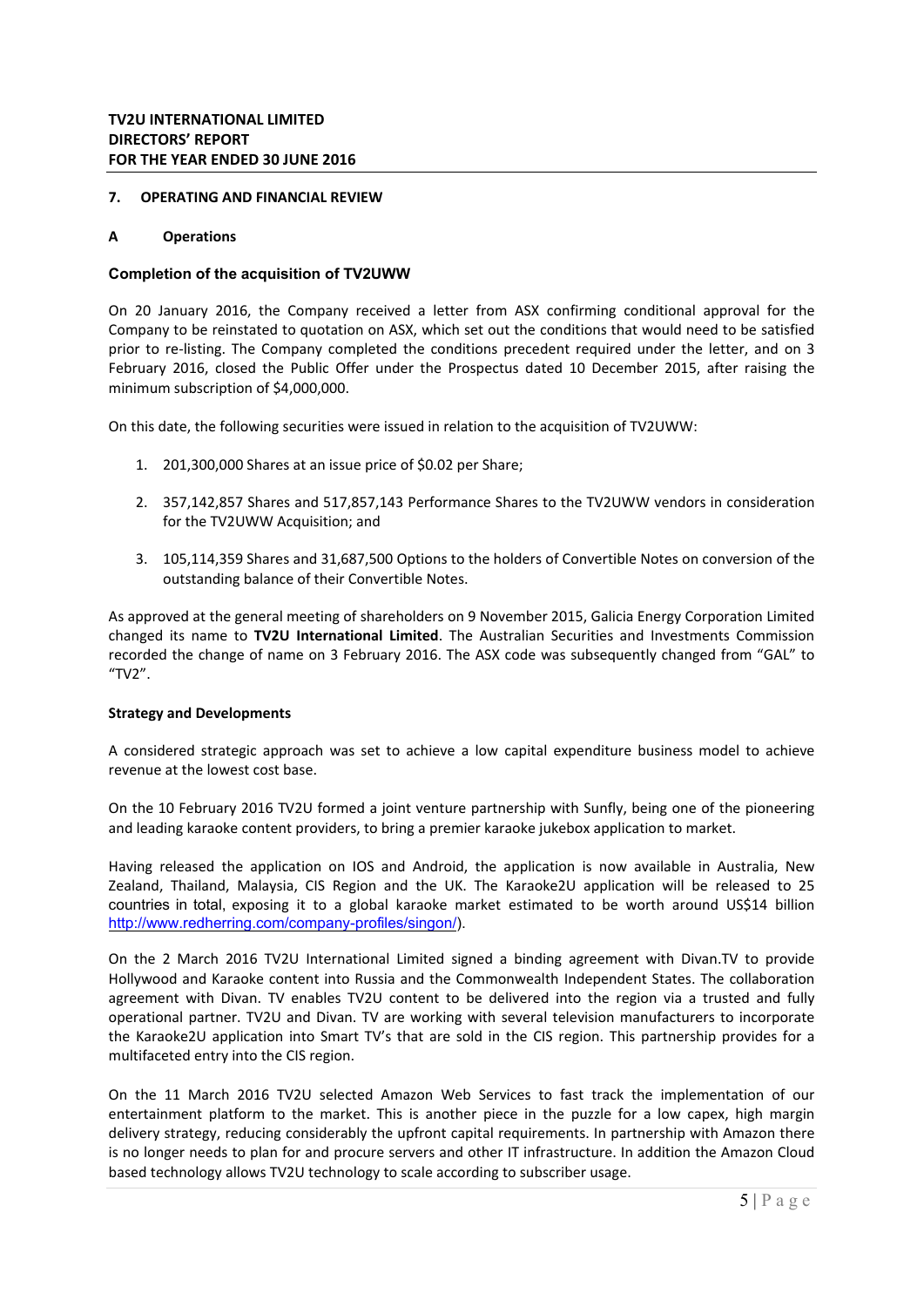On the 24 May 2016 TV2U launched into the Australian market through a JV agreement with leading 'B2B' telecommunications service provider OM Telecom (OMT). OMT has access to a customer base of over 200,000 through partnerships with 12 Internet Service Providers (ISP's). OMT has substantial potential to increase its customer base through the Allianz Global Assistance (AGA) platform page. The customer base will potentially increase through ISP partnerships increasing to 20 by December 2016. TV2U will begin staged content delivery, encompassing karaoke, international television on demand, subscription video on demand and gaming through its OM Telecom joint venture.

Operationally TV2U has become stronger through key appointments. The appointment of Dr Samy as Senior Vice President of Global Sales contributes to over 25 years of experience and industry contacts to the team, exposing TV2U to greater sales channels. Other appointments have provided a presence in Latin America where there is a vibrant and growing OTT market. Content acquisition has been further strengthened when hiring a full time Content Aggregator with expertise in Bollywood content.

The Company's software programmers and development team based in Lahore, Pakistan continues to be a strength of TV2U. The Lahore team provides expertise in the latest technology and provides efficient use of resources in achieving the execution of our projects.

### **Corporate**

On 9 February 2016, Mr Tony Chong was appointed as Non‐executive Chairman of the Company, replacing Mr Peter Wall who resigned as a Director of the Company due to other work commitments.

Tony is a corporate and tax lawyer, with significant experience in mergers and acquisitions and commercial transactions. He has worked in house and in practice across various industries, and has advised media, advertising and technology companies on their structure and commercial dealings. Tony has specific interest and expertise in assisting companies trade with the Asian Region. Tony is the lead partner of Lavan Legal's Corporate Services Group.

On 1 June 2016, the Company lodged a Prospectus for a non-renounceable entitlement option issue of 1 Option for every 4 Shares held by Shareholders at the Record Date at an issue price of \$0.001 to raise up to approximately \$296,694 before expenses and for an offer of up to 1,000 Shares at an issue price of \$0.03 per Share to facilitate secondary trading of certain shares issued by the Company.

The Company received applications from Shareholders subscribing for 159,009,680 Listed Options in the Company totalling \$159,009.68. As such, there is a shortfall under the Entitlement Offer of 137,684,973 Listed Options. The allotment of Listed Options under the Entitlement Offer took place on 28 June 2016.

The Shortfall New Options are subject to shareholder approval, and will be placed at the discretion of the Board following the Company's 2016 Annual General Meeting.

In May 2016, TV2U completed an oversubscribed \$2.1 million share placement to institutional, professional and sophisticated investors to accelerate the Company's next phase of growth.

Pursuant to the Placement, the Company issued 70,133,331 new shares at \$0.03 per share. The Company had to scale back the Placement, having received bids that were well in excess of the required amount for the capital raise. In addition, and in connection with the Placement, the Company issued 75,000,000 shares to Energy Capital Partners as consideration for corporate advisory and business development services provided.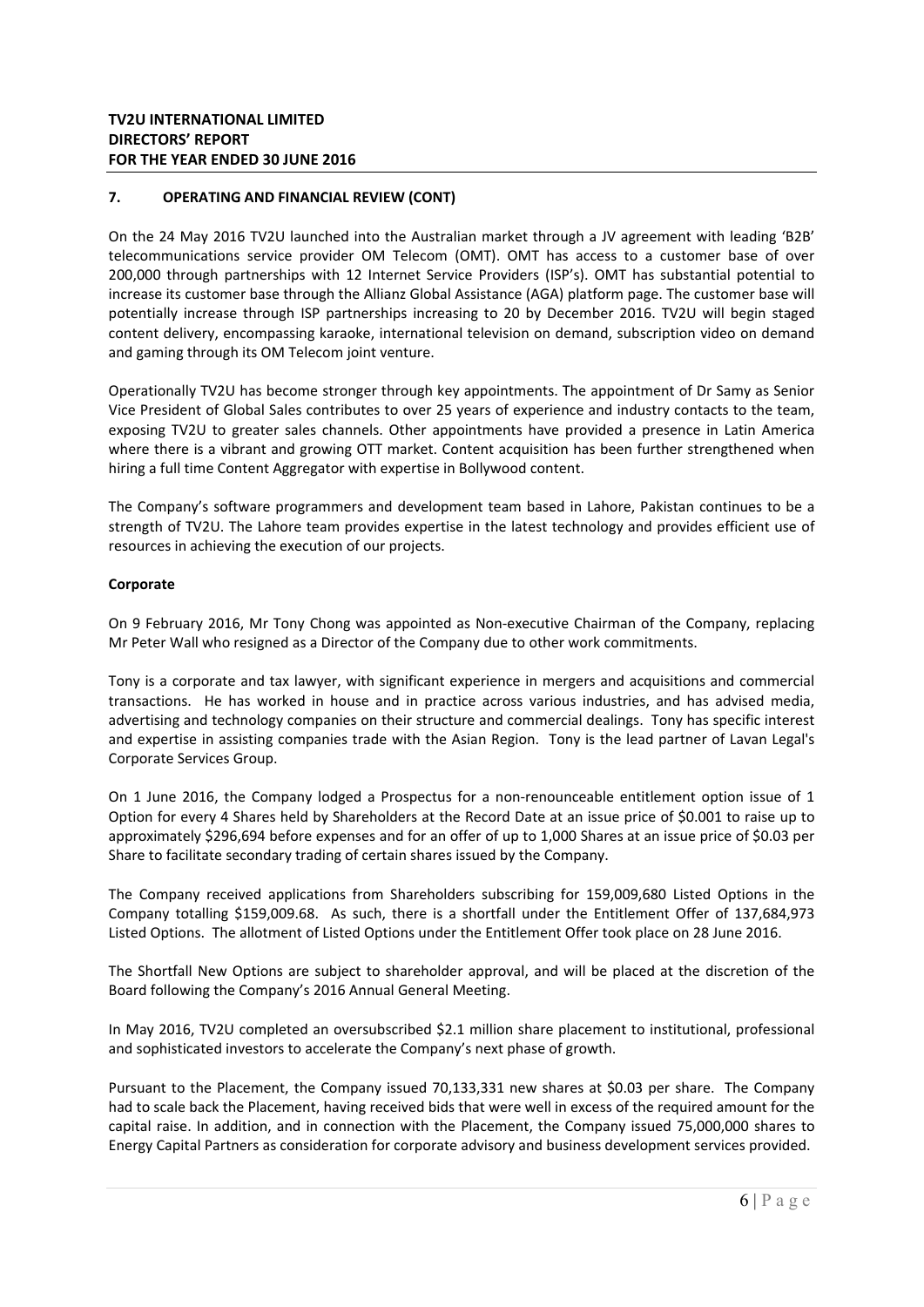Funds from the Placement were used for new hires for the research and development team, which will enable TV2U to more rapidly pursue a number of short-term opportunities the Company has been working on since listing and for working capital.

### **Poland and Ukraine**

In August 2015, the Company reached an in principle agreement to sell Zinest Holdings (Zinest), the holding company of its Ukraine oil and gas asset. In November 2015, the Company formalised the agreement to sell Zinest, the holding company of its Ukraine oil and gas asset. Shareholders approved the sale of the asset (which was technically the Company's main undertaking) at the General Meeting held 9 November 2015. The sale enabled the Company to exit the asset at no cost and will release Galicia from all obligations under the original Sale Agreement. Completion of the sale of Zinest, which is now largely administrative, occurred in the first quarter of 2016.

During the Period, the Company finalised negotiations and formally exited from its 24% interest in the Bieszczady Project in Poland at no cost, and without having to pay any historical work commitment liabilities.

The withdrawal from the Bieszczady Project in Poland and the Limnytska Licence in the Ukraine formed part of the Company's strategy to move into the technology sector.

### **B Financial Performance and Financial Position**

|                                | 30 June 2016   | 30 June 2015 | % Change  |
|--------------------------------|----------------|--------------|-----------|
| Cash and cash equivalents (\$) | 2,606,835      | 90,646       | 2,776%    |
| Net assets $(5)$               | 2,439,484      | (336, 672)   | 825%      |
| Revenue (\$)                   | 33,098         |              | <b>NA</b> |
| Net loss after tax $(\xi)$     | (14, 160, 151) | (335,281)    | 4,123%    |
| Loss per share (cents)         | (1.37)         | (0.09)       | 1,422%    |

The financial results of the Group for the year ended 30 June 2016 are:

# **Financial Performance**

The financial result for the year ended 30 June 2016 is a net loss after tax of \$14,160,151 as per the table above.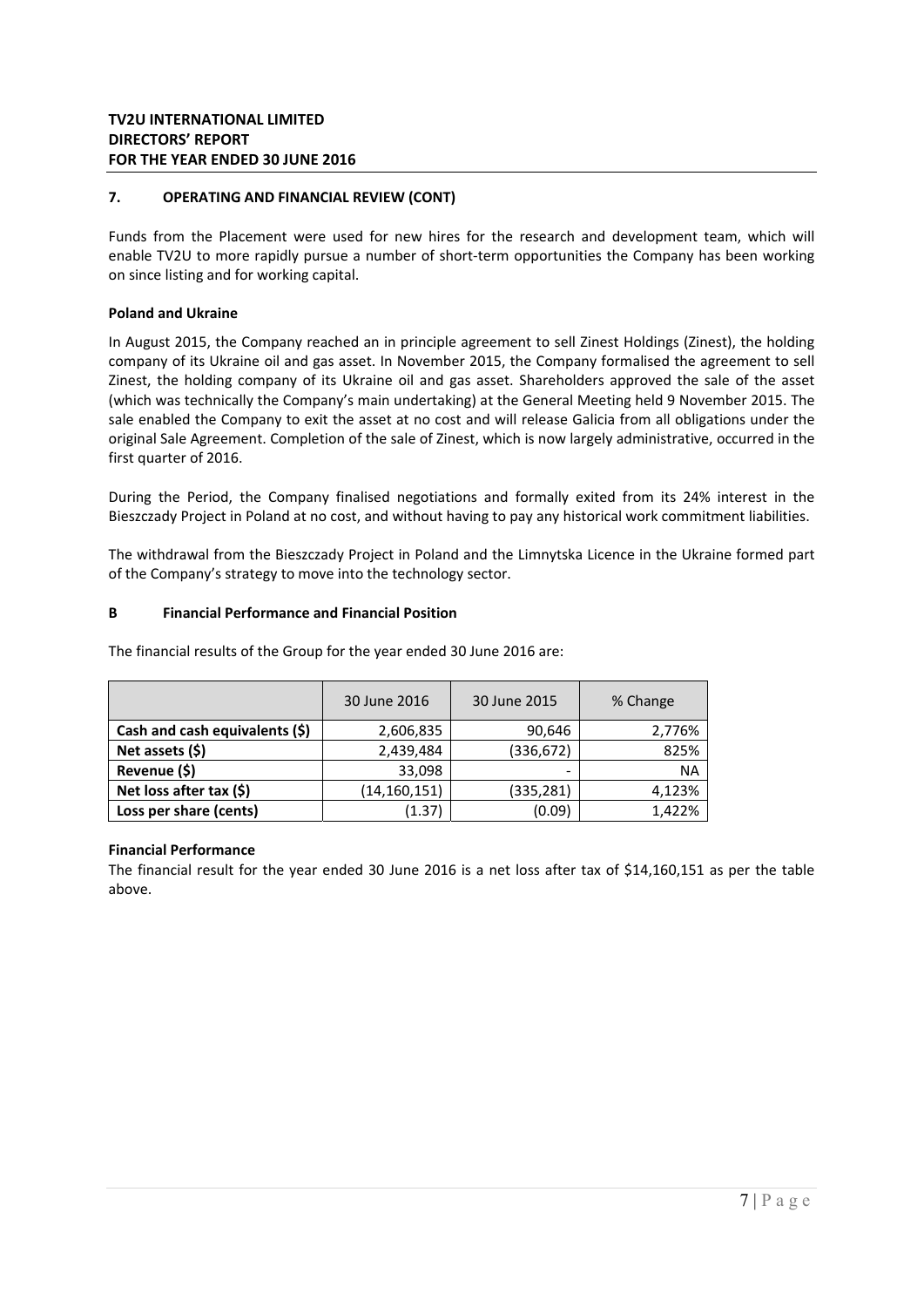#### **C Business Strategies and Prospects for future financial years**

During the financial period the Company moved into the technology sector with the acquisition of TV2U, a leading digital content enabler and technology provider to the media, entertainment and telecommunications industries.

There are specific risks associated with these activities of the Company and general risks which are largely beyond the control of the Company and the Directors. The risks identified below, or other risk factors, may have a material impact on the future financial performance of the Company and the market price of the Company's shares.

### **(a) Intellectual Property**

TV2U has licensed or acquired the rights to certain patent applications relating to its core business. None of the patent applications are held in the name of the relevant subsidiary and, at the date of this Annual Report, none of the patent applications have been granted. The patent applications are held in the name of TARA IP Limited, an entity controlled by Mr Nick Fitzgerald, the CEO of the Company. TV2U Singapore has acquired all of the rights, title and interest in and to the patent applications by assignment and has licensed such rights to TV2U Worldwide.

Even if granted, the granting of a patent does not guarantee that the rights of others are not infringed nor that competitors will not develop competing intellectual property that circumvents such patents. The Company's success depends, in part, on its ability to obtain patents, maintain trade secret protection and operate without infringing the proprietary rights of third parties.

Although the Company is not aware of any third party interests in relation to the intellectual property rights, and TV2U has taken steps to protect and confirm its interest in these rights, there is always a risk of third parties claiming involvement in technological discoveries, and if any disputes arise, they could adversely affect the Company.

### **(b) Technology Risk**

The Company is reliant upon certain technologies and upon the successful commercialisation of the technologies as currently held by TV2U. There is a risk that as marketable technologies continue to develop in the communications industry there may be certain product developments that supersede, and render obsolete, the products and services of the Company, this would adversely affect the profitability of the Company and likely the value of the Shares.

### **(c) New Market Entrants and Technology Risk**

The emergence of new competitors in the market, or any technological developments providing an alternative to TV2U's product offerings could impact the market share that the Company is able to acquire and cause downward price pressure on consumer software and services platforms, thus reducing the Company's margins and revenue. Further, existing providers of similar consumer services may also respond aggressively to TV2U's market growth to retain or regain market share, which could also impact the Company's margins and revenue.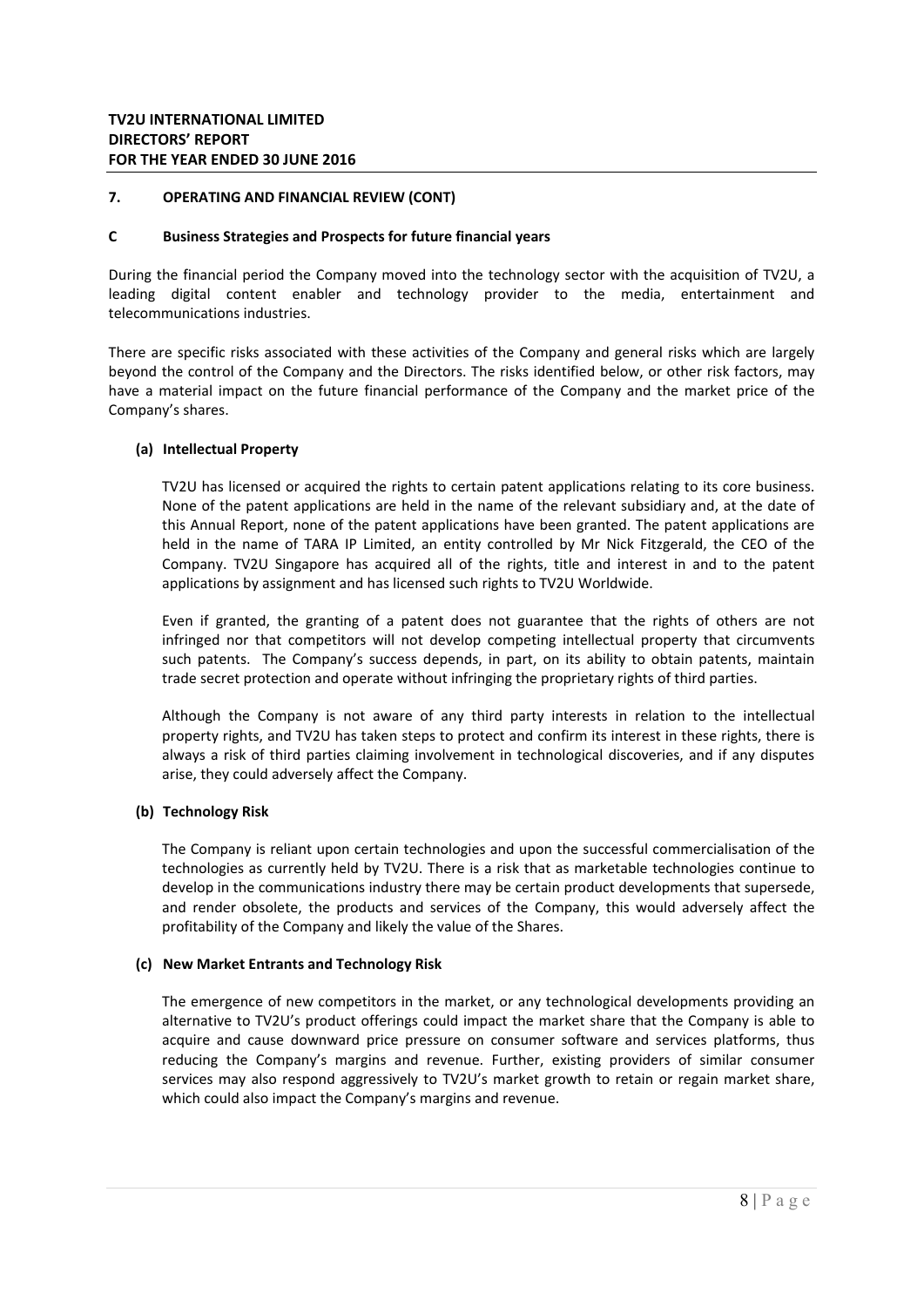#### **(d) Failure to Deal with Growth**

The TV2U business has the potential to grow rapidly. If that occurs and the Company fails to properly manage that growth and properly and fully implement the roll out of the technology under various joint venture or other arrangements, then that failure could harm its business. Any failure to meet customer demand properly could adversely affect the business.

### **(e) Availability of IT Staff in the Market**

TV2U is reliant upon employees with specialist IT skills in order to develop and maintain its projects. Any shortage of availability of these skills in the IT employment market could impair the development of the TV2U products and business and the rate of such development. Such shortage could also cause wage inflation, which may impact on the Company's profitability.

### **(f) Dependence on Products**

TV2U's products require the use of hardware devices and as such the business model of TV2U will be dependent upon the existence and ownership of these devices. There can be no guarantee that these devices will continue to be as widely used as they are currently or that they will not be replaced by alternative devices upon which TV2U's technology will not function as intended which could impact on the profitability of the Company.

### **(g) Security Breaches and Hacker Attacks**

A malicious attack on TV2U's systems, processes or people from external or internal sources could put the integrity and privacy of customers' data and business systems used at risk. The impact of loss or leakage of customer or business data could include costs for rebates, potential service disruption, litigation, and brand damage resulting in reduced or failing revenues. TV2U follows best practice in relation to security policies, procedures, automated and manual protection, encryption systems and staff screening to minimise this risk.

### **(h) Customer Service Risk**

TV2U's business model is based on recurring revenue arising from usage. Poor customer service experiences may result if the Company loses key customer service personnel, fails to provide adequate training and resources for customer service personnel or there is a disruption to monitoring and account management systems utilised by customer service personnel. Poor experiences may result in the loss of customers, adverse publicity, litigation, regulatory enquiries and customers reducing the use of TV2U products or services. If any of these occur, it may adversely impact the Company's revenues.

### **a) Economic**

General economic conditions, movements in interest and inflation rates and currency exchange rates may have an adverse effect on the Company's exploration, development and production activities, as well as on its ability to fund those activities.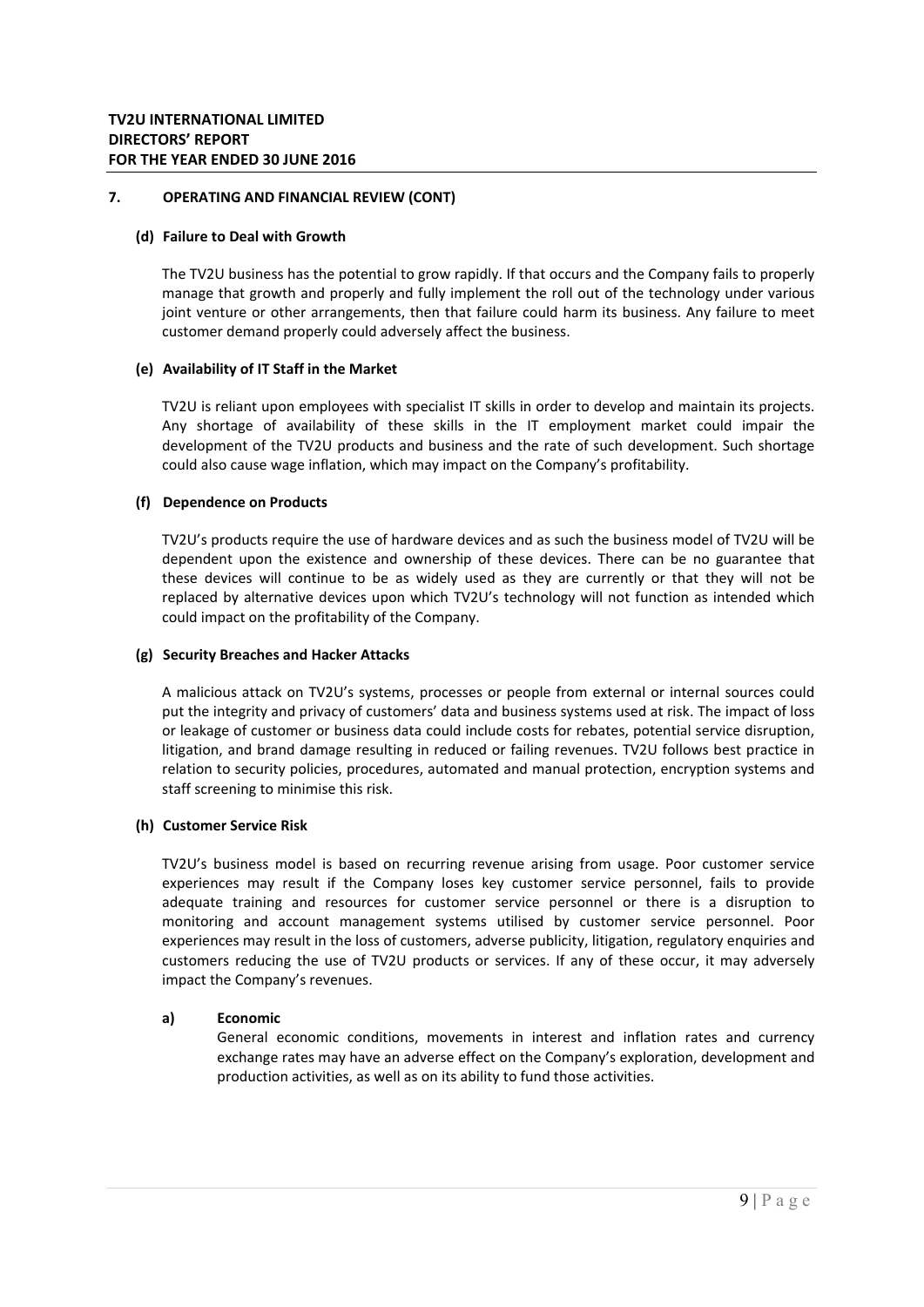### **b) Market conditions**

Share market conditions may affect the value of the Company's quoted securities regardless of the Company's operating performance. Share market conditions are affected by many factors such as:

- general economic outlook;
- introduction of tax reform or other new legislation;
- interest rates and inflation rates;
- changes in investor sentiment toward particular market sectors;
- the demand for, and supply of, capital; and
- terrorism or other hostilities.

The market price of securities can fall as well as rise and may be subject to varied and unpredictable influences on the market for equities in general and resource exploration stocks in particular. Neither the Company nor the Directors warrant the future performance of the Company or any return on an investment in the Company.

### **c) Additional requirements for capital**

The Company's capital requirements depend on numerous factors. Depending on the Company's ability to generate income, the Company will require further financing. Any additional equity financing will dilute shareholdings, and debt financing, if available, may involve restrictions on financing and operating activities. If the Company is unable to obtain additional financing as needed, it may be required to reduce the scope of its operations and scale back its exploration programmes as the case may be. There is however no guarantee that the Company will be able to secure any additional funding or be able to secure funding on terms favourable to the Company.

### **8. SIGNIFICANT CHANGES IN STATE OF AFFAIRS**

On 5 February 2016, the Company officially moved into the technology sector with the acquisition of TV2UWW, a leading digital content enabler and technology provider to the media, entertainment and telecommunications industries.

There have been no other significant changes in the state of affairs of the Company.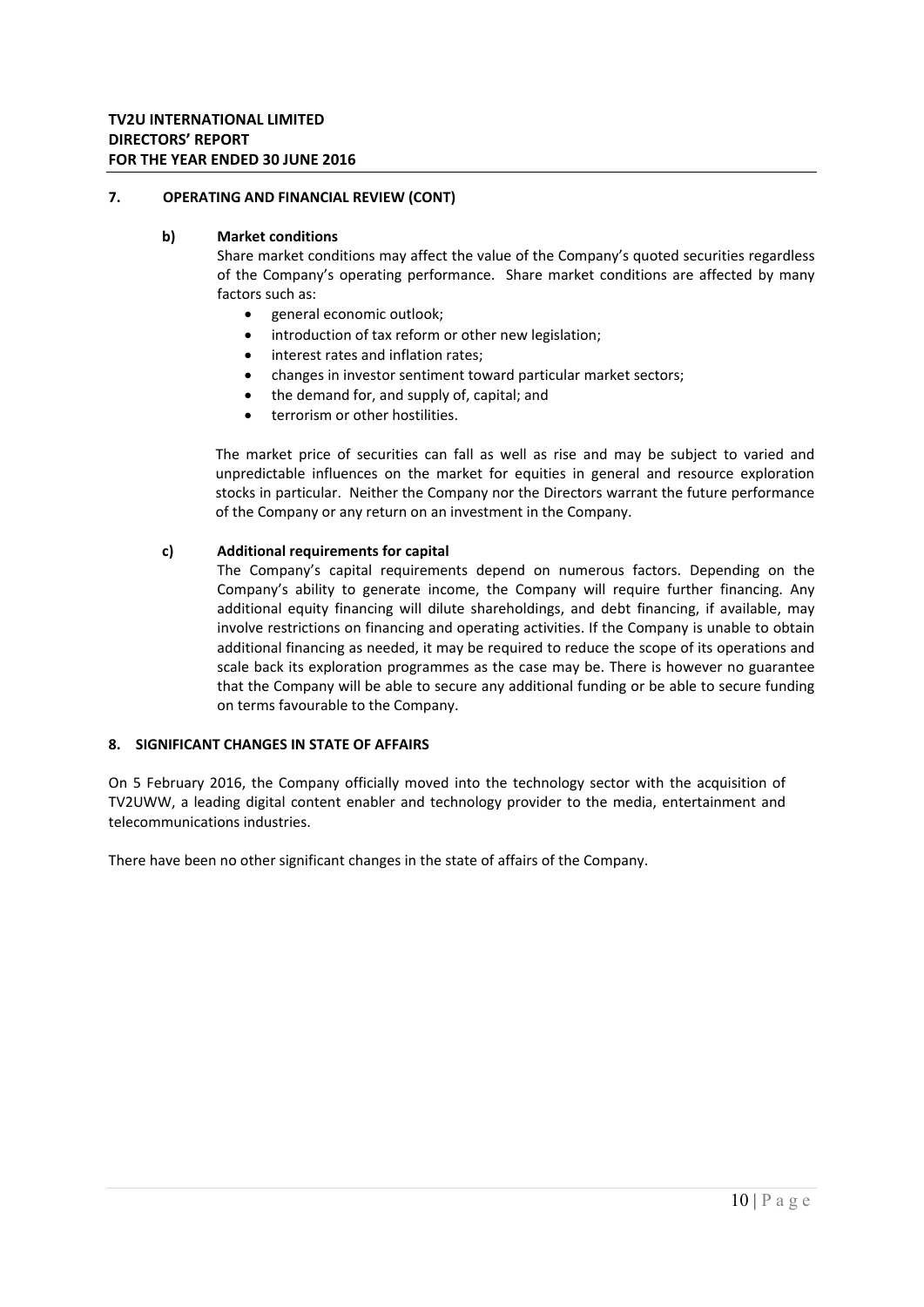### **9. SUBSEQUENT EVENTS**

On 18 July 2016, the Company has begun generating revenues from its Karaoke2U App following the launch on Google Play and Apple's App Store.

On 2 September 2016, the Company entered an agreement with Toomai Broadcasting Telecommunications Corporation Ltd ("Toomai"), a subsidiary of telecoms provider NPNN Group LLC ("NPBB"), to provide TV2U's OverTheTop ("OTT") service. Toomai is a new business with NPBB developing this business over the last two years.

The Company has reached and agreed commercial terms with Toomai for the engineering and launch of this service which includes:

- Upfront capital expenditure payment in excess of \$1,000,000 for the head‐end expansion of TV2U's head end at NTT Japan's data centre in Kuala Lumpur, Malaysia (payment due Q4 2016);
- Managed service fee based on each active subscriber per month with a minimum guaranteed number of subscribers;
- Cost of content provisioning and delivery; and
- Revenue share on karaoke and advertising.

In relation to the non-renounceable entitlement option issue of 1 Option for every 4 Shares held by Shareholders at an issue price of \$0.001 to raise up to approximately \$296,694 before expenses, the shortfall of 137,684,973 Listed Options has not been issued as at the date of this annual report. The Company will seek shareholder approval to issue these shortfall options at its 2016 Annual General Meeting.

No other matters or circumstances have arisen since the end of the financial period which significantly affected or may significantly affect the operations of the Group, the results of those operations or the state of affairs of the Group in subsequent financial years.

### **10. ENVIRONMENTAL ISSUES**

The Company is not subject to any significant environmental regulations under either Commonwealth or State legislation. The Board is not aware of any breach of environmental requirements as they apply to the Company.

### **11. OPTIONS AND PERFORMANCE SHARES**

At the date of this report, the unissued ordinary shares of the Company under option are as follows:

| <b>Expiry Date</b> | <b>Exercise Price</b> | <b>Number of Listed Options</b> | <b>Number</b><br><b>Options</b> | οt | <b>Unlisted</b> |
|--------------------|-----------------------|---------------------------------|---------------------------------|----|-----------------|
| 30 March 2019      | \$0.04                | 194.076.327                     |                                 |    |                 |
| 31 December 2018   | \$0.03                | ۰.                              |                                 |    | 31,687,500      |

No person entitled to exercise these options had or has any right by virtue of the option to participate in any share issue of any other body corporate.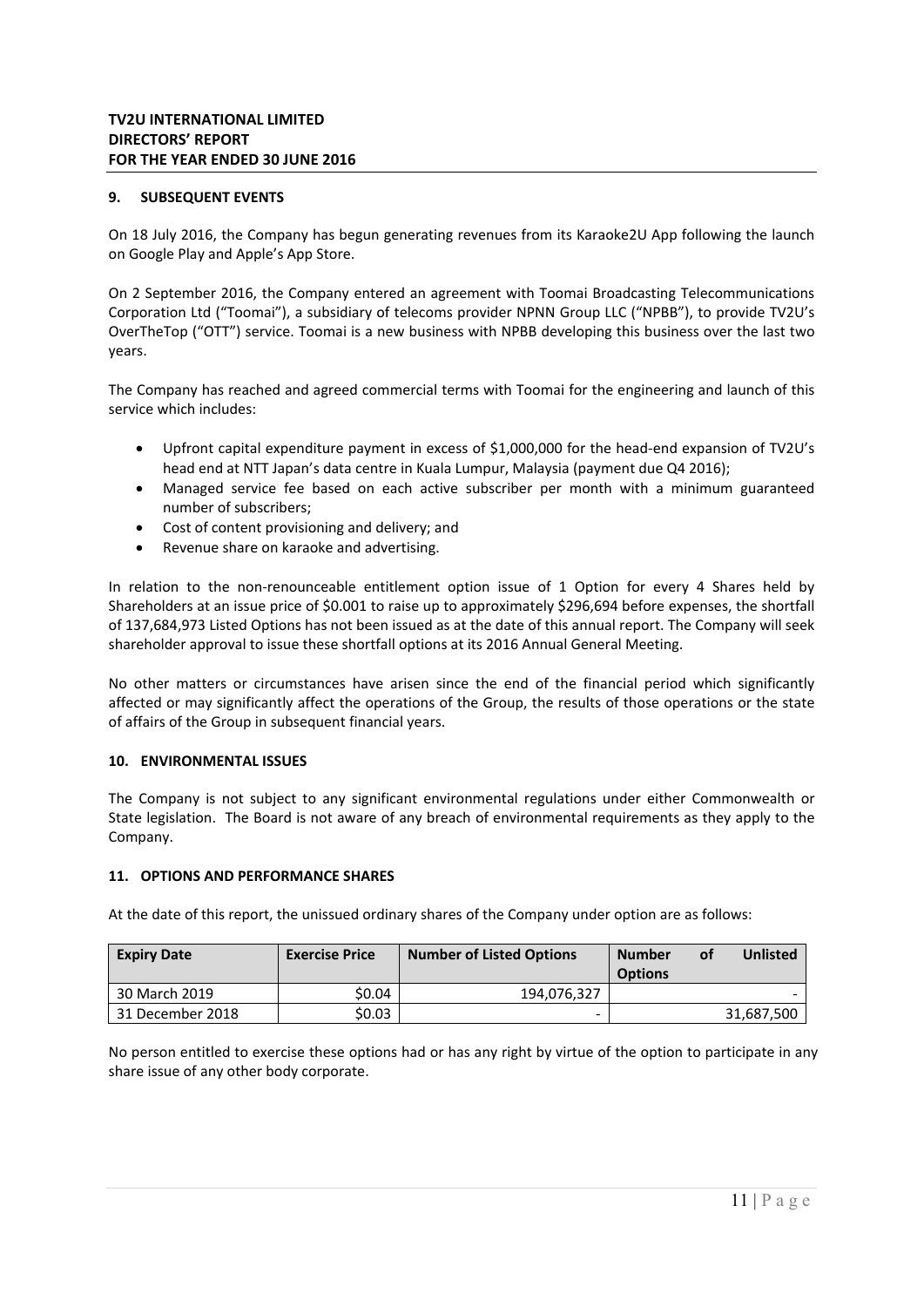### **11. OPTIONS AND PERFORMANCE SHARES (CONT)**

At the date of this report, performance shares on issue are as follows:

| <b>Class</b> | <b>Date Granted</b> | Issue price of shares | <b>Expiry Date</b> | <b>Number</b> |
|--------------|---------------------|-----------------------|--------------------|---------------|
| А            | 9 February 2016     | Nil                   | 9 February 2018    | 89,285,715    |
|              | 9 February 2016     | Nil                   | 9 February 2019    | 107,142,857   |
|              | 9 February 2016     | Nil                   | 9 February 2020    | 142,857,143   |
|              | 9 February 2016     | Nil                   | 9 February 2020    | 178,571,428   |

Class A Performance Shares  $-$  these performance shares will vest in the event that the earnings before interest, tax, depreciation and amortisation of TV2U and its subsidiaries (EBITDA) is greater than or equal to \$5 million (in any rolling 12 month period) within two years of Settlement

Class B Performance Shares – these performance shares will vest in the event that the EBITDA is greater than or equal to \$10 million (in any rolling 12 month period) within three years of Settlement

Class C Performance Shares – these performance shares will vest in the event that the EBITDA is greater than or equal to \$15 million (in any rolling 12 month period) within four years of Settlement

Class D Performance Shares – these performance shares will vest in the event that the EBITDA is greater than or equal to \$20 million (in any rolling 12 month period) within four years of Settlement

#### **12. PROCEEDINGS ON BEHALF OF THE COMPANY AND GROUP**

No person has applied to the Court under section 237 of the *Corporations Act 2001*  for leave to bring proceedings on behalf of the Company and its controlled entities, or to intervene in any proceedings to which the Company and its controlled entities are parties, for the purposes of taking responsibility on behalf of the Company for all or part of those proceedings.

### **13. INDEMNIFYING OFFICERS**

During the financial year, the Company paid a premium in respect of a contract insuring all its Directors and current Executive Officers against a liability incurred as such a director or executive officer to the extent permitted by the *Corporations Act 2001*. The contract of insurance prohibits disclosure of the nature of the liability and the amount of the premium. The Company has not otherwise, during or since the financial year, indemnified or agreed to indemnify an officer or auditor of the Company against a liability incurred as such an officer or auditor.

#### **14. NON‐AUDIT SERVICES**

| 30-Jun-16 |
|-----------|
|           |
|           |
| 93,604    |
| 93,604    |
|           |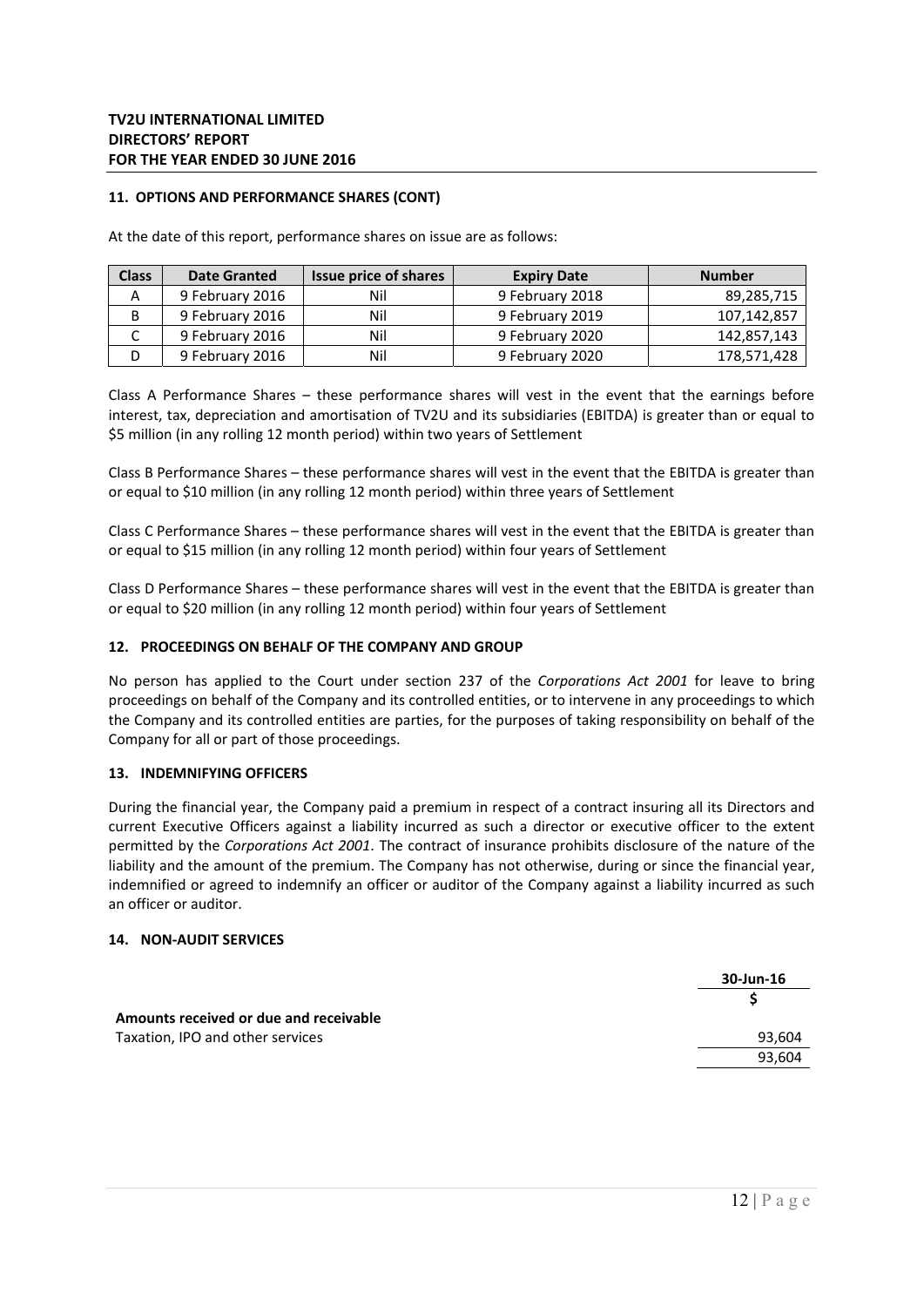### **15. REMUNERATION REPORT (AUDITED)**

The information provided in this remuneration report has been audited as required by section 308(3C) of the *Corporations Act 2001*. There were no company executives and other key management personnel who were not also Directors of the Company for the financial year.

The remuneration arrangements detailed in this report are for the Managing Director and Non-Executives who held office during the financial year and are as follows:

| <b>Director</b> | <b>Position</b>          | <b>Duration of Appointment</b>                       |
|-----------------|--------------------------|------------------------------------------------------|
| Mr T Chong      | Non-Executive Chairman   | Appointed 9 February 2016                            |
| Mr N Fitzgerald | <b>Managing Director</b> | Appointed 5 February 2016                            |
| Mr F Ismail     | Non-Executive Director   | Appointed 18 May 2015                                |
| Mr P Wall       | Non-Executive Chairman   | Appointed 29 February 2012, Resigned 9 February 2016 |
| Mr I Soshinsky  | Non-Executive Director   | Appointed 28 November 2013, Resigned 9 February 2016 |

The Remuneration Report is set out under the following main headings:

- A Remuneration Philosophy
- B Remuneration Structure and Approvals
- C Remuneration and Performance
- D Details of Remuneration
- E Contractual Arrangements
- F Equity Instruments Issued on Exercise of Remuneration Options
- G Adoption of Remuneration Report by Shareholders
- H Equity Instruments Held by Key Management Personnel
- I Loans to Key Management Personnel
- J Other Transactions with Key Management Personnel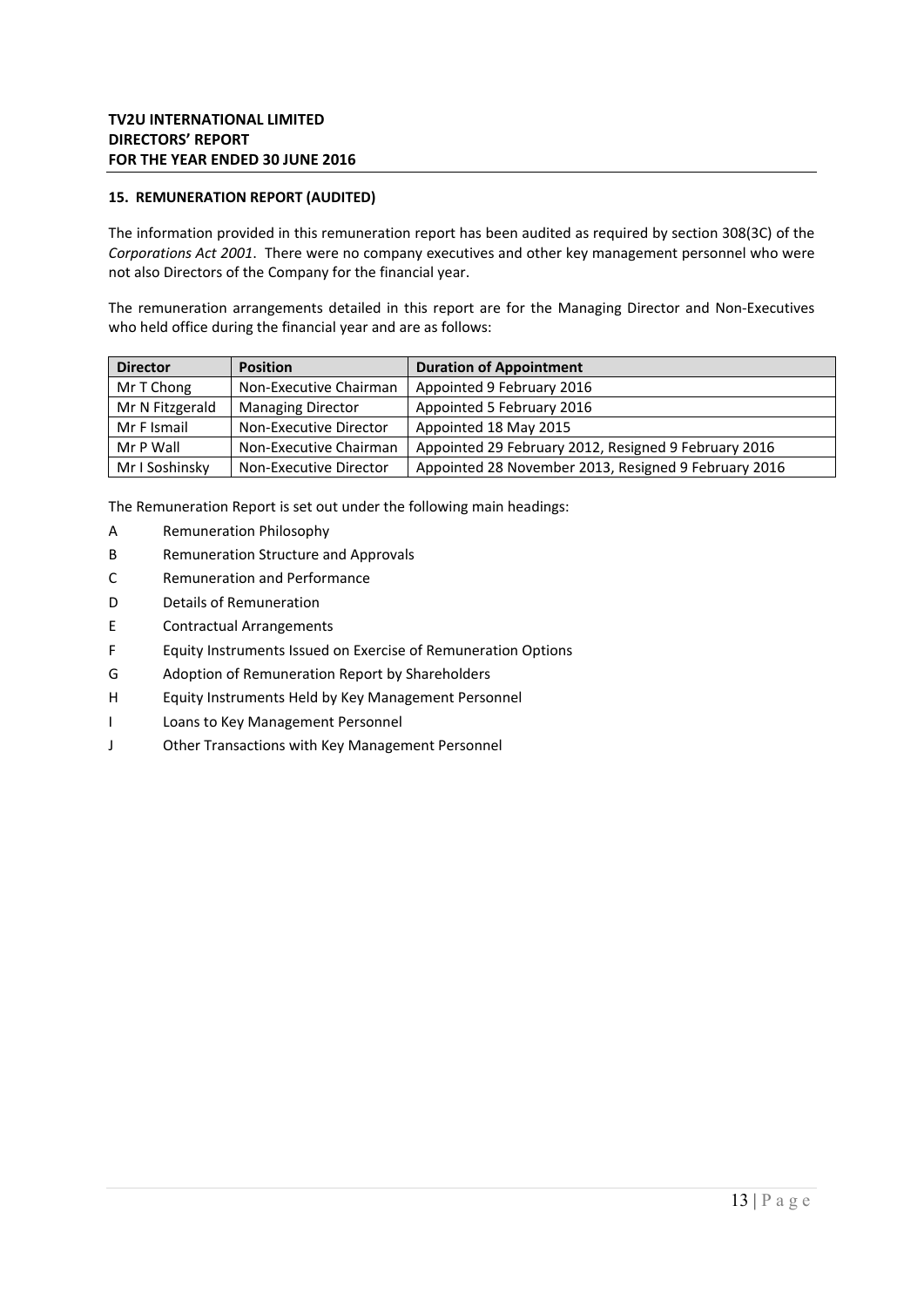### **A. Remuneration Philosophy**

Key management personnel have authority and responsibility for planning, directing and controlling the activities of the Company. Key management personnel of TV2U comprise the Board of Directors only.

The performance of the Company depends upon the quality of its key management personnel. To prosper the Company must attract, motivate and retain appropriately skilled directors and executives.

The Company's remuneration policy has been designed to align director and executive objectives with shareholder and business objectives, by providing a fixed remuneration component and offering specific long-term incentives based on key performance areas affecting the Company's financial results. The Board believes the remuneration policy to be appropriate and effective in its ability to attract and retain the best executives and directors to run and manage the Company, as well as create goal congruence between directors, executives and shareholders.

### **B. Remuneration Structure and Approvals**

Remuneration of Directors is currently set by the Board of Directors. The Board has not established a separate Remuneration Committee at this point in the Company's development nor has the Board engaged the services of a remuneration consultant to provide recommendations when setting the remuneration received by Directors. It is considered that the size of the Board, along with the level of activity of the Company, renders this impractical and the full Board considers in detail all of the matters for which the Directors are responsible.

### **Executive Remuneration Structure**

The Board's policy for determining the nature and amount of remuneration for Board members and senior executives of the Company is as follows:

- The remuneration policy, setting the terms and conditions for the executive directors and other senior executives, was developed and approved by the Board;
- All executives may receive a base salary, (which reflects the person's duties, responsibilities, experience and length of service), superannuation, fringe benefits, options, shares and performance incentives; and
- The Board reviews the executive packages annually by reference to the Company's performance, executive performance and comparable information from industry sectors.

The performance of executives is measured against criteria agreed annually with each executive and is based predominantly on the forecast growth of shareholders' value. The Board may, however, exercise its discretion in relation to approving incentives, bonuses, options and shares. The policy is designed to attract the highest calibre executives and reward them for performance that results in long-term growth in shareholder wealth. All directors and executives are also entitled to participate in the Company's share‐based incentive plan, the performance rights plan. All directors and executives employed directly by the Company receive a superannuation guarantee contribution required by the government unless otherwise stated in their employment contracts and do not receive any other retirement benefits.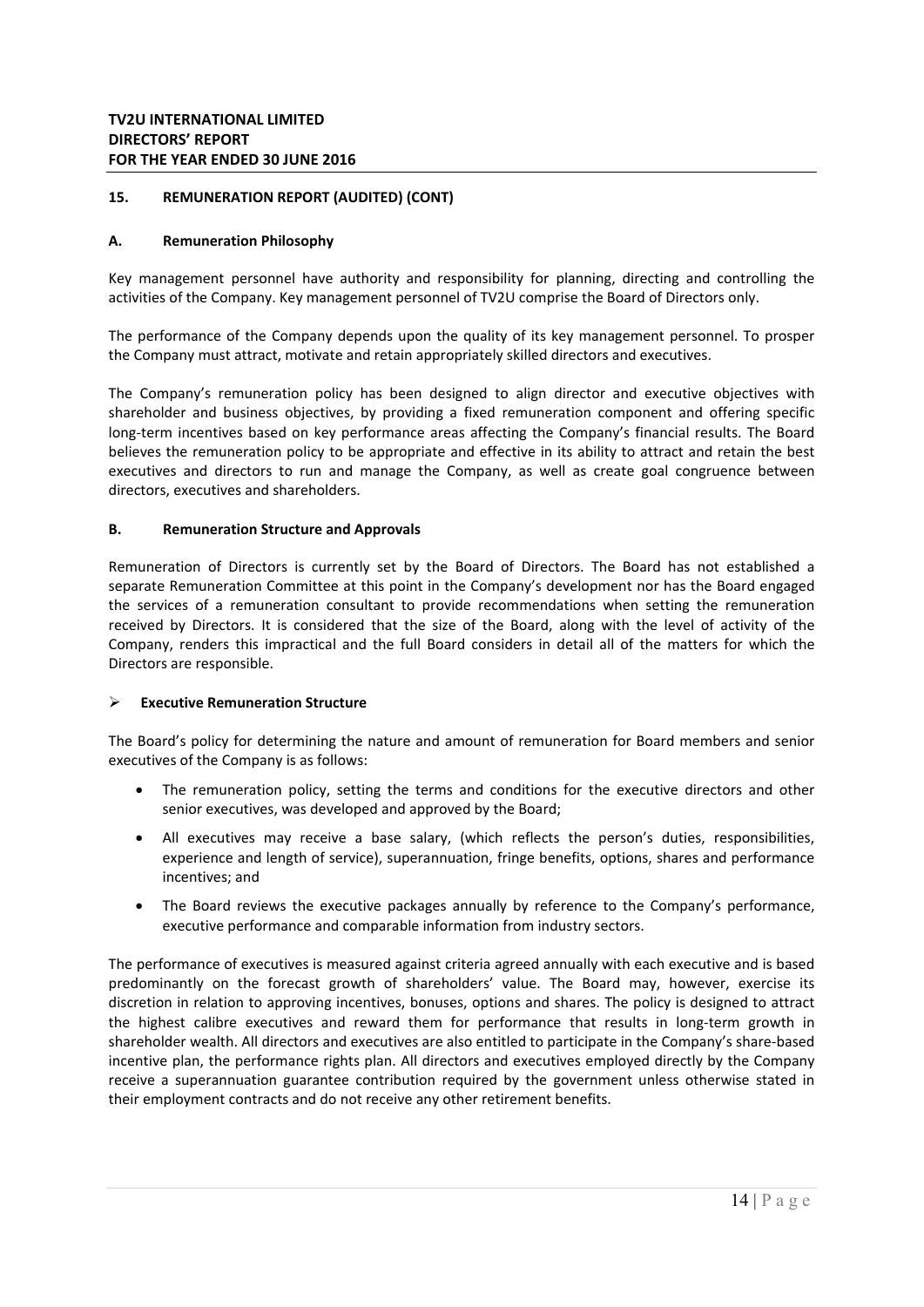All remuneration paid to directors and executives is valued at the cost to the Company and is expensed. Options and performance rights given to directors and executives as part of their remuneration are valued as the difference between the market price of those shares and the amount paid by the director or executive. Options and performance rights are valued using an option pricing model.

### **Non‐Executive Remuneration Structure**

The Board's intention is to remunerate non-executive directors at market rates for time, commitment and responsibilities. The Board of Directors determines the payments to the non‐executive directors and reviews their remuneration annually, based on market price, duties and accountability. Independent external advice is sought when required.

The remuneration of non-executive directors consists of Directors' fees, payable in arrears. The total aggregate fee pool to be paid to Directors (excluding executive directors) is set at \$250,000 per year (in accordance with the Company's Constitution) and as approved by the shareholders of the Company. Nonexecutive directors do not receive retirement benefits but are able to participate in share-based incentive plan and encouraged to hold shares in order to align director's interests with shareholder interests.

Non‐executive directors may enter into separate consultancy mandates with the Company for the provision of professional and technical services that fall outside the scope of their directorship role. Under this mandate directors receive a consultancy fee in connection with time spent on Company business, including reasonable expenses incurred by them in carrying out this consultancy role.

Further details relating to remuneration of Non‐Executive Directors are contained in the Remuneration Table disclosed as Section D of this Report; and within the Notes to the Financial Statements: Note 21 Key Management Personnel Disclosures.

### **C. Remuneration and Performance**

During the reporting period, Director remuneration was not linked to either long term or short term performance conditions. The Board feels that the terms and conditions of options and shares held by Directors were a sufficient, long term incentive to align the goals of the Directors with those of the shareholders to maximise shareholder wealth.

During the previous reporting period, shareholders approved the adoption of a performance rights plan (PRP) to provide ongoing incentives to directors, executives and employees of the Company. The objective of the PRP is to provide the Company with a remuneration mechanism, through the issue of securities in the capital of the Company, to motivate and reward the performance of the Directors and employees in achieving specified performance milestones within a specified performance period. The Board will ensure that the performance milestones attached to the securities issued under the PRP are aligned with the successful growth of the Company's business activities. This long term incentive has been tailored to increase goal congruence between shareholders and directors and executives.

|                            | 2016           | 2015       | 2014        | 2013       | 2012       |
|----------------------------|----------------|------------|-------------|------------|------------|
| Sales Revenue (\$)         | 33,098         | ۰          | 223,246     | 41.439     | 1,272,793  |
| EBITDA (\$)                | (13, 312, 934) | (287, 808) | (2,421,523) | (340, 614) | 112,066    |
| EBIT(S)                    | (13,380,475)   | (329,478)  | (2,421,927) | (340, 986) | (192, 620) |
| Loss after income tax (\$) | (14, 160, 151) | (335, 281) | (2,462,656) | (340, 986) | (268, 932) |

| The earnings of the consolidated entity for the five years to 30 June 2016 are summarised below: |  |  |  |
|--------------------------------------------------------------------------------------------------|--|--|--|
|--------------------------------------------------------------------------------------------------|--|--|--|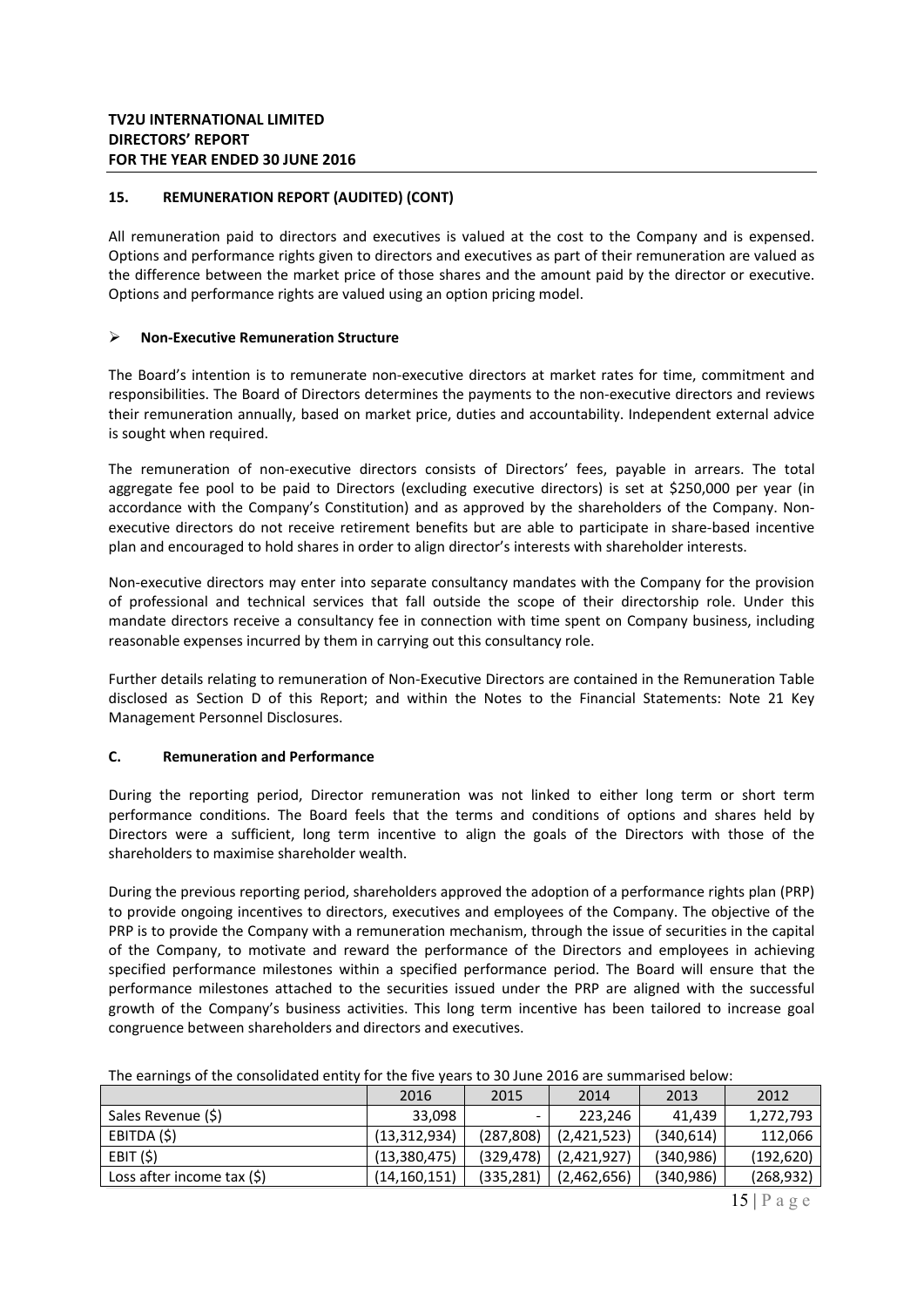### **C. Remuneration and Performance (cont)**

The factors that are considered to affect total shareholders return ("TSR") are summarised below:

|                                           | 2016   | 2015   | $2014*$ | $2013*$ | $2012*$ |
|-------------------------------------------|--------|--------|---------|---------|---------|
| Share price at financial year end $(\xi)$ | 0.03   | ۰.     | 0.03    | 0.005   | 0.009   |
| Total dividends declared (cents per       |        | -      | -       |         |         |
| share)                                    |        |        |         |         |         |
| Basic earnings (loss) (cents per share)   | (1.37) | (0.09) | (3.804) | (1.779) | (0.223) |

\* The Group results for 30 June 2014, 2013 and 2012 were related to TV2U prior to acquiring of TV2U subsidiaries.

### **D. Details of Remuneration**

The key management personnel of the Company are the Board of Directors.

During the financial years ended 30 June 2016 and 30 June 2015, the Directors received no long-term benefits. The only remuneration received by the Directors within these periods were short-term employee benefits, post-employment benefits and termination benefits apart from performance rights as disclosed below.

Details of the remuneration of the Directors of the Company for the year ended 30 June 2016 are as follows:

|                                                                          | Short-term employee benefits |               |                          | Post-employment<br><b>benefits</b> |                                       | <b>Equity-based payments</b> |                          | <b>Total</b>     |
|--------------------------------------------------------------------------|------------------------------|---------------|--------------------------|------------------------------------|---------------------------------------|------------------------------|--------------------------|------------------|
| 30 June 2016                                                             | Salary<br>&<br>fees          | Cash<br>bonus | Non-<br>monetary         | Super-<br>annuation                | <b>Termination</b><br><b>benefits</b> | Performance<br>rights        | Fees paid<br>in shares   |                  |
|                                                                          | \$                           | \$            | \$                       | \$                                 | \$                                    | \$                           | \$                       |                  |
| <b>Executive Directors</b><br>(Managing Director)<br>Mr N Fitzgerald (i) | 179,167                      | 150,000       |                          |                                    |                                       |                              | ۰.                       | 329,167          |
| <b>Non-Executive</b><br>Chairman                                         |                              |               |                          |                                    |                                       |                              |                          |                  |
| Mr P Wall (ii)<br>Mr T Chong (iii)                                       | 24,000<br>23,620             |               |                          | 2,244                              |                                       |                              | ۰                        | 24,000<br>25,864 |
| <b>Non-Executive</b><br><b>Directors</b>                                 |                              |               |                          |                                    |                                       |                              |                          |                  |
| Mr I Soshinsky (iv)                                                      | 12,500                       |               |                          |                                    |                                       |                              |                          | 12,500           |
| Mr F Ismail                                                              | 36,000                       |               |                          |                                    |                                       |                              |                          | 36,000           |
| <b>Total</b>                                                             | 275,287                      | 150,000       | $\overline{\phantom{0}}$ | 2,244                              |                                       | $\overline{\phantom{0}}$     | $\overline{\phantom{0}}$ | 427,531          |

(i) Mr Fitzgerald was appointed on 5 February 2016.

(ii) Mr Wall resigned on 9 February 2016.

(iii) Mr Chong was appointed on 9 February 2016.

(iv) Mr Soshinsky resigned on 5 February 2016.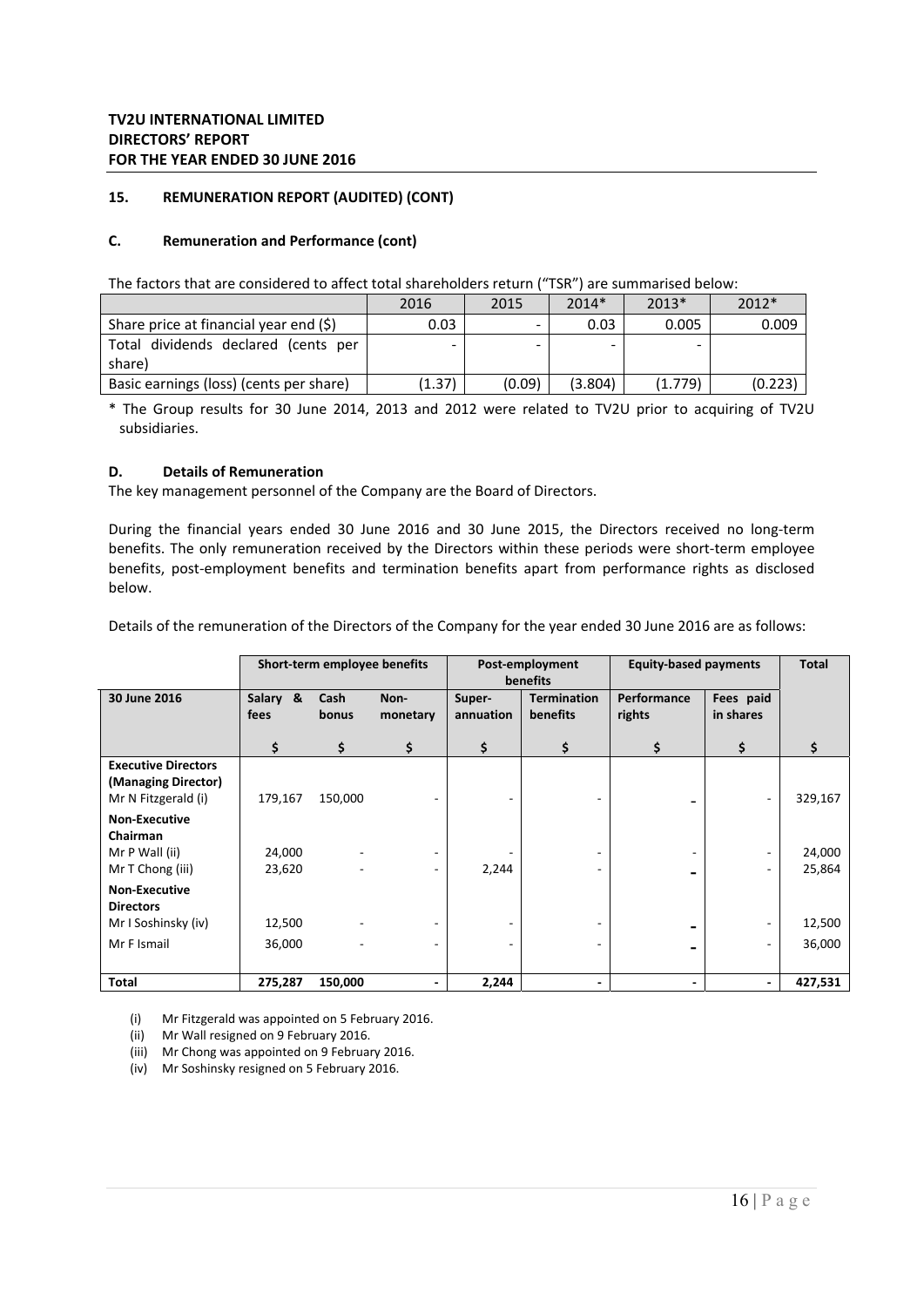### **D. Details of Remuneration (cont)**

Details of the remuneration of the Directors of the Company for the year ended 30 June 2015 are as follows:

|                                |                       |                     | Short-term employee benefits | Post-employment<br>benefits |                                      | <b>Equity-based payments</b> | <b>Total</b>                            |         |
|--------------------------------|-----------------------|---------------------|------------------------------|-----------------------------|--------------------------------------|------------------------------|-----------------------------------------|---------|
| 30 June 2015                   | Salary<br>& fees<br>S | Cash<br>bonus<br>\$ | Non-<br>monetary<br>\$       | Super-<br>annuation<br>\$   | <b>Termination</b><br>benefits<br>\$ | Performance<br><b>Rights</b> | <b>Fees</b><br>paid in<br><b>Shares</b> | \$      |
| <b>Executive Directors</b>     |                       |                     |                              |                             |                                      |                              |                                         |         |
| (Managing Director)            |                       |                     |                              |                             |                                      |                              |                                         |         |
| Mr D Jendry (i)                | 92,000                |                     | ۰.                           |                             |                                      |                              |                                         | 92,000  |
| Mr D King (ii)                 | 19,871                |                     | ۰                            | 3,167                       | 25,000                               |                              |                                         | 48,038  |
| <b>Non-Executive Chairman</b>  |                       |                     |                              |                             |                                      |                              |                                         |         |
| Mr P Wall                      | 6,000                 |                     |                              |                             |                                      | 46,800                       | 30,000                                  | 82,800  |
| <b>Non-Executive Directors</b> |                       |                     |                              |                             |                                      |                              |                                         |         |
| Mr I Soshinsky (iii)           |                       |                     | ٠                            |                             |                                      | 98,416                       | 30,000                                  | 128,416 |
| Mr R Bensh (iv)                |                       |                     | ۰.                           |                             |                                      | ۰                            | 21,000                                  | 21,000  |
| Mr S Brown (iv)                | 15,000                |                     | $\overline{\phantom{0}}$     | 2,280                       |                                      | $\overline{\phantom{0}}$     | 6,000                                   | 23,280  |
| Mr F Ismail $(v)$              | 4,500                 |                     |                              |                             |                                      |                              |                                         | 4,500   |
| Total                          | 137,371               |                     | ٠                            | 5,447                       | 25,000                               | 145,216                      | 87,000                                  | 400,034 |

(i) Mr Jendry resigned 18 May 2015.

(ii) Mr King resigned on 31 July 2014.

(iii) \$98,416 relates to expense recognised from performance rights issued in the financial year 2014.

(iv) Mr Bensh and Mr Brown resigned 18 February 2015.

(v) Mr Ismail was appointed on 18 May 2015.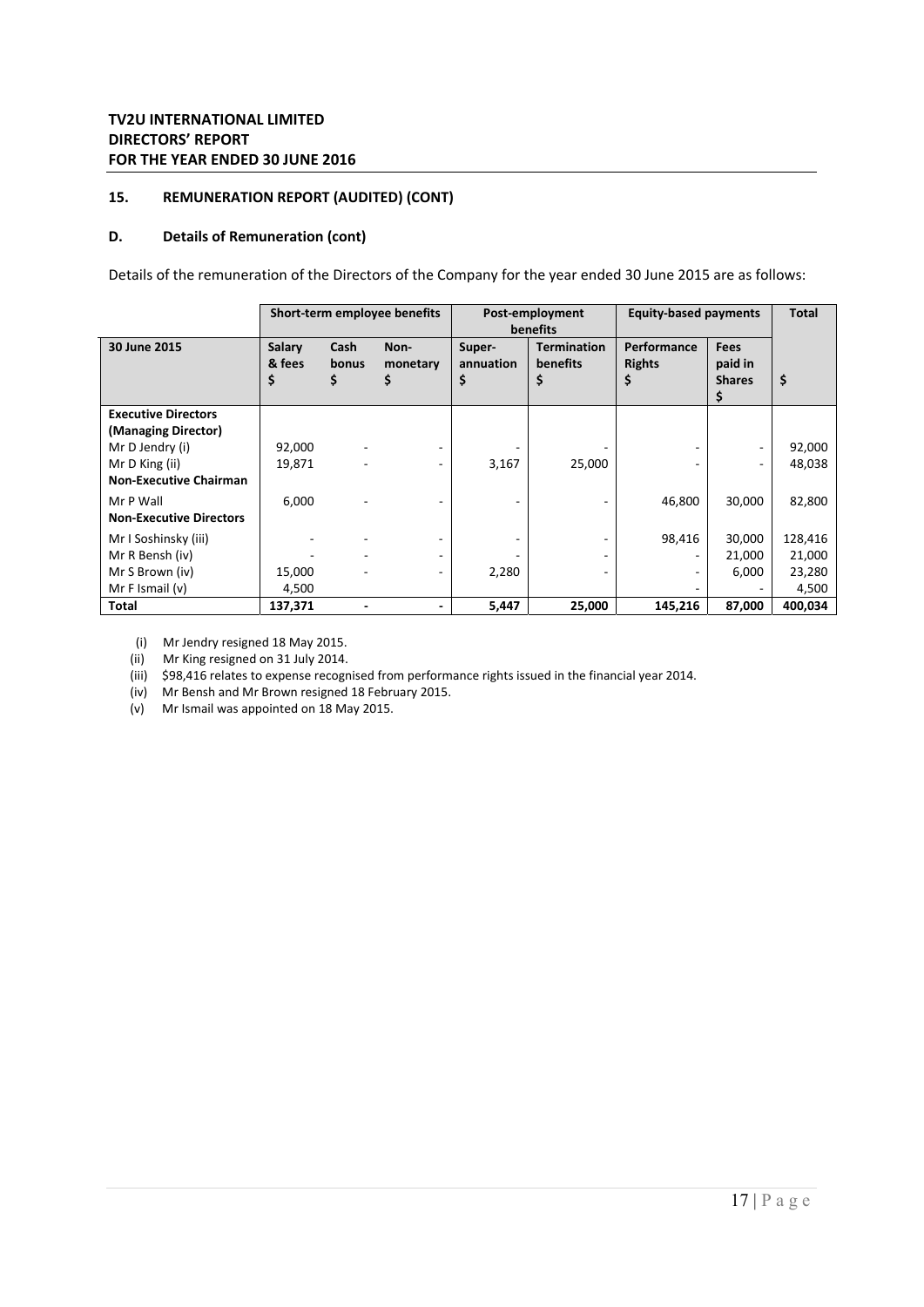#### **E. Contractual Arrangements**

#### **Mr Tony Chong**‐ Non‐Executive Chairman

- Contract commencement date 8 February 2016.
- Director fee is set at \$5,000 per month excluding superannuation and GST.
- Remuneration: Reviewed annually by the Board.
- Terms: Mr Chong will hold office until the next annual general meeting at which point 1/3 of the directors retire by rotation and will be eligible for election as a Director at that meeting in accordance with the Company's Constitution.
- Notice period: Mr Chong's appointment will automatically cease in the event that he gives notice to the Board of his resignation as a Director or if he resigns by rotation and is not re-elected as a Director by the Shareholders of the Company. Moreover, his appointment will be terminated immediately if, for any reason, he becomes disqualifies or prohibited by law from being or acting as a Director or from being involved in the management of a Company.
- **Mr Faldi Ismail**‐ Non‐Executive Director
	- Contract commencement date 18 May 2015.
	- Director fee is set at \$3,000 per month excluding superannuation and GST.
	- Remuneration: Reviewed annually by the Board.
	- Terms: Mr Ismail will hold office until the next annual general meeting at which point 1/3 of the directors retire by rotation and will be eligible for election as a Director at that meeting in accordance with the Company's Constitution.
	- Notice period: Mr Ismail's appointment will automatically cease in the event that he gives notice to the Board of his resignation as a Director or if he resigns by rotation and is not re-elected as a Director by the Shareholders of the Company. Moreover, his appointment will be terminated immediately if, for any reason, he becomes disqualifies or prohibited by law from being or acting as a Director or from being involved in the management of a Company.

#### **Mr Nick Fitzgerald** – Managing Director

- Contract commencement date: 5 February 2016
- Terms: 3 year term commencing 5 February 2016
- Remuneration: Annual Salary was set at \$350,000 (excluding superannuation).
- Other Fees: A sign-on bonus of \$150,000 was paid to Mr Fitzgerald on the 10 February 2016 on the completion of the acquisition of TV2UWW. In addition to the sign-on bonus, Mr Fitzgerald is entitled to a performance bonus of \$150,000 for each deal signed by TV2U Singapore during the term of engagement where the forecast revenue in the 12 months after commercial launch of the deal is not less than \$5,000,000.
- Restraint of Trade: Mr Fitzgerald will be subject to a restraint of trade period of up to one year from termination of the engagement.
- Termination: The engagement may be terminated by the Company or Mr Fitzgerald giving the other party the requisite notice.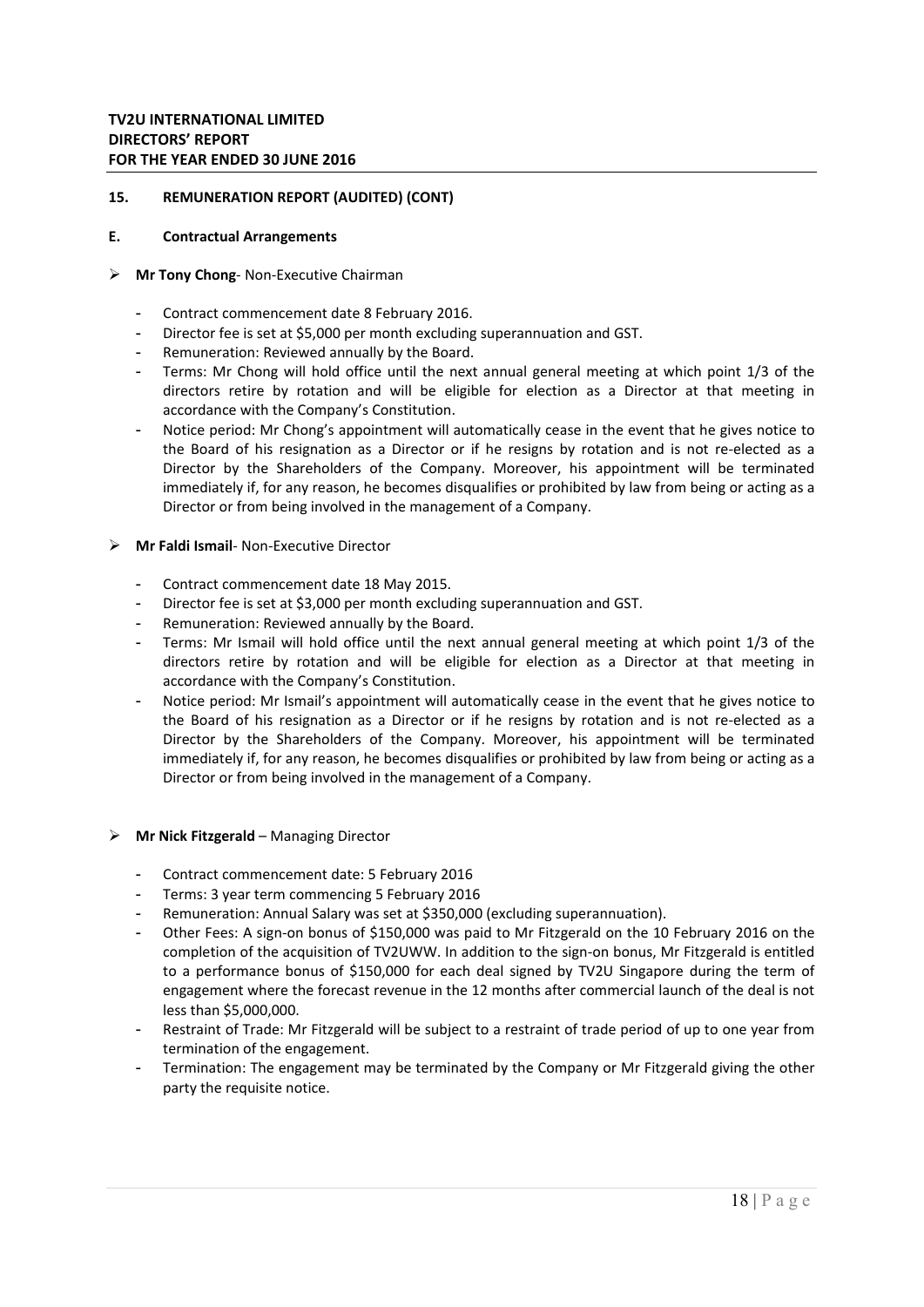### **E. Contractual Arrangements (cont)**

### **Mr Peter Wall** ‐ Non‐Executive Chairman

- Contract commencement date: 29 February 2012
- Resignation date: 8 February 2016
- Director fee is set at \$3,000 per month excluding superannuation and GST.

#### **Mr Igor Soshinsky**‐ Non‐Executive Director

- Contract commencement date 28 November 2013.
- Resignation date: 5 February 2016.
- Director fee is set at \$2,500 per month excluding superannuation and GST.

#### **F. Equity Instruments Issued on Exercise of Remuneration Options**

No shares were issued during the financial year to Directors or key management as a result of exercising remuneration options.

### **G. Adoption of Remuneration Report by Shareholders**

The adoption of the Remuneration Report for the financial year ended 30 June 2015 was put to the shareholders of the Company at the Annual General Meeting held 27 November 2015. The resolution was passed without amendment on a show of hands. At the Annual General Meeting, 78% of the votes received supported the adoption of the remuneration report for the year ended 30 June 2015. The Company did not receive any specific feedback at the AGM or throughout the year on its remuneration practices.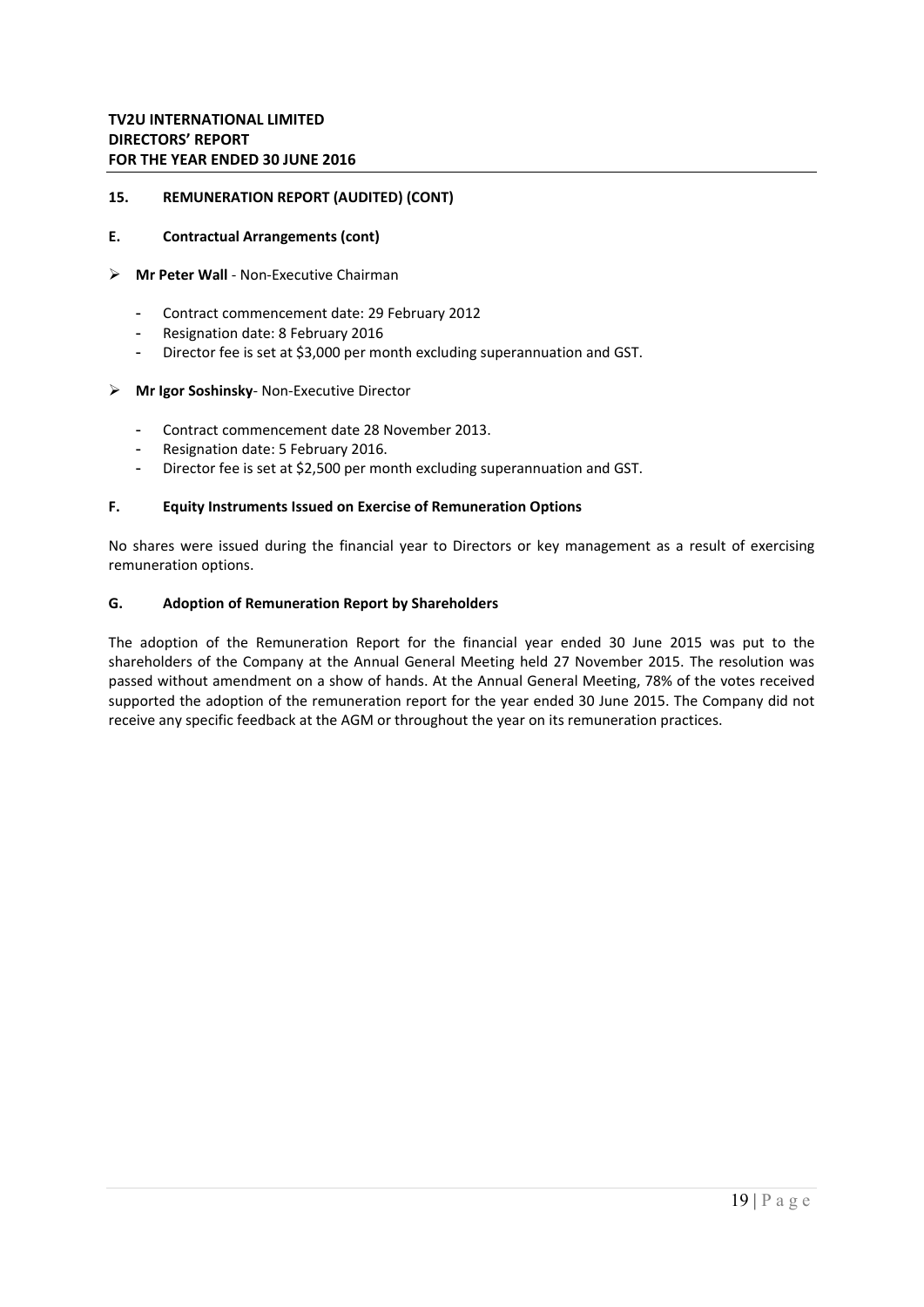### **H. Equity Instruments Held by Key Management Personnel**

### *Shareholdings of Key Management Personnel*

Details of shares held directly, indirectly or beneficially by key management personnel and their related parties at any time during the financial year ended 30 June 2016 are set out below:

| 30 June 2016     | <b>Opening</b><br>balance | <b>Granted as</b><br>remuneration | <b>Participation</b><br>in placements | <b>On-Market</b><br><b>Purchases</b> | <b>Off-Market</b><br>purchases | Net change<br>- other    | <b>Closing</b><br>balance (i) |
|------------------|---------------------------|-----------------------------------|---------------------------------------|--------------------------------------|--------------------------------|--------------------------|-------------------------------|
| <b>Directors</b> |                           |                                   |                                       |                                      |                                |                          |                               |
| Mr Ismail        | 785,000                   |                                   |                                       |                                      |                                | (318,970)                | 466,030                       |
| Mr Soshinsky     | 5,162,739                 |                                   | $\overline{\phantom{a}}$              |                                      |                                | (5, 162, 739)            |                               |
| Mr Wall          | 32,697,507                |                                   | $\overline{\phantom{0}}$              |                                      | $\overline{\phantom{0}}$       | (32,697,507)             |                               |
| Mr Chong         |                           |                                   | 2.950.000                             |                                      |                                | $\overline{\phantom{a}}$ | 2,950,000                     |
| Mr Fitzgerald    | $\overline{\phantom{0}}$  | $\overline{\phantom{0}}$          | $\overline{\phantom{0}}$              |                                      | $\qquad \qquad \blacksquare$   | 303,571,428              | 303,571,428                   |
| <b>Total</b>     | 38,645,246                |                                   | 2,950,000                             |                                      | $\hbox{--}$                    | 265.392.212              | 306,987,458                   |

(i) These closing balances reflect KMP shareholdings as at 30 June 2016. KMP shareholdings at the date of this report can be found in the Directors Report.

#### *Option Holdings of Key Management Personnel*

Details of options held directly, indirectly or beneficially by key management personnel and their related parties at any time during the financial year ended 30 June 2016 are set out below:

| 30 June 2016     | <b>Opening</b><br><b>Balance</b> | Lapsed                   | Participation<br>in Placements | <b>Closing</b><br><b>Balance (i)</b> | Not vested and<br>not exercisable | <b>Vested and</b><br>exercisable |
|------------------|----------------------------------|--------------------------|--------------------------------|--------------------------------------|-----------------------------------|----------------------------------|
| <b>Directors</b> |                                  |                          |                                |                                      |                                   |                                  |
| Mr Ismail        |                                  |                          | $\overline{\phantom{a}}$       |                                      | -                                 |                                  |
| Mr Soshinsky     |                                  |                          |                                |                                      | -                                 |                                  |
| Mr Wall          | 431,390                          | (431, 390)               | $\qquad \qquad$                |                                      | $\overline{\phantom{0}}$          |                                  |
| Mr Chong         |                                  |                          | 737,500                        | 737,500                              | -                                 |                                  |
| Mr Fitzgerald    |                                  | $\overline{\phantom{0}}$ |                                |                                      | $\overline{\phantom{0}}$          |                                  |
| <b>Total</b>     | 431,390                          | (431,390)                | 737,500                        | 737,500                              | $\overline{\phantom{0}}$          |                                  |

(i) These closing balances reflect KMP option holdings as at 30 June 2016. KMP option holdings at the date of this report can be found in the Directors Report.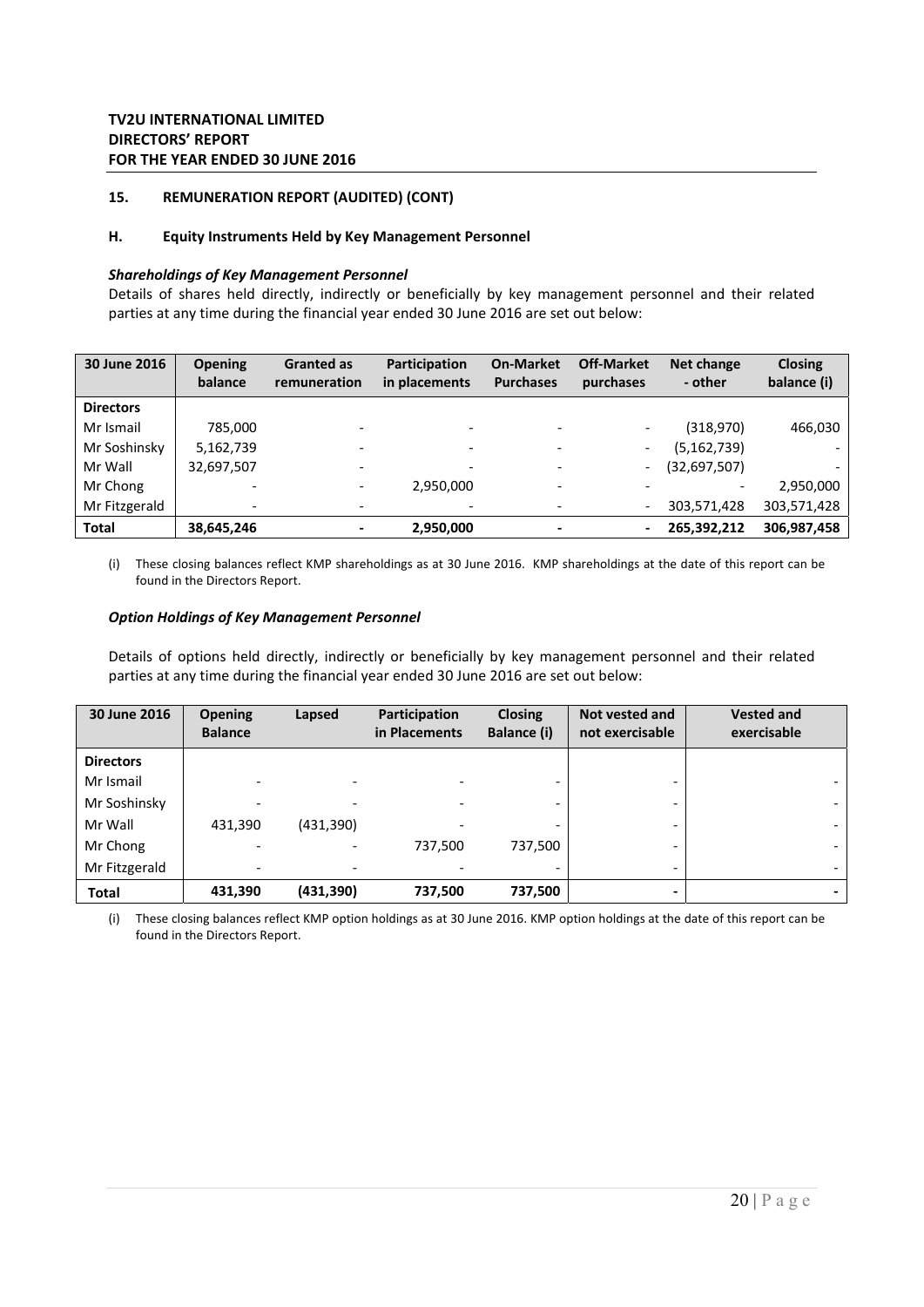### **H. Equity Instruments Held by Key Management Personnel (cont)**

#### *Performance Rights Holdings of Key Management Personnel*

Details of performance rights held directly, indirectly or beneficially by key management personnel and their related parties at any time during the financial year ended 30 June 2016 are set out below:

| 30 June 2016        | <b>Opening</b><br><b>Balance</b> | <b>Received as</b><br>Lapsed<br>Remuneration |                          | Net change -<br>other | <b>Closing</b><br><b>Balance</b> |
|---------------------|----------------------------------|----------------------------------------------|--------------------------|-----------------------|----------------------------------|
| <b>Directors</b>    |                                  |                                              |                          |                       |                                  |
| Mr N Fitzgerald (i) |                                  | $\overline{\phantom{0}}$                     | $\overline{\phantom{a}}$ | 440,178,572           | 440,178,572                      |
| Mr T Chong (ii)     | $\overline{\phantom{0}}$         |                                              | $\overline{\phantom{a}}$ |                       |                                  |
| Mr F Ismail         | $\overline{\phantom{0}}$         |                                              | $\overline{\phantom{a}}$ |                       |                                  |
| Mr Wall (iii)       | 3,000,000                        | $\overline{\phantom{0}}$                     | $\overline{\phantom{a}}$ | (3,000,000)           |                                  |
| Mr Soshinsky (iv)   | 3,000,000                        | $\overline{\phantom{0}}$                     | $\overline{\phantom{a}}$ | (3,000,000)           |                                  |
| <b>Total</b>        | 6,000,000                        | $\overline{\phantom{0}}$                     | $\overline{\phantom{a}}$ | 434,178,572           | 440,178,572                      |

(i) Mr Fitzgerald was appointed in 5 February 2016. Performance rights issued are subject to 24 months escrow from date of quotation.

- (ii) Mr Chong was appointed on 9 February 2016.
- (iii) Mr Wall resigned on 9 February 2016.
- (iv) Mr Soshinsky resigned on 5 February 2016.

#### **I. Loans to Key Management Personnel**

There were no loans to or from Directors or any other Key Management Personnel during the financial year ended 30 June 2016.

### **J. Other Transactions with Key Management Personnel**

A Director, Peter Wall, is a Partner in the firm Steinepreis Paganin. Steinepreis Paganin has provided legal services to the Company during the current and previous financial year on normal commercial terms and conditions as follows:

|                                                                | 30-Jun-16 |
|----------------------------------------------------------------|-----------|
| Steinepreis Paganin Lawyers & Consultants:                     |           |
| A firm which Director Peter Wall is a partner - Legal services | 374.500   |

A Director, Tony Chong, is a Partner of Laval Legal. Laval Legal has provided legal services to the Company during the current financial year on normal commercial terms and conditions as follows:

|                                                                | 30-Jun-16 |
|----------------------------------------------------------------|-----------|
| Laval Legal:                                                   |           |
| A firm which Director Tony Chong is a Partner – Legal services | 59.213    |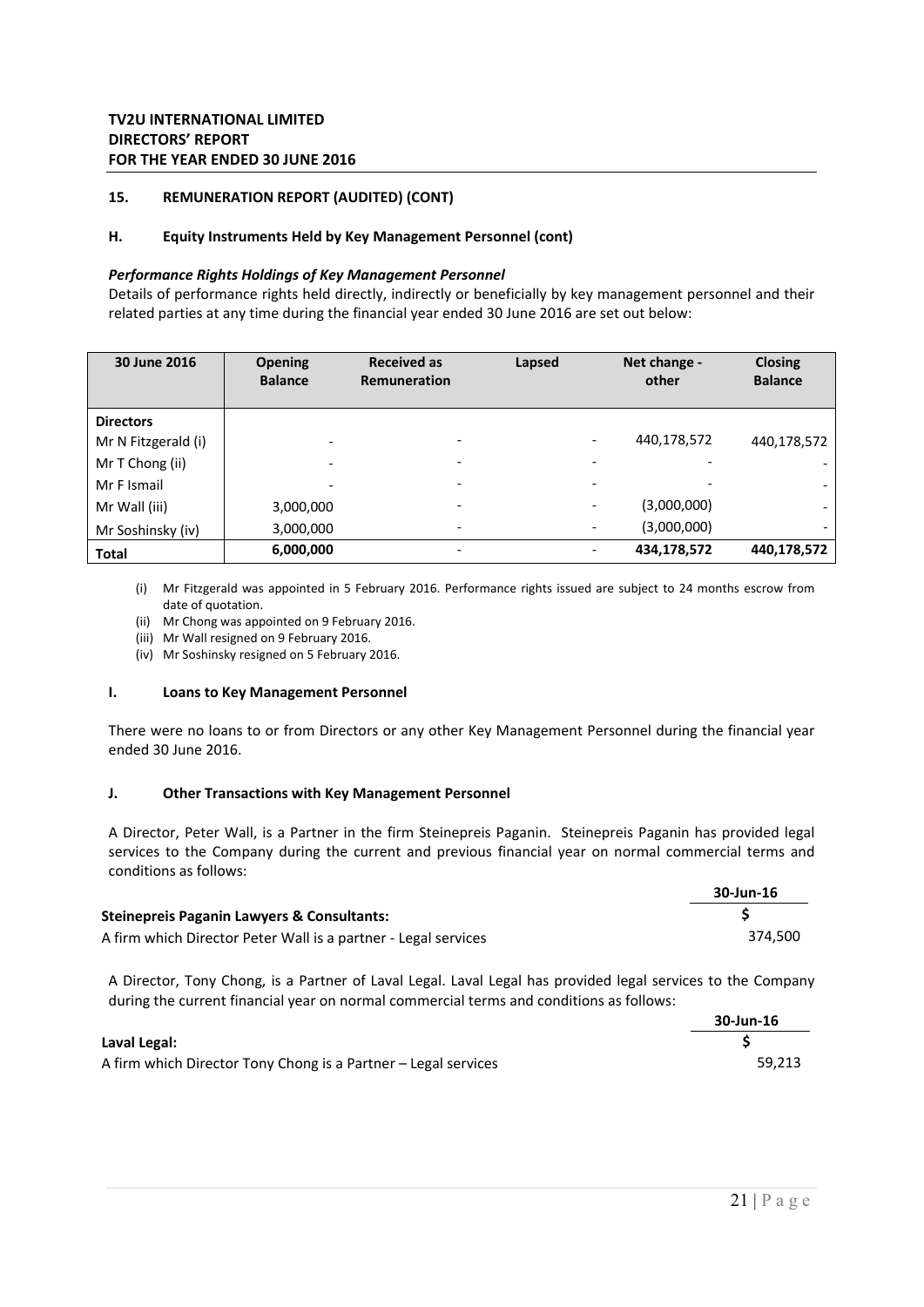### **J. Other Transactions with Key Management Personnel (cont)**

There are no other transactions with key management personnel during the financial year ended 30 June 2016.

### **[End of Remuneration Report]**

### **16. CORPORATE GOVERNANCE**

The Company's corporate governance statement can be found in the investor section of the Company's website: http://www.tv2u.com

### **17. AUDITOR'S INDEPENDENCE DECLARATION**

The lead auditor's independence declaration for the financial year ended 30 June 2016 has been received and can be found on the following page of this Annual Report.

#### **18. AUDITOR**

PA Audit Pty Ltd continues in office in accordance with section 327 of the *Corporations Act 2001*.

This report is made in accordance with a resolution of directors, pursuant to section  $298(2)(a)$  of the *Corporations Act 2001*.

On behalf of the Directors

nick fitzgerald

**Nick Fitzgerald Managing Director Perth, Western Australia 30 September 2016**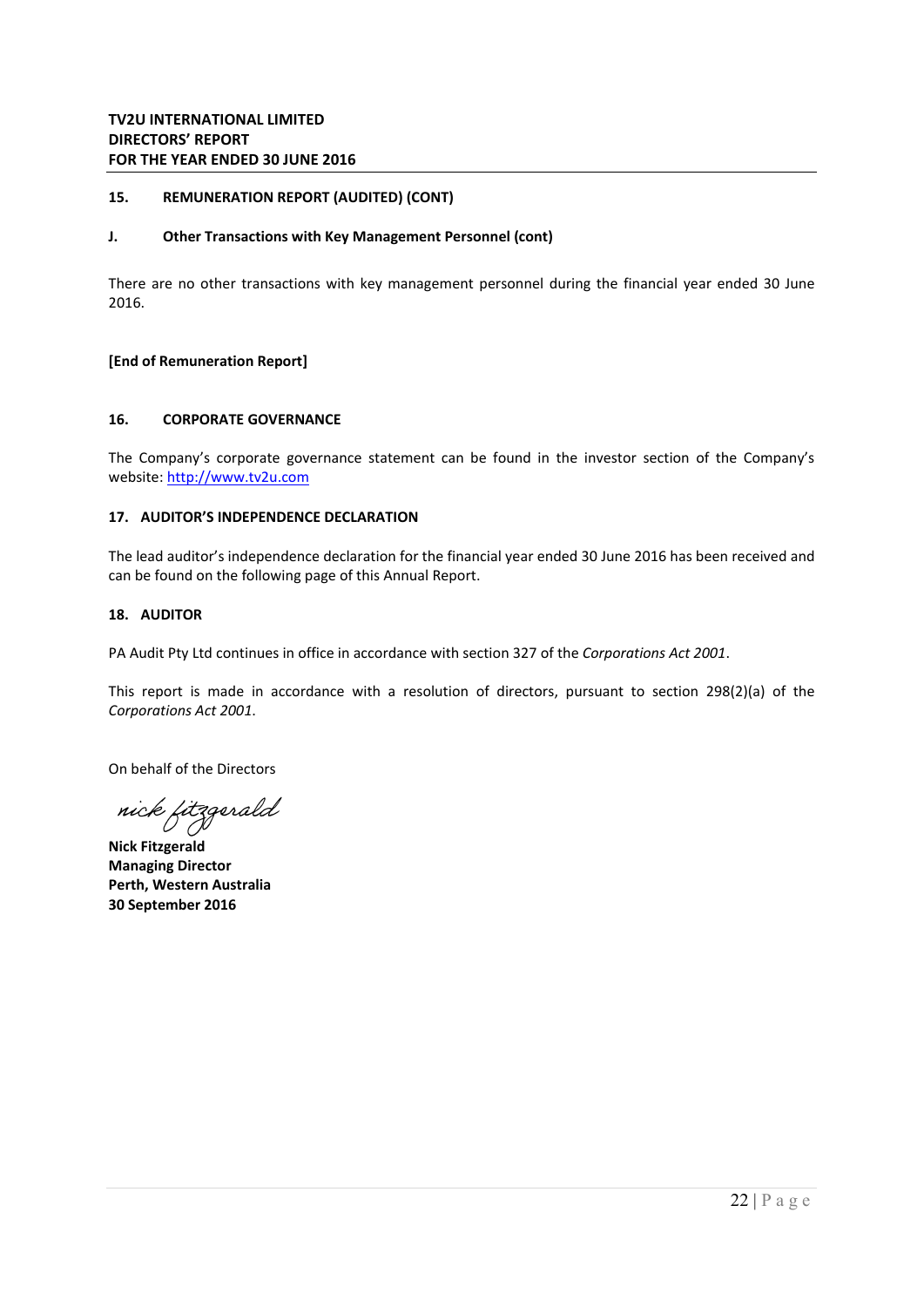# **TV2U INTERNATIONAL LIMITED LEAD AUDITOR'S INDEPENDENCE DECLARATION FOR THE YEAR ENDED 30 JUNE 2016**

**AUDITOR'S TO INSERT**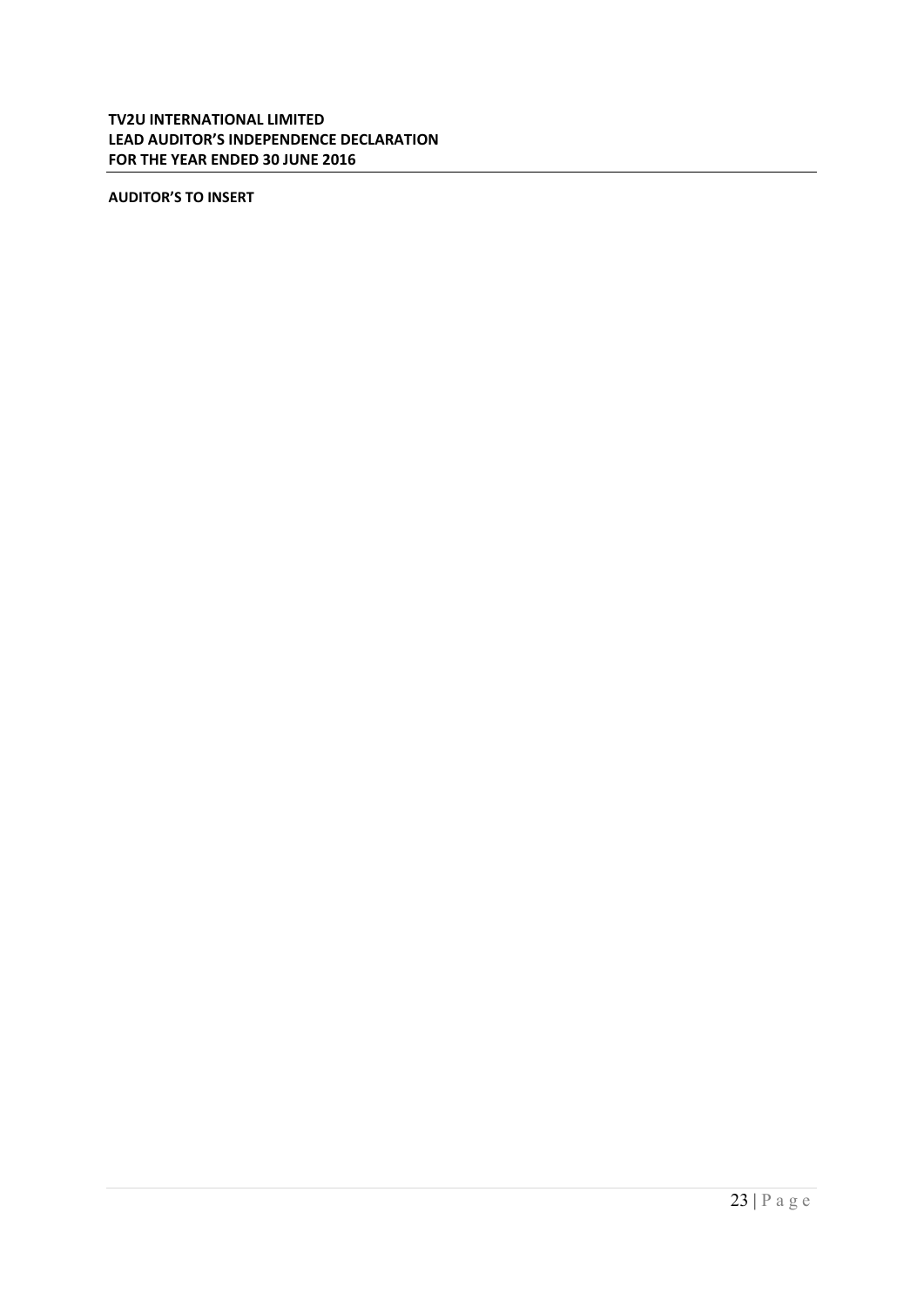# **TV2U INTERNATIONAL LIMITED CONSOLIDATED STATEMENT OF PROFIT OR LOSS AND OTHER COMPREHENSIVE INCOME FOR THE YEAR ENDED 30 JUNE 2016**

|                                                                            | <b>Notes</b> |                | 28-May-15    |
|----------------------------------------------------------------------------|--------------|----------------|--------------|
|                                                                            |              | 30-Jun-16      | to 30-Jun-15 |
|                                                                            |              | \$             | \$           |
| Revenue and other income from continuing operations                        | 5            | 33,098         |              |
| Employee benefits expense                                                  | 6            | (229, 985)     |              |
| Administration expenses                                                    | 6            | (6, 576, 413)  | (287, 808)   |
| Finance costs                                                              | 6            | (779, 676)     | (41, 670)    |
| Depreciation and amortisation                                              | 6            | (67, 541)      | (5,803)      |
| Share-based payment expense                                                |              | (202, 332)     |              |
| Foreign exchange loss                                                      |              | 3,305          |              |
| Restructuring/relisting expense                                            | 10           | (6,431,783)    |              |
| Gain on deconsolidation                                                    | 9            | 91,176         |              |
| Loss from continuing operations before income tax                          |              | (14, 160, 151) | (335, 281)   |
| Income tax expense                                                         | 7            |                |              |
| Loss from continuing operations after income tax                           |              | (14, 160, 151) | (335, 281)   |
| Other comprehensive income                                                 |              |                |              |
| Items that may be reclassified subsequently to profit and loss             |              |                |              |
| Exchange difference on translation of foreign operations                   |              | (315, 101)     |              |
| Other comprehensive income for the year, net of tax                        |              | (315, 101)     |              |
|                                                                            |              |                |              |
| Total comprehensive loss for the year                                      |              | (14, 475, 252) | (335, 281)   |
|                                                                            |              |                |              |
|                                                                            |              | <b>Cents</b>   | Cents        |
| Loss per share attributable to the ordinary equity holders of the company: |              |                |              |
| Basic loss per share - cents per share                                     | 20           | (1.37)         | (0.09)       |
| Diluted loss per share - cents per share                                   | 20           | (1.37)         | (0.09)       |

The Consolidated Statement of Profit or Loss and Other Comprehensive Income is to be read in conjunction with the accompanying notes to the financial statements.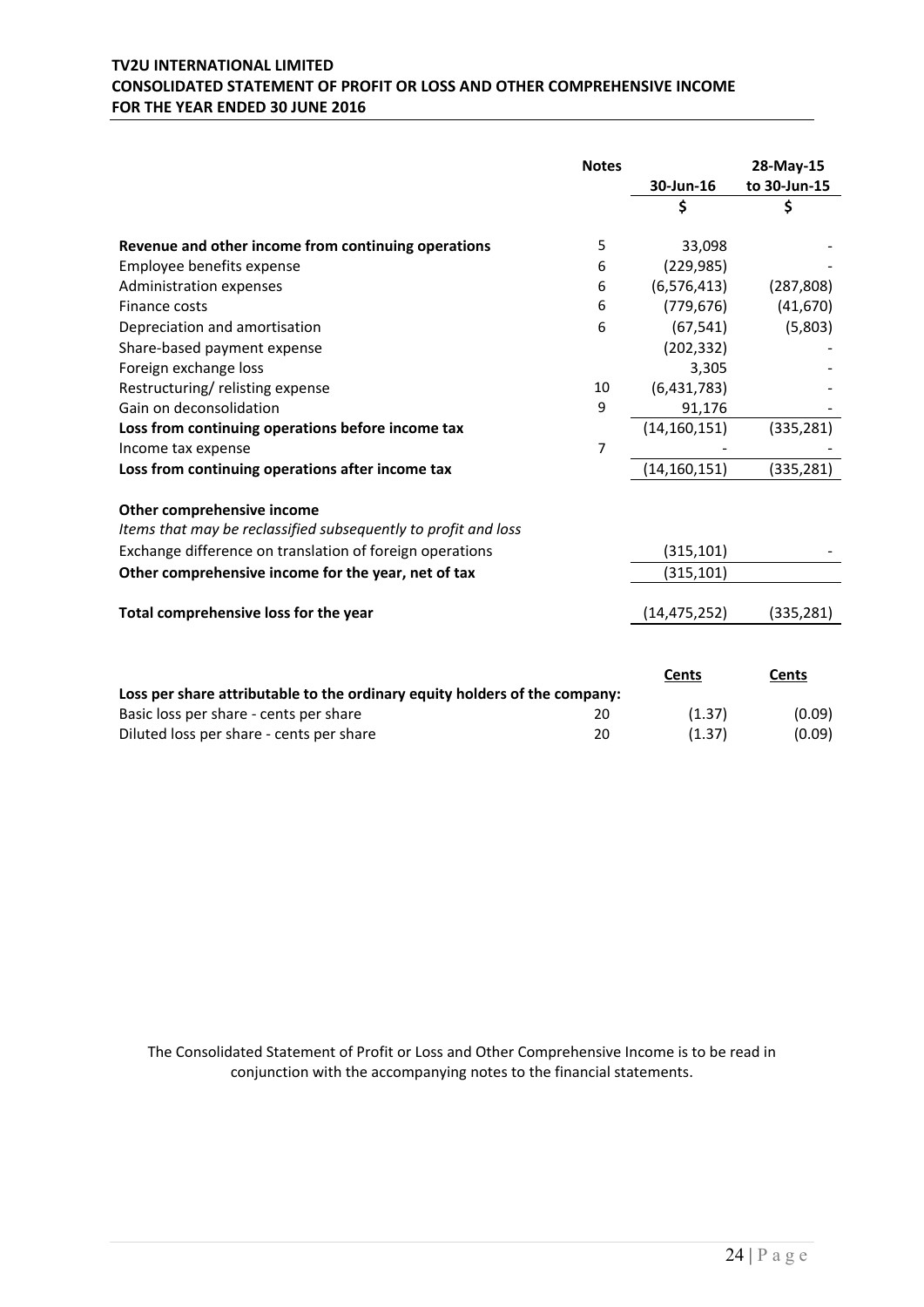# **TV2U INTERNATIONAL LIMITED CONSOLIDATED STATEMENT OF FINANCIAL POSITION AS AT 30 JUNE 2016**

|                                  | <b>Note</b> |                |            |
|----------------------------------|-------------|----------------|------------|
|                                  | S           | 30-Jun-16      | 30-Jun-15  |
|                                  |             | \$             | \$         |
| <b>Current Assets</b>            |             |                |            |
| Cash and cash equivalents        | 8           | 2,606,835      | 90,646     |
| Trade and other receivables      | 11          | 237,550        | 701,931    |
| Other assets                     | 12          | 59,014         | 35,098     |
| <b>Total Current Assets</b>      |             | 2,903,399      | 827,675    |
| <b>Non-Current Assets</b>        |             |                |            |
| Plant and equipment              | 13          | 11,803         | 1,524      |
| Intangible assets                | 14          | 182,111        | 227,203    |
| <b>Total Non-Current Assets</b>  |             | 193,914        | 228,727    |
| <b>TOTAL ASSETS</b>              |             | 3,097,313      | 1,056,402  |
| <b>Current Liabilities</b>       |             |                |            |
| Trade and other payables         | 15          | 657,829        | 455,074    |
| <b>Borrowings</b>                | 16          |                | 935,000    |
| <b>Total Current Liabilities</b> |             | 657,829        | 1,390,074  |
| <b>TOTAL LIABILITIES</b>         |             | 657,829        | 1,390,074  |
|                                  |             |                |            |
| <b>NET ASSETS</b>                |             | 2,439,484      | (333, 672) |
| <b>Equity</b>                    |             |                |            |
| Contributed equity               | 17          | 16,386,067     | 1,609      |
| Reserves                         | 18          | 548,849        |            |
| <b>Accumulated losses</b>        | 19          | (14, 495, 432) | (335, 281) |
| <b>TOTAL EQUITY</b>              |             | 2,439,484      | (333, 672) |
|                                  |             |                |            |

The Consolidated Statement of Financial Position is to be read in conjunction with the accompanying notes to the financial statements.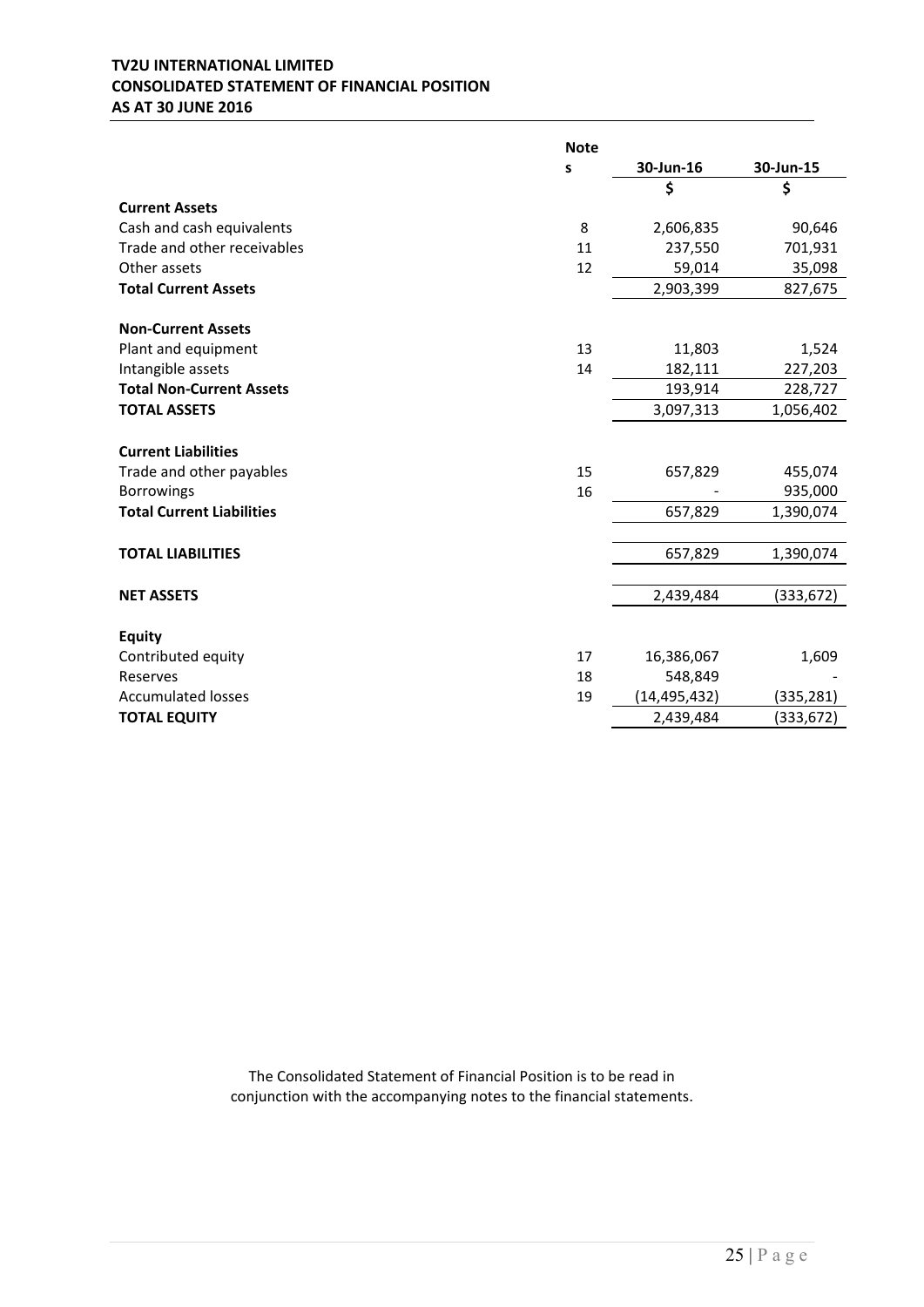### **TV2U INTERNATIONAL LIMITED CONSOLIDATED STATEMENT OF CHANGES IN EQUITY FOR THE YEAR ENDED 30 JUNE 2016**

|                                                       | Contributed<br><b>Equity</b> | <b>Equity-based</b><br><b>Payment and</b><br><b>Other Reserves</b> | <b>Foreign Currency</b><br><b>Translation</b><br><b>Reserve</b> | <b>Accumulated</b><br><b>Losses</b> | <b>Total</b><br><b>Equity</b> |
|-------------------------------------------------------|------------------------------|--------------------------------------------------------------------|-----------------------------------------------------------------|-------------------------------------|-------------------------------|
|                                                       | \$                           | Ś                                                                  | \$                                                              | \$                                  | \$                            |
| At 28 May 2015 (date of incorporation)                |                              |                                                                    |                                                                 |                                     |                               |
| <b>Comprehensive loss:</b>                            |                              |                                                                    |                                                                 |                                     |                               |
| Loss for the period                                   |                              |                                                                    |                                                                 | (335, 281)                          | (335, 281)                    |
| Other comprehensive loss                              |                              |                                                                    |                                                                 |                                     |                               |
| Total comprehensive loss for the period               |                              |                                                                    |                                                                 | (335, 281)                          | (335, 281)                    |
| Transactions with owners in their capacity as owners: |                              |                                                                    |                                                                 |                                     |                               |
| Issue of share capital                                | 1,609                        |                                                                    |                                                                 |                                     | 1,609                         |
| At 30 June 2015                                       | 1,609                        |                                                                    |                                                                 | (335, 281)                          | (333, 672)                    |
| At 1 July 2015                                        | 1,609                        |                                                                    |                                                                 | (335, 281)                          | (333, 672)                    |
| <b>Comprehensive loss:</b>                            |                              |                                                                    |                                                                 |                                     |                               |
| Loss for the year                                     |                              |                                                                    |                                                                 | (14, 160, 151)                      | (14, 160, 151)                |
| Other comprehensive income                            |                              |                                                                    | (315, 101)                                                      |                                     | (315, 101)                    |
| Total comprehensive income/(loss) for the year        |                              |                                                                    | (315, 101)                                                      | (14, 160, 151)                      | (14, 475, 252)                |
| Transactions with owners in their capacity as owners: |                              |                                                                    |                                                                 |                                     |                               |
| Issue of share for acquisition for subsidiary         | 7,622,476                    |                                                                    |                                                                 |                                     | 7,622,476                     |
| Share-based payments                                  |                              | 863,950                                                            |                                                                 |                                     | 863,950                       |
| Capital raising                                       | 4,026,000                    |                                                                    |                                                                 |                                     | 4,026,000                     |
| Placement fund                                        | 2,106,619                    |                                                                    |                                                                 |                                     | 2,106,619                     |
| Share issued to settle debt                           | 1,419,549                    |                                                                    |                                                                 |                                     | 1,419,549                     |
| Share issue costs                                     | (374, 116)                   |                                                                    |                                                                 |                                     | (374, 116)                    |
| Share issued for corporate advisory and business      | 1,500,000                    |                                                                    |                                                                 |                                     | 1,500,000                     |
| development services                                  |                              |                                                                    |                                                                 |                                     |                               |
| Share issued for convertible notes                    | 83,930                       |                                                                    |                                                                 |                                     | 83,930                        |
| At 30 June 2016                                       | 16,386,067                   | 863,950                                                            | (315, 101)                                                      | (14, 495, 432)                      | 2,439,484                     |

The Consolidated Statement of Changes in Equity is to be read in conjunction with the accompanying notes to the financial statements.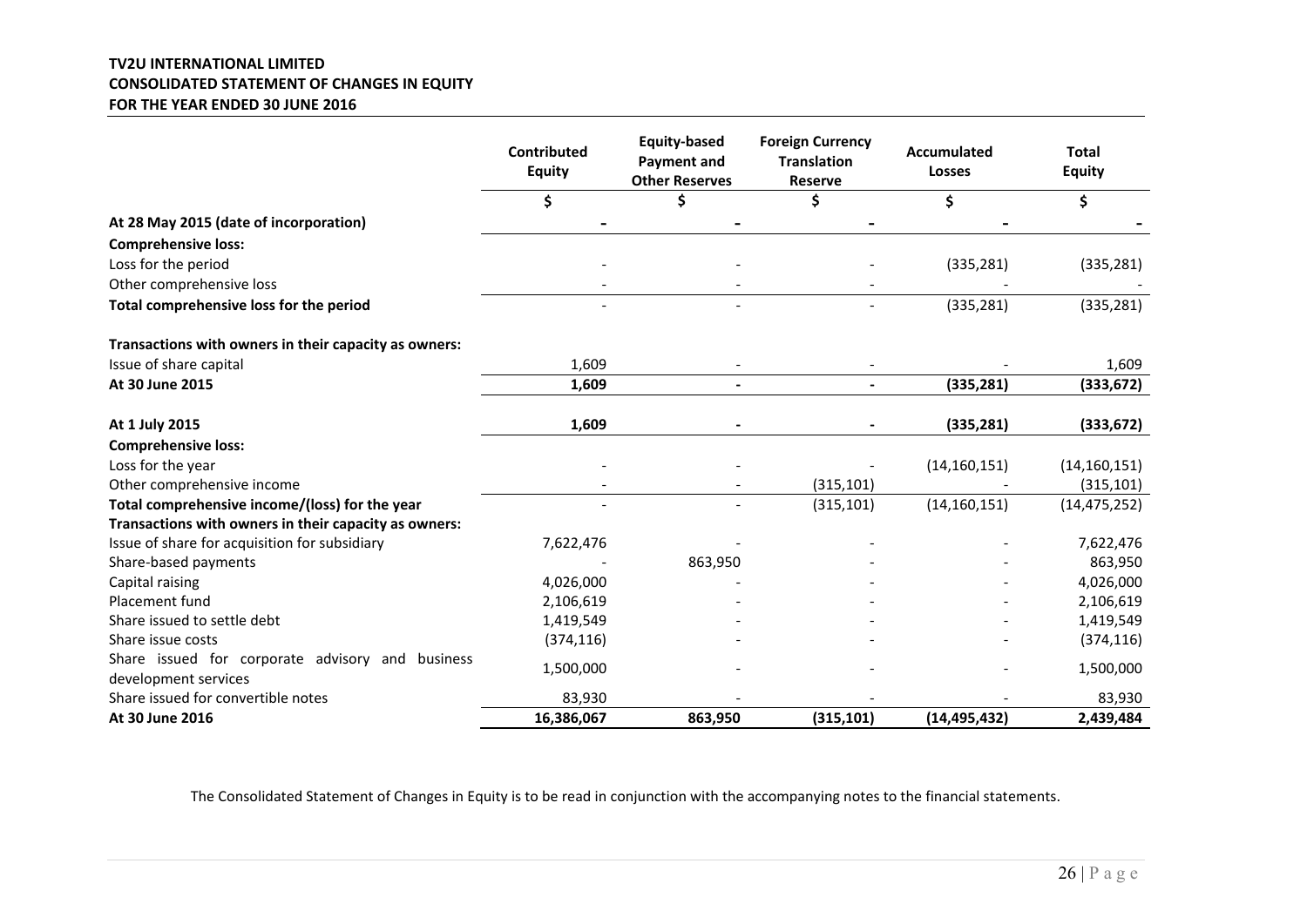# **TV2U INTERNATIONAL LIMITED CONSOLIDATED STATEMENT OF CASH FLOWS FOR THE YEAR ENDED 30 JUNE 2016**

|                                                 |              |             | 28-May-15 to |
|-------------------------------------------------|--------------|-------------|--------------|
|                                                 | <b>Notes</b> | 30-Jun-16   | 30-Jun-15    |
|                                                 |              | \$          | \$           |
| Cash flows used in operating activities         |              |             |              |
| Payments to suppliers and employees             |              | (3,334,300) | (185, 648)   |
| Interest received                               |              | 9,861       |              |
| Interest paid                                   |              |             | (315)        |
| Receipts from customers                         |              | 23,238      |              |
| Net cash flows used in operating activities     | 8(b)         | (3,301,201) | (185, 963)   |
| Cash flows used in investing activities         |              |             |              |
| Payment for intangible assets                   |              | (315, 615)  |              |
| Net cash flows used in investing activities     |              | (315, 615)  |              |
| Cash flows from financing activities            |              |             |              |
| Proceeds from issue of share capital            |              | 6,132,621   | 1,609        |
| Share issue costs                               |              | (374, 116)  |              |
| Proceeds from Related party Loan                |              |             | 450.000      |
| Repayment of Related party Loan                 |              |             | (175,000)    |
| Proceeds from issue of Convertible Notes        |              | 707,000     |              |
| Repayment of Convertible Notes                  |              | (332,500)   |              |
| Net cash flows provided by financing activities |              | 6,133,005   | 276,609      |
|                                                 |              |             |              |
| Net increase in cash and cash equivalents       |              | 2,516,189   | 90,646       |
| Cash and cash equivalents at beginning of year  |              | 90,646      |              |
| Cash and cash equivalents at end of year        | 8(a)         | 2,606,835   | 90,646       |

The Consolidated Statement of Cash Flows is to be read in conjunction with the accompanying notes to the financial statements.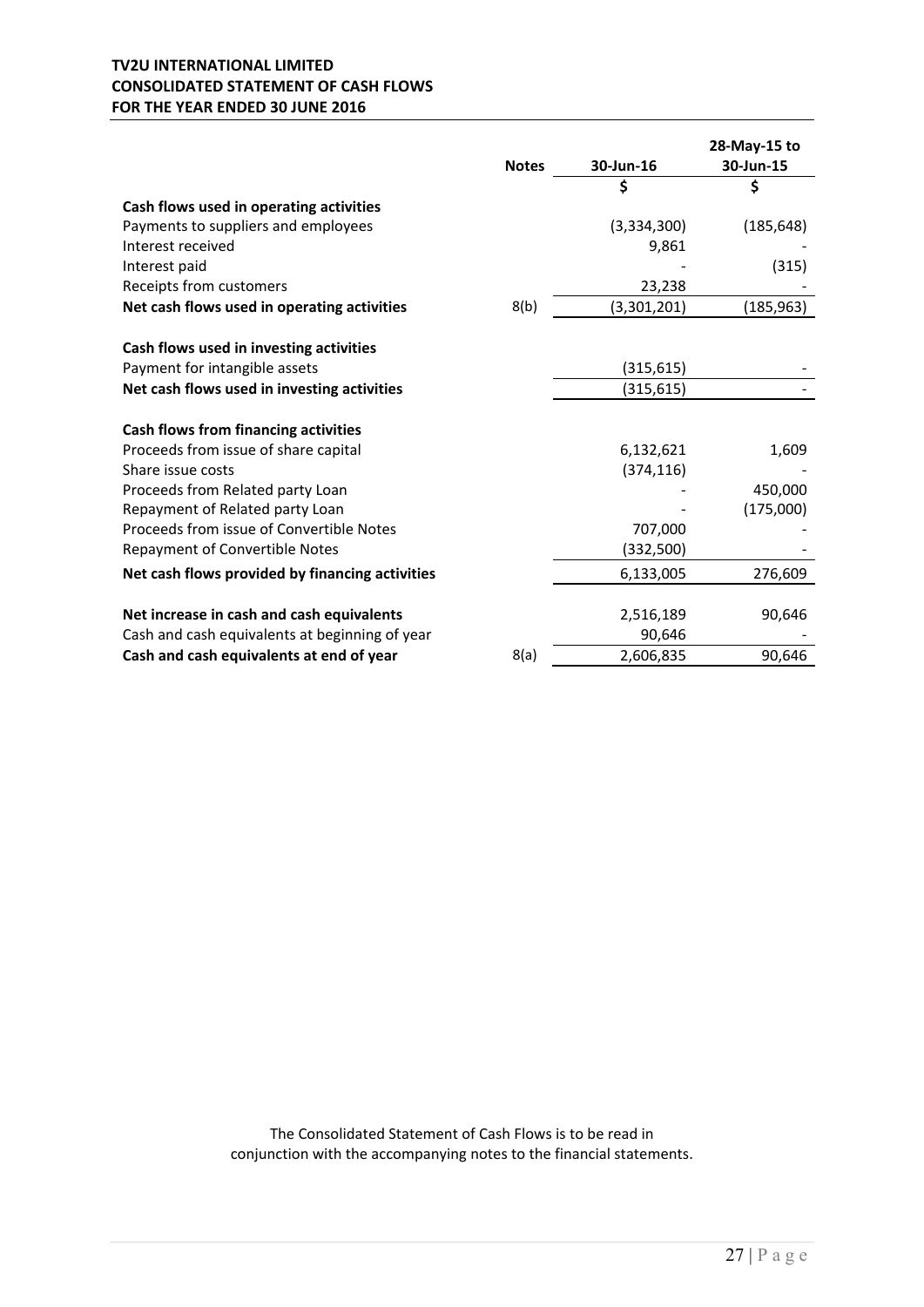# **1. REPORTING ENTITY**

TV2U International Limited ("the Company" or "Parent Entity") and its controlled entities (together the "Group") is a company limited by shares incorporated in Australia whose shares are publicly traded on the Australian Securities Exchange Limited ("ASX"). The addresses of its registered office and principal place of business are disclosed in the Corporate Directory of the annual report.

The separate financial statements of the Parent Entity have not been presented within this financial report as permitted by the *Corporations Act 2001*.

The nature of the operations and principal activities of the Company are described in the Directors' Report.

The financial report was authorised for issue on 30 September 2016.

### **2. BASIS OF PREPARATION**

### **(a) Going Concern**

During the year, the consolidated entity incurred a net loss after income tax for the year ended 30 June 2016 of \$14,160,151 (2015: \$335,281), incurred net cash outflows in operating and investing activities of \$3,301,201 (2015: outflow of \$185,963), and had a net current assets of \$2,245,570 at 30 June 2016 (2015: net current liabilities of \$562,399).

The ability of the consolidated entity to continue as a going concern is dependent on securing additional funding through capital raising to continue to meet its working capital requirements in the next 12 months.

These conditions indicate a material uncertainty that may cast significant doubt about the consolidated entity's ability to continue as a going concern and, therefore, that it may be unable to realise its assets and discharge its liabilities in the normal course of business.

Should the consolidated entity not be able to continue as a going concern, it may be required to realise its assets and discharge its liabilities other than in the ordinary course of business, and at the amounts that differ from those stated in the financial statements. The financial report does not include any adjustments relating to the recoverability and classification of recorded asset amounts or liabilities that might be necessary should the consolidated entity not continue as a going concern.

# **(b) Statement of compliance**

The financial report is a general purpose financial report which has been prepared in accordance with Australian Accounting Standards, Australian Accounting Interpretations, other authoritative pronouncements of the Australian Accounting Standards Board ("AASB") and the *Corporations Act 2001*. The financial report of the Group also complies with International Financial Reporting Standards (IFRSs) and interpretations adopted by the International Accounting Standards Board. The Group is a for‐profit entity for the purpose of preparing the financial statements.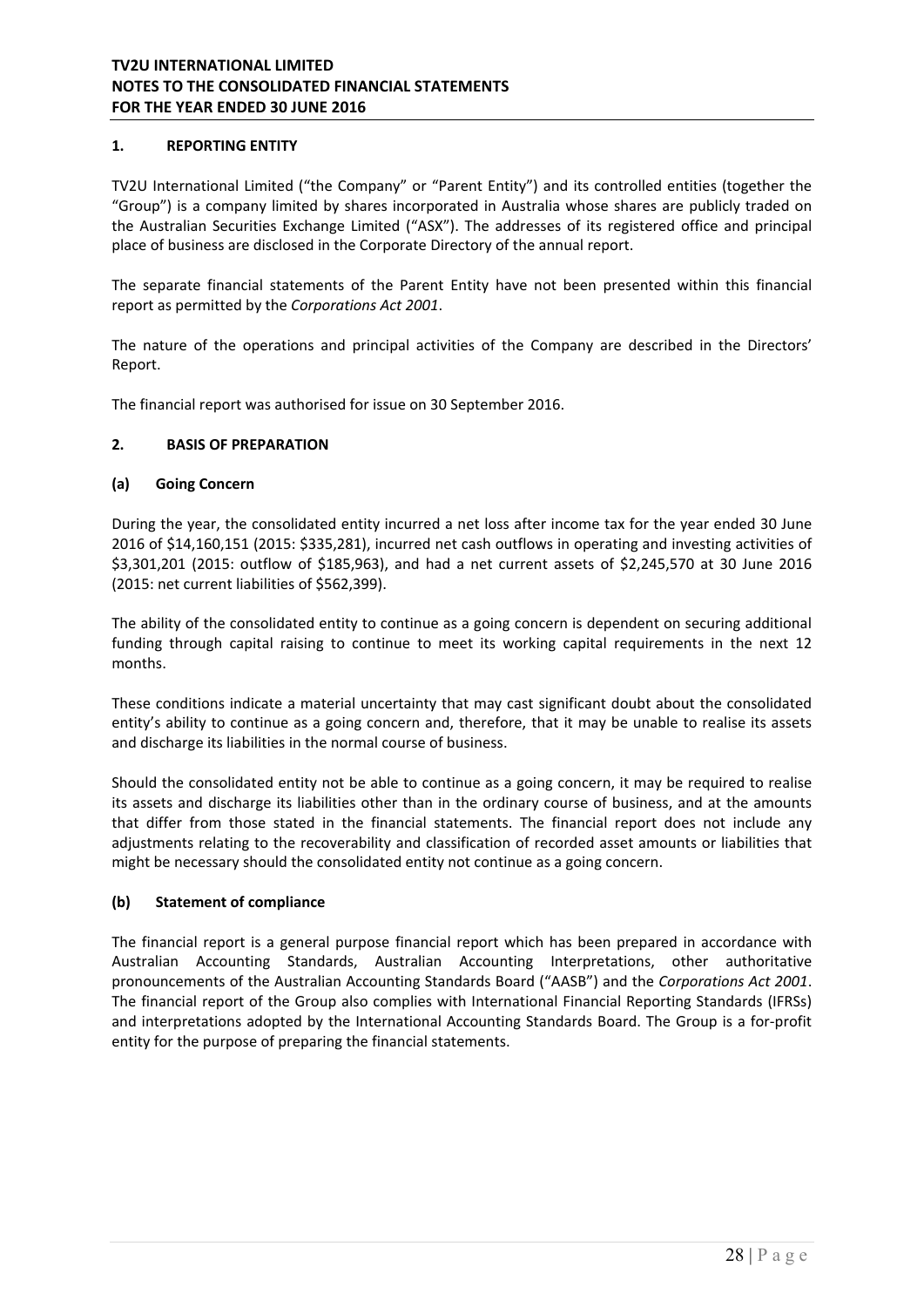# **2. BASIS OF PREPARATION (CONT)**

### **(c) Reverse Acquisition accounting**

On 9 February 2016, TV2U (formerly known as Galicia Energy Corporation Limited), the legal parent and legal acquirer, completed the acquisition of TV2U Worldwide Pty Ltd ("TV2U Subsidiaries"). The acquisition did not meet the definition of a business combination in accordance with AASB 3 Business Combinations. Instead the acquisition has been treated as a group recapitalisation, using the principles of reverse acquisition accounting in AASB 3 Business Combinations given the substance of the transaction is that TV2U Subsidiaries have effectively been recapitalised. Accordingly, the consolidated financial statements have been prepared as if TV2U Subsidiaries have acquired TV2U, not vice versa as represented by the legal position. The recapitalisation is measured at the fair value of the equity instruments that would have been given by TV2U Subsidiaries to have exactly the same percentage holding in the new structure at the date of the transaction.

The impact of the group restructure on each of the primary statements is as follows:

### **Statement of Profit or Loss and Other Comprehensive Income**

- The 30 June 2016 consolidated statements comprise 12 months of TV2U Subsidiaries and TV2U since acquisition date.
- The 30 June 2015 comparative statements comprise TV2U Subsidiaries since the incorporation date.

### **Statement of Financial Position**

- The consolidated statement of financial position as at 30 June 2016 represents both TV2U and TV2U Subsidiaries.
- The comparative statement of financial position at 30 June 2015 represents TV2U Subsidiaries.

### **Statement of Changes in Equity**

- The 30 June 2016 consolidated changes in equity comprises TV2U Subsidiaries' equity balance at 1 July 2015, its loss for the period and transactions with equity holders for the 12 months. It also comprises TV2U's transactions with equity holders from the acquisition date and the equity balances of TV2U and TV2U Subsidiaries as at 30 June 2016.
- The 30 June 2015 statement of changes in equity comprises TV2U Subsidiaries since the incorporation date.

# **(d) Basis of measurement**

Except for cash flow information, the financial report has been prepared on accrual basis and is based on historical costs, modified, where applicable, by the measurement at fair value of selected non-current assets, financial assets and financial liabilities. Material accounting policies adopted in preparation of this financial report are presented below and have been consistently applied unless otherwise stated.

### **(e) Functional and presentation currency**

The presentation currency of the Group is Australian dollars.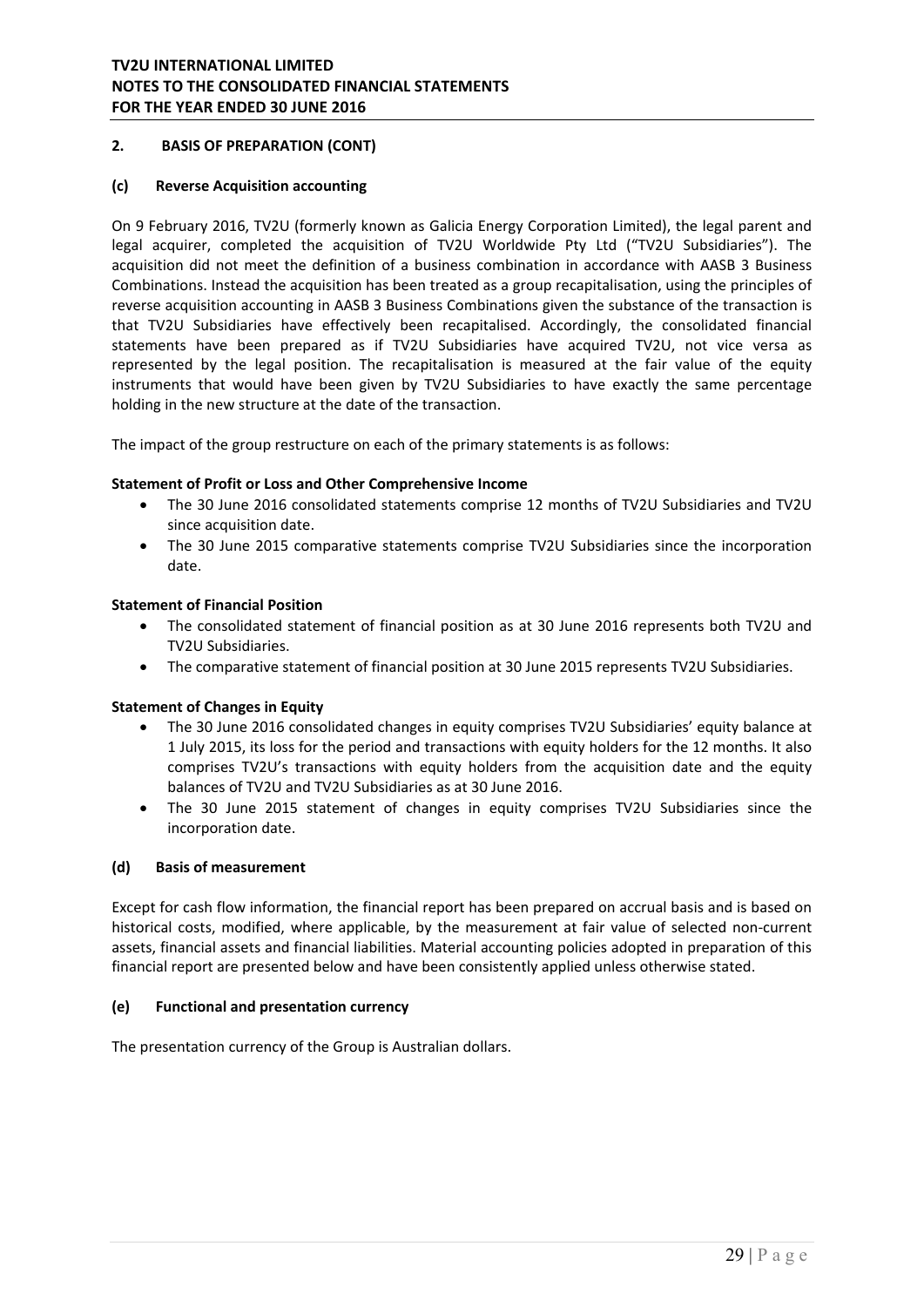# **2. BASIS OF PREPARATION (CONT)**

### **(f) New, revised or amended standards and interpretations adopted by the group**

The Group has adopted all of the new, revised or amending Accounting Standards and Interpretations issued by the Australian Accounting Standards Board ("AASB") that are mandatory for the current reporting period.

Any new, revised or amending Accounting Standards and Interpretations that are not yet mandatory have not been early adopted. The adoption of these Accounting Standards and Interpretations did not have any significant impact on the financial performance or position of the consolidated entity. Refer to Note 3(t).

The following Accounting Standards and Interpretations are most relevant to the Group:

- (i) AASB 2013‐9 Amendments to Australian Accounting Standards Conceptual Framework, Materiality and Financial Instruments.
- (ii) AASB 2015‐3 Amendments to Australian Accounting Standards arising from the withdrawal of AASB 1031 *Materiality*.

#### **3. SIGNIFICANT ACCOUNTING POLICIES**

The accounting policies set out below have been applied consistently in these financial statements.

#### **(a) Basis of consolidation**

The consolidated financial statements comprise the financial statements of TV2U International Limited and its subsidiaries ("the Group") as at 30 June each year.

Subsidiaries are all entities (including structured entities) over which the Group has control. The Group controls an entity when the Group is exposed to, or has rights to, variable returns from its involvement with the entity and has the ability to affect those returns through its power to direct the activities of the entity. Subsidiaries are consolidated from the date on which control is transferred to the Group and cease to be consolidated from the date on which control is transferred out of the Group.

In preparing the consolidated financial statements, all intercompany balances and transactions, income and expenses and profit and losses from intra‐group transactions have been eliminated in full. Unrealised losses are also eliminated unless the transaction provides evidence of an impairment of the transferred asset. The financial statements of the subsidiaries are prepared for the same reporting period as the parent company, using consistent accounting policies.

Business combinations have been accounted for using the acquisition method of accounting.

Non-controlling interests represent the portion of profit or loss and net assets in subsidiaries not held by the Group and are presented separately in the statement of comprehensive income and within equity in the consolidated statement of financial position. Losses are attributed to the non-controlling interests even if that results in a deficit balance.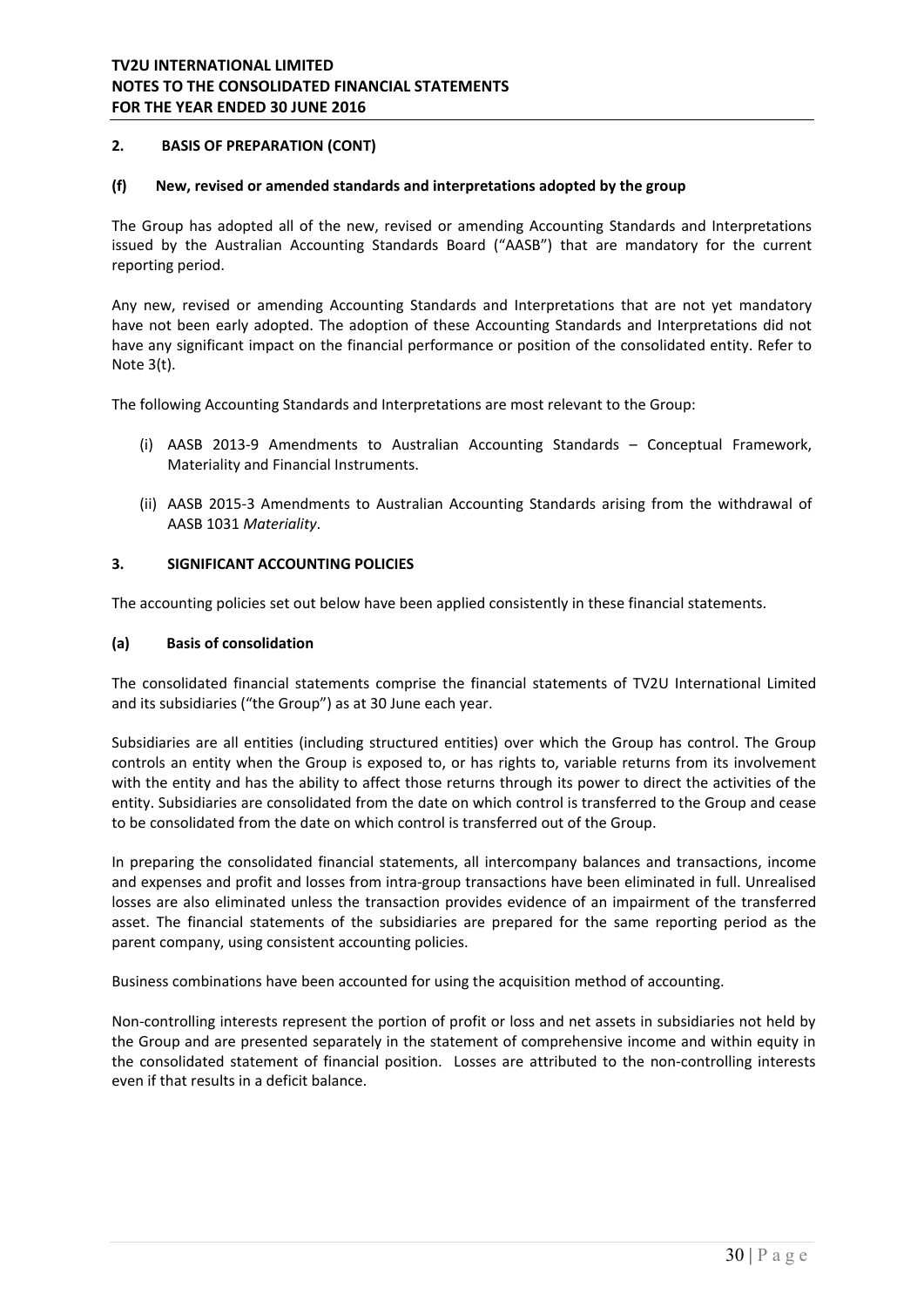# **(a) Basis of consolidation (cont)**

The Group treats transactions with non-controlling interests that do not result in a loss of control as transactions with equity owners of the Group. A change in ownership interest results in an adjustment between the carrying amounts of the controlling and non-controlling interests to reflect their relative interests in the subsidiary. Any difference between the amount of the adjustment to non-controlling interests and any consideration paid or received is recognised within equity attributable to owners of the Company.

When the Group ceases to have control, joint control or significant influence, any retained interest in the entity is revalued to its fair value with the change in carrying amount recognised in the statement of comprehensive income. The fair value is the initial carrying amount for the purposes of subsequently accounting for the retained interest as an associate, joint controlled entity or financial asset. In addition, any amounts previously recognised in other comprehensive income in respect of that entity are accounted for as if the group had directly disposed of the related assets or liabilities. This may mean that amounts previously recognised in other comprehensive income are reclassified to the statement of comprehensive income.

# **(b) Segment Reporting**

Operating segments are reported in a manner consistent with the internal reporting provided to the chief operating decision maker. The chief operating decision maker, who is responsible for allocating resources and assessing performance of the operating segments, has been identified as the Board of Directors.

# **(c) Asset acquisition**

When an asset acquisition does not constitute a business combination, the assets and liabilities are assigned a carrying amount based on their fair values in an asset purchase transaction and no deferred tax will arise in relation to the acquired assets and assumed liabilities, as the initial recognition exemption for deferred tax under AASB 112 *Income Taxes* applies. No goodwill will arise on the acquisition.

# **(d) Foreign currency translation**

# *(i) Functional and presentation currency*

These consolidated financial statements are presented in Australian dollars. The functional and presentation currency of the Company is Australian dollars. The functional currencies of the subsidiaries are Singapore Dollars (SGD), Euro (EUR), Ukraine Hryvnia (UAH) and Polish Zloty (ZL).

# *(ii) Transactions and balances*

Foreign currency transactions are translated into the functional currency using the exchange rates prevailing at the dates of the transactions. Foreign exchange gains and losses resulting from the settlement of such transactions and from the translation at year end exchange rates of monetary assets and liabilities denominated in foreign currencies are recognised in profit or loss, except when they are deferred in equity as qualifying cash flow hedges and qualifying net investment hedges or are attributable to part of the net investments in a foreign operation.

Foreign exchange gains and losses that relate to borrowings are presented in the Consolidated Statement of Comprehensive Income, within finance costs. All other foreign exchange gains and losses are presented in the Consolidated Statement of Comprehensive Income on a net basis within other income or other expenses.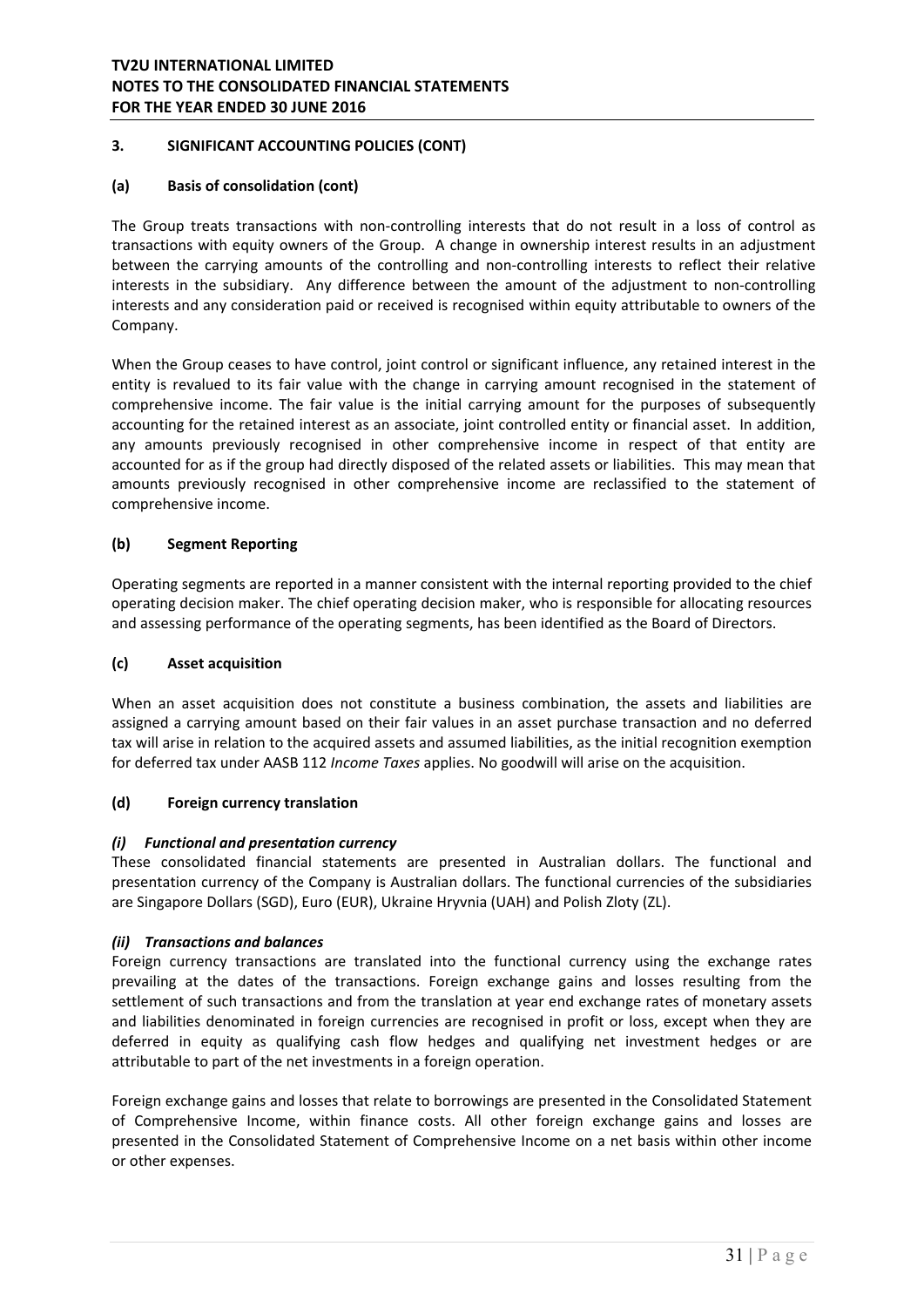### **(d) Foreign currency translation (cont)**

### *(iii) Group companies*

The results and financial position of foreign operations (none of which has the currency of a hyperinflationary economy) that have a functional currency different from the presentation currency are translated into the presentation currency as follows:

- Assets and liabilities for each statement of financial position presented are translated at the closing rate at the reporting date,
- Revenue and expenses for each statement of comprehensive income are translated at average exchange rates (unless this is not a reasonable approximation of the cumulative effect of the rates prevailing on the transaction dates, in which case income and expenses are translated at the dates of the transactions), and
- All resulting exchange differences are recognised in other comprehensive income.

On consolidation, exchange differences arising from the translation of any net investment in foreign entities, and of borrowings and other financial instruments designated as hedges of such investments, are recognised in other comprehensive income. When a foreign operation is sold or any borrowings forming part of the net investment are repaid, the associated exchange differences are reclassified to profit or loss, as part of the gain or loss on sale.

### **(e) Revenue Recognition**

Revenue is recognised and measured at the fair value of the consideration received or receivable to the extent it is probable that the economic benefits will flow to the Group and the revenue can be reliably measured. The following specific recognition criteria must also be met before revenue is recognised:

### **Revenue from Services**

Revenue from rendering services is recognised when persuasive evidence exists that the services rendered and the economic benefits expected to flow to the Group and revenue can be reliably measured.

### **Sale of Goods**

Revenue is recognised when the significant risks and rewards of ownership of the goods have passed to the buyer and the costs incurred or to be incurred in respect of the transaction can be measured reliably. Risks and rewards of ownership are considered passed to the buyer at the time of delivery of the goods to the customer.

### **Interest Income**

Revenue is recognised as interest accrues using the effective interest method. This is a method of calculating the amortised cost of a financial asset and allocating the interest income over the relevant period using the effective interest rate, which is the rate that exactly discounts estimated future cash receipts through the expected life of the financial asset to the net carrying amount of the financial asset.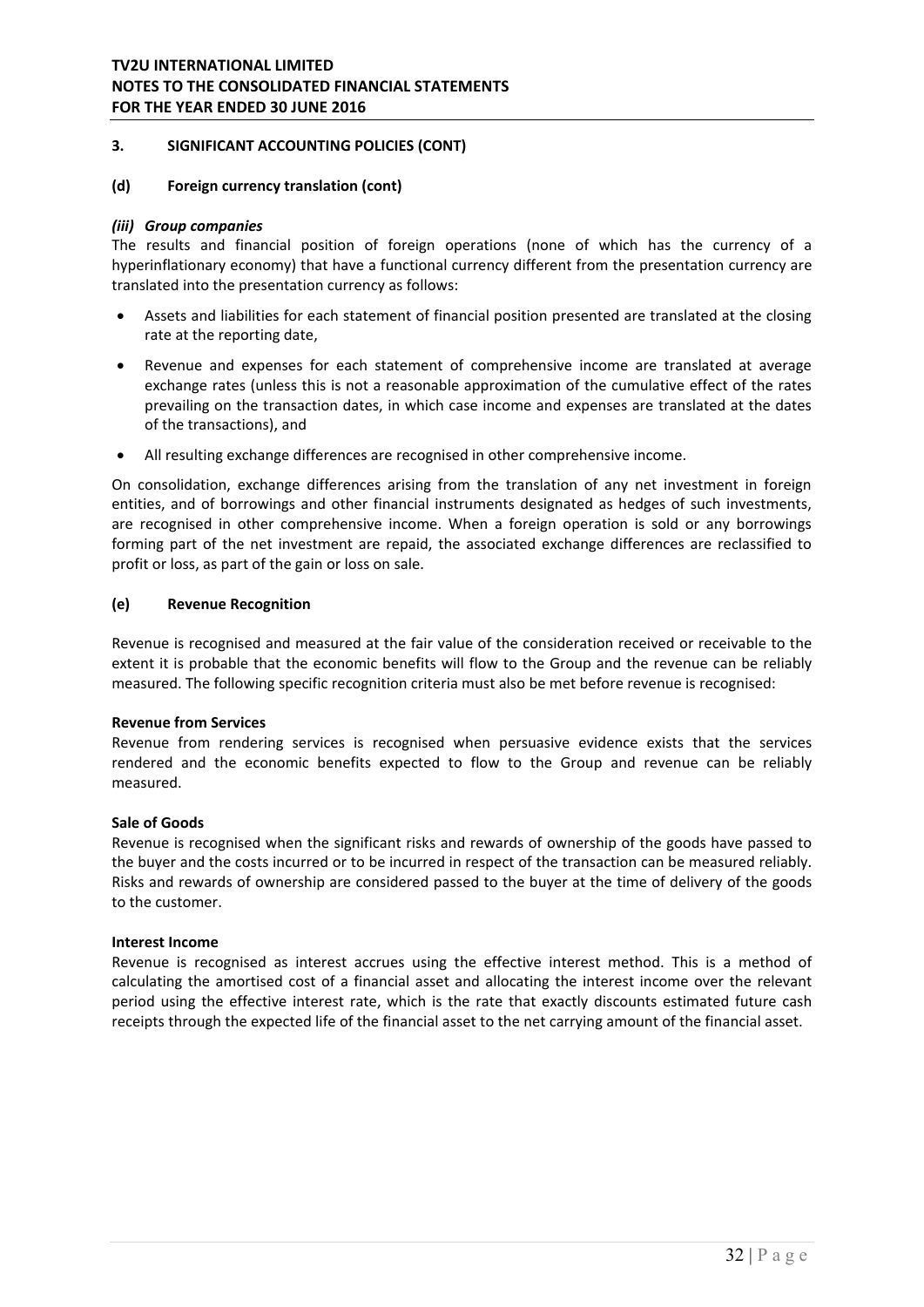# **(f) Income Tax**

Current tax assets and liabilities for the current and prior periods are measured at the amount expected to be recovered from or paid to the taxation authorities. The tax rates and tax laws used to compute the amount are those that are enacted or substantively enacted by the reporting date.

Deferred income tax is provided on all temporary differences at the reporting date between the tax bases of assets and liabilities and their carrying amounts for financial reporting purposes. Deferred income tax liabilities are recognised for all taxable temporary differences:

- Except where the deferred income tax liability arises from the initial recognition of an asset or liability in a transaction that is not a business combination and, at the time of the transaction, affects neither the accounting profit nor taxable profit; and in respect of taxable temporary differences associated with investments in subsidiaries, associates and interests in joint ventures, deferred tax assets are only recognised to the extent that it is probable that the temporary differences will reverse in the foreseeable future and taxable profit will be available against which the temporary differences can be utilised.
- The carrying amount of deferred income tax assets is reviewed at each reporting date and reduced to the extent that it is no longer probable that sufficient taxable profit will be available to allow all or part of the deferred income tax asset to be utilised.

Deferred tax assets and deferred tax liabilities shall be offset only if:

- (a) there is a legally enforceable right to set‐off current tax assets against current tax liabilities; and
- (b) the deferred tax assets and deferred tax liabilities relate to income taxes levied by the same taxation authority on either:
	- (i) the same taxable entity; or
	- (ii) different taxable entities which intend either to settle current tax liabilities and assets on a net basis, or to realise the assets and settle the liabilities simultaneously, in each future period in which significant amounts of deferred tax liabilities or assets are expected to be settled or recovered.

Deferred income tax assets and liabilities are measured at the tax rates that are expected to apply to the year when the asset is realised or the liability is settled, based on tax rates (and tax laws) that have been enacted or substantially enacted at the balance sheet date.

Income taxes relating to items recognised directly in equity are recognised in equity and not in the statement of comprehensive income.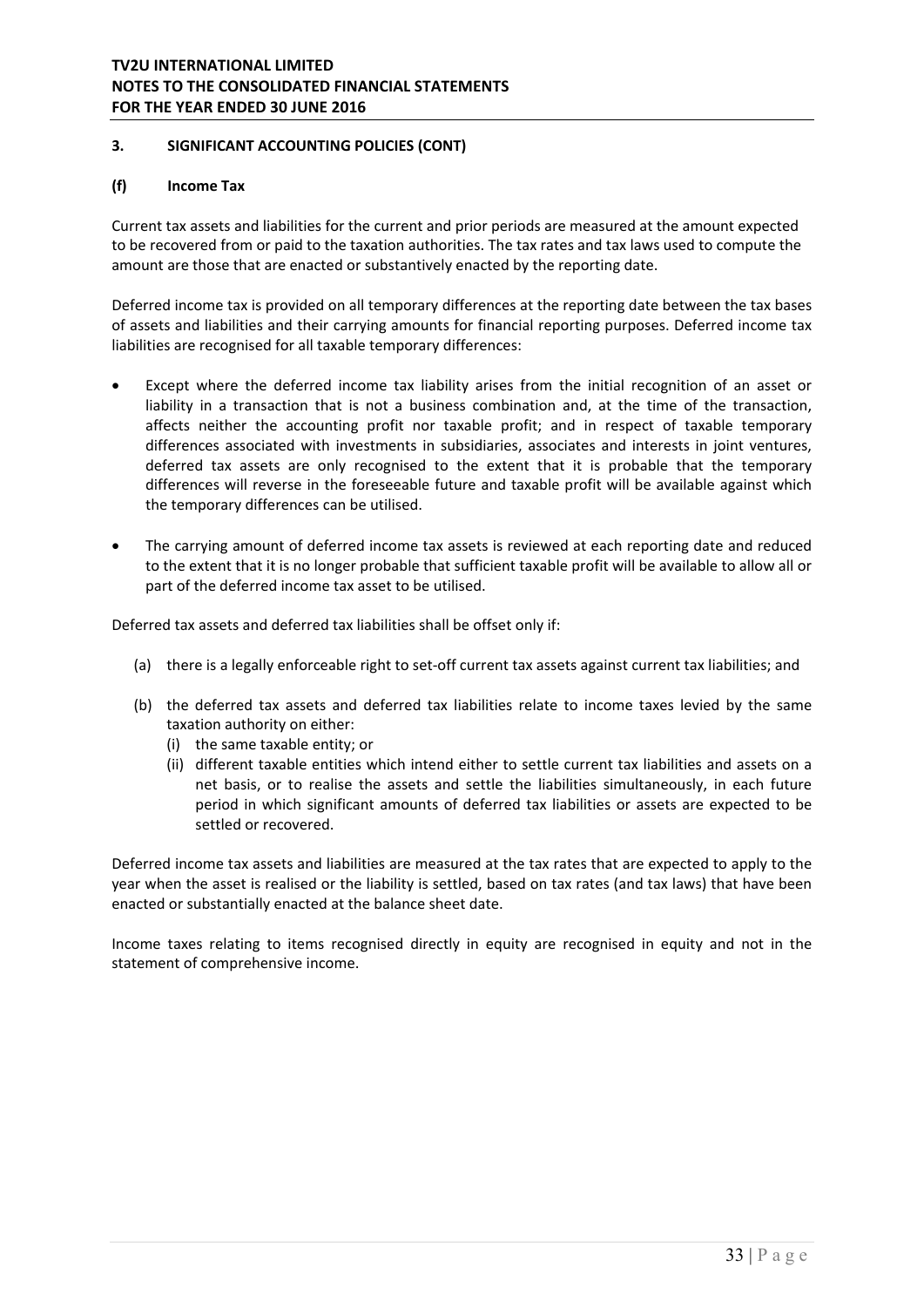# **(g) Goods and Services Tax**

Revenues, expenses and assets are recognised net of the amount of GST except when the GST incurred on a purchase of goods and services is not recoverable from the taxation authority, in which case the GST is recognised as part of the cost of acquisition of the asset or as part of the expense item as applicable, and receivables and payables, which are stated with the amount of GST included. The net amount of GST recoverable from, or payable to, the taxation authority is included as part of receivables or payables in the statement of financial position.

Cash flows are included in the statement of cash flows on a gross basis and the GST component of cash flows arising from investing and financing activities, which is recoverable from, or payable to, the taxation authority is classified as part of operating cash flows.

Commitments and contingencies are disclosed net of the amount of GST recoverable from, or payable to, the taxation authority.

# **(h) Cash and Cash Equivalents**

Cash and cash equivalents comprise cash at bank and in hand and short-term deposits with an original maturity of three months or less that are readily convertible to known amounts of cash and which are subject to an insignificant risk of changes in value.

For the purposes of the statement of cash flows, cash and cash equivalents consist of cash and cash equivalents as defined above, net of outstanding bank overdrafts. Bank overdrafts are included within interest‐bearing loans and borrowings in current liabilities on the statement of cash flows.

# **(i) Trade and Other Receivables**

Trade and other receivables, which generally have 30 day terms, are recognised initially at fair value and subsequently measured at amortised cost using the effective interest method, less an allowance for any uncollectible amounts.

Collectability of trade and other receivables is reviewed on an ongoing basis. Debts that are known to be uncollectible are written off when identified. An allowance for doubtful debts is raised when there is objective evidence that the Group will not be able to collect the debt.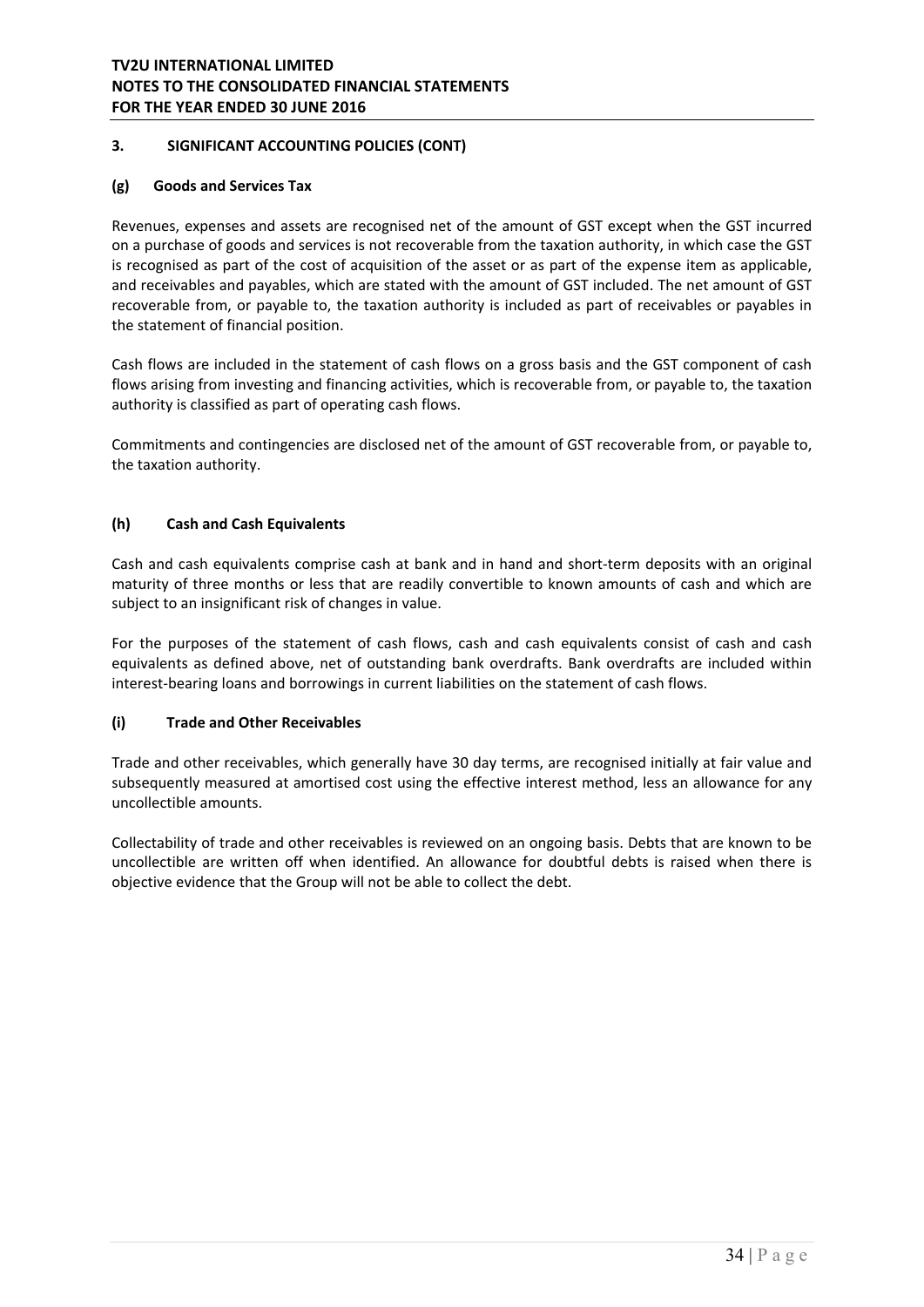## **3. SIGNIFICANT ACCOUNTING POLICIES (CONT)**

#### **(j) Plant and Equipment**

#### **Owned assets**

Items of plant and equipment are stated at cost less accumulated depreciation (see below) and impairment losses.

Cost includes expenditures that are directly attributable to the acquisition of the asset. The cost of self‐ constructed assets includes the cost of materials and direct labour, any other costs directly attributable to bringing the asset to a work condition for its intended use, and the costs of dismantling and removing the items and restoring the site on which they are located. Purchased software that is integral to the functionality of the related equipment is capitalised as part of that equipment.

When parts of an item of plant and equipment have different useful lives, they are accounted for as separate items (major components).

#### **Subsequent costs**

The Group recognises in the carrying amount of an item of plant and equipment the cost of replacing part of such an item when that cost is incurred if it is probable that the future economic benefits embodied within the item will flow to the Group and the cost of the item can be measured reliably. All other costs are recognised in the statement of comprehensive income as an expense as incurred.

#### **Depreciation**

Depreciation is charged to the statement of comprehensive income using a straight line method over the estimated useful lives of each part of an item of plant and equipment.

The estimated useful lives in the current financial year are as follows:

 $\bullet$  Plant and equipment  $-3$  years

The residual value, the useful life and the depreciation method applied to an asset are reassessed at least annually.

#### **Impairment**

The carrying values of plant and equipment are reviewed for impairment at each reporting date, with recoverable amount being estimated when events or changes in circumstances indicate that the carrying value may be impaired.

#### **(k) Intangible assets**

#### *IT development and software*

Costs incurred in developing products or systems and costs incurred in acquiring software and licenses that will contribute to future period financial benefits through revenue generation and/or cost reduction are capitalised to software and systems.

These intangible assets have finite lives and are subject to amortisation on a straight line basis. The useful lives for these assets are as follows:

• Software 4 years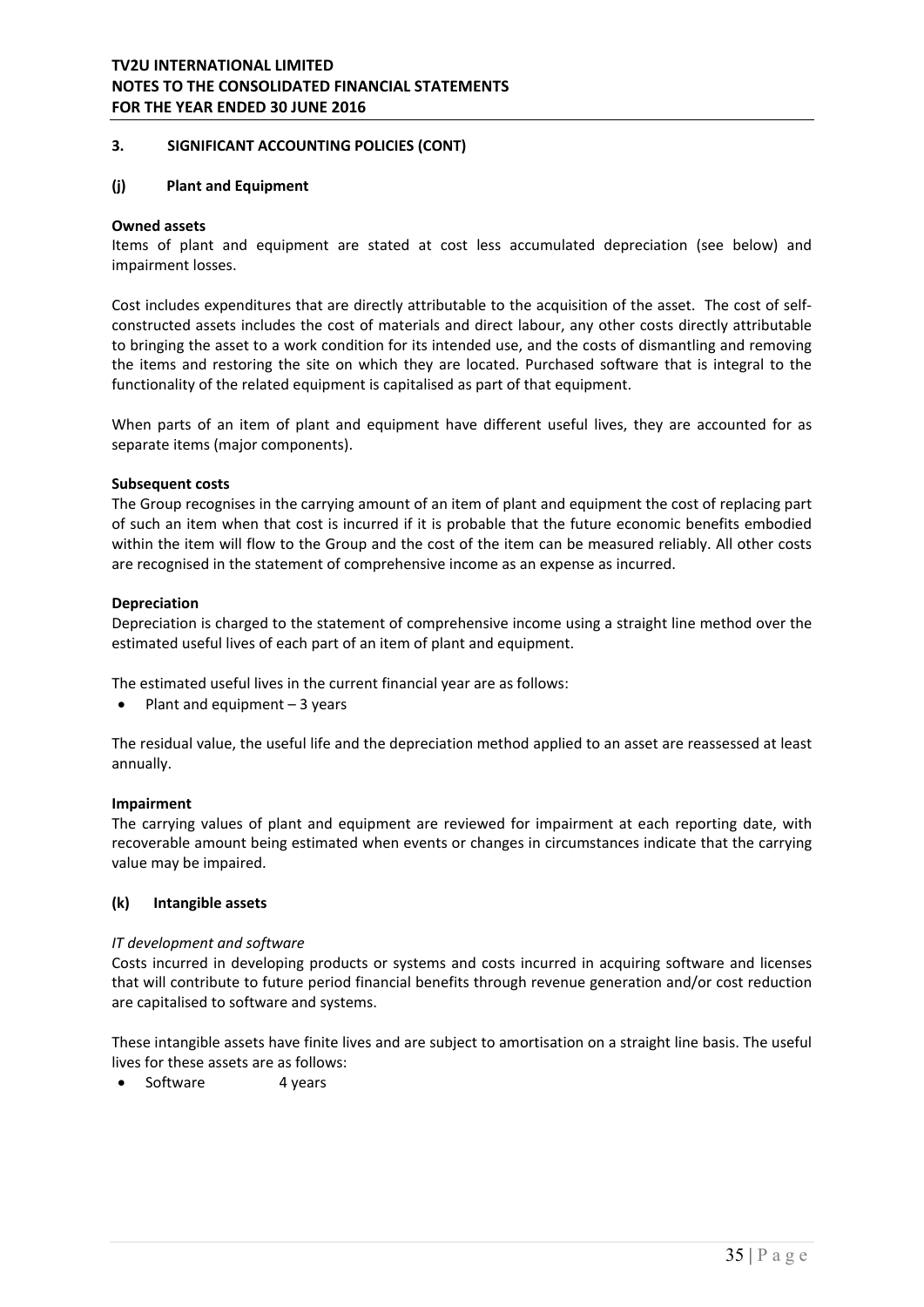### **(l) Financial Assets**

Financial assets in the scope of AASB 139 *Financial Instruments: Recognition and Measurement* are classified as either financial assets at fair value through profit or loss, loans and receivables, held‐to‐ maturity investments, or available‐for‐sale financial assets. When financial assets are recognised initially, they are measured at fair value, plus, in the case of investments not at fair value through profit or loss, directly attributable transaction costs. The Group determines the classification of its financial assets after initial recognition and, when allowed and appropriate, re-evaluates this designation at each financial year‐end.

All regular way purchases and sales of financial assets are recognised on the trade date i.e. the date that the Group commits to purchase the asset. Regular way purchases or sales are purchases or sales of financial assets under contracts that require delivery of the assets within the period established generally by regulation or convention in the market place.

# *(i) Financial assets at fair value through profit or loss*

Financial assets classified as held for trading are included in the category 'financial assets at fair value through profit or loss'. Financial assets are classified as held for trading if they are acquired for the purpose of selling in the near term with the intention of making a profit. Derivatives are also classified as held for trading unless they are designated as effective hedging instruments. Gains or losses on investments held for trading are recognised in profit or loss. *(ii) Loans and receivables* 

Loans and receivables including loan notes and loans to key management personnel are non‐derivative financial assets with fixed or determinable payments that are not quoted in an active market. Such assets are carried at amortised cost using the effective interest method. Gains and losses are recognised in profit or loss when the loans and receivables are derecognised or impaired, as well as through the amortisation process.

### *(iii) Available for sale financial assets*

The fair values of investments that are actively traded in organised financial markets are determined by reference to quoted market bid prices at the close of business on the reporting date. For investments with no active market, fair values are determined using valuation techniques. Such techniques include: using recent arm's length market transactions; reference to the current market value of another instrument that is substantially the same; discounted cash flow analysis and option pricing models making as much use of available and supportable market data as possible and keeping judgemental inputs to a minimum.

#### **(m) Impairment of financial assets**

The Group assesses at each reporting date whether a financial asset or group of financial assets is impaired.

### *(i) Financial assets carried at amortised cost*

If there is objective evidence that an impairment loss on loans and receivables carried at amortised cost has been incurred, the amount of the loss is measured as the difference between the asset's carrying amount and the present value of estimated future cash flows (excluding future credit losses that have not been incurred) discounted at the financial asset's original effective interest rate (i.e. the effective interest rate and the contract of the contract of the contract of the contract of the contract of the contract of the contract of the contract of the contract of the contract of the contract of the contract of the contract of the c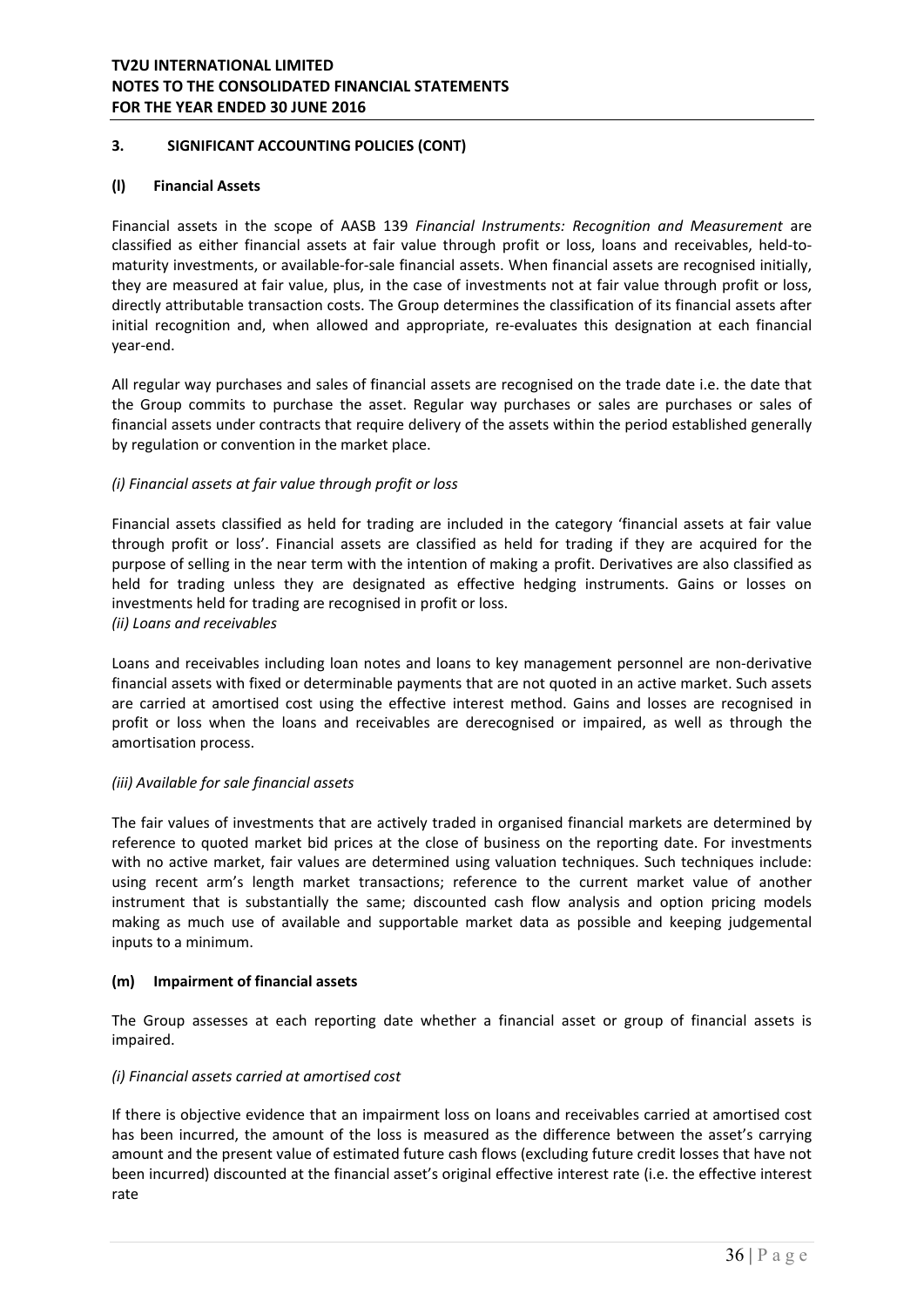### **(m) Impairment of financial assets (cont)**

computed at initial recognition). The carrying amount of the asset is reduced either directly or through use of an allowance account. The amount of the loss is recognised in the statement of comprehensive income.

The Group first assesses whether objective evidence of impairment exists individually for financial assets that are individually significant, and individually or collectively for financial assets that are not individually significant. If it is determined that no objective evidence of impairment exists for an individually assessed financial asset, whether significant or not, the asset is included in a group of financial assets with similar credit risk characteristics and that group of financial assets is collectively assessed for impairment. Assets that are individually assessed for impairment and for which an impairment loss is or continues to be recognised are not included in a collective assessment of impairment.

If, in a subsequent period, the amount of the impairment loss decreases and the decrease can be related objectively to an event occurring after the impairment was recognised, the previously recognised impairment loss is reversed. Any subsequent reversal of an impairment loss is recognised in the statement of comprehensive income, to the extent that the carrying value of the asset does not exceed its amortised cost at the reversal date.

### *(ii) Financial assets carried at cost*

If there is objective evidence that an impairment loss has been incurred on an unquoted equity instrument that is not carried at fair value (because its fair value cannot be reliably measured), or on a derivative asset that is linked to and must be settled by delivery of such an unquoted equity instrument, the amount of the loss is measured as the difference between the asset's carrying amount and the present value of estimated future cash flows, discounted at the current market rate of return for a similar financial asset.

The Group assesses at each reporting date whether there is an indication that an asset may be impaired. If any such indication exists, or when annual impairment testing for an asset is required, the Group makes an estimate of the asset's recoverable amount. An asset's recoverable amount is the higher of its fair value less costs to sell and its value in use and is determined for an individual asset, unless the asset does not generate cash inflows that are largely independent of those from other assets or groups of assets and the asset's value in use cannot be estimated to be close to its fair value. In such cases, the asset is tested for impairment as part of the cash-generating unit to which it belongs. When the carrying amount of an asset or cash‐generating unit exceeds its recoverable amount, the asset or cash‐generating unit is considered impaired and is written down to its recoverable amount.

In assessing value in use, the estimated future cash flows are discounted to their present value using a pre‐tax discount rate that reflects current market assessments of the time value of money and the risks specific to the asset. Impairment losses relating to continuing operations are recognised in those expense categories consistent with the function of the impaired asset unless the asset is carried at revalued amount (in which case the impairment loss is treated as a revaluation decrease).

An assessment is also made at each reporting date as to whether there is any indication that previously recognised impairment losses may no longer exist or may have decreased. If such indication exists, the recoverable amount is estimated. A previously recognised impairment loss is reversed only if there has been a change in the estimates used to determine the asset's recoverable amount since the last impairment loss was recognised. If that is the case the carrying amount of the asset is increased to its recoverable amount. That increased amount cannot exceed the carrying amount that would have been determined, net of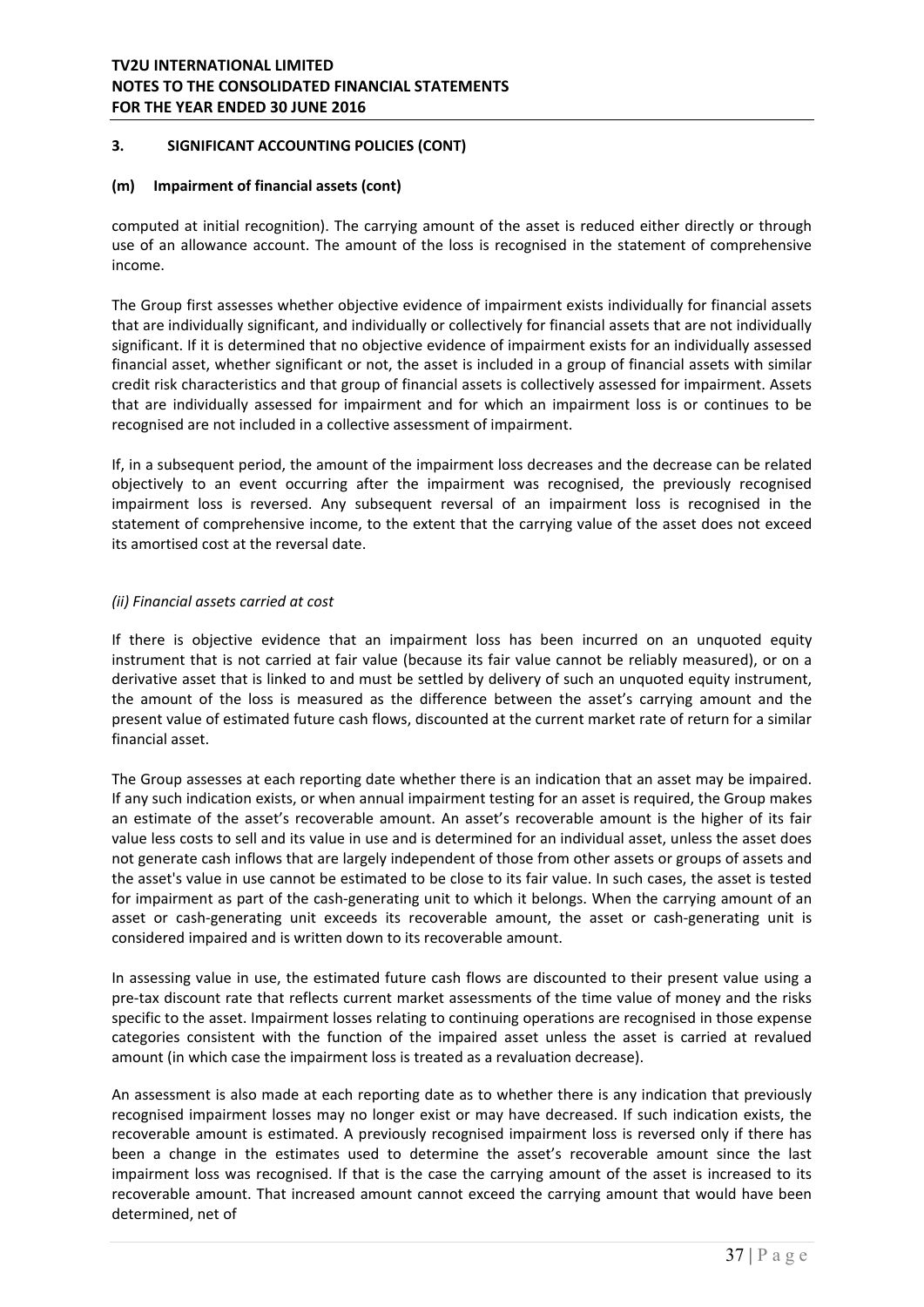### **(m) Impairment of financial assets (cont)**

depreciation, had no impairment loss been recognised for the asset in prior years. Such reversal is recognised in the statement of comprehensive income unless the asset is carried at revalued amount, in which case the reversal is treated as a revaluation increase. After such a reversal the depreciation charge is adjusted in future periods to allocate the asset's revised carrying amount, less any residual value, on a systematic basis over its remaining useful life.

### **(n) Trade and Other Payables**

Trade payables and other payables are carried at amortised cost. They represent liabilities for goods and services provided to the Group prior to the end of the financial year that are unpaid and arise when the Group becomes obliged to make future payments in respect of the purchase of these goods and services. The amounts are unsecured and are usually paid within 30 days of recognition.

Provisions are recognised when the Group has a present obligation (legal or constructive) as a result of a past event, it is probable that an outflow of resources embodying economic benefits will be required to settle the obligation and a reliable estimate can be made of the amount of the obligation.

When the Group expects some or all of a provision to be reimbursed, for example under an insurance contract, the reimbursement is recognised as a separate asset but only when the reimbursement is virtually certain. The expense relating to any provision is presented in the statement of comprehensive income net of any reimbursement.

Provisions are measured at the present value of management's best estimate of the expenditure required to settle the present obligation at the balance sheet date. If the effect of the time value of money is material, provisions are discounted using a current pre‐tax rate that reflects the time value of money and the risks specific to the liability. The increase in the provision resulting from the passage of time is recognised in finance costs.

#### *Employee Leave Benefits*

### *Wages, salaries, annual leave and sick leave*

Liabilities for wages and salaries, including non‐monetary benefits and annual leave expected to be settled within 12 months of the reporting date are recognised in respect of employees' services up to the reporting date. They are measured at the amounts expected to be paid when the liabilities are settled.

### **(o) Contributed Equity**

Ordinary shares are classified as equity. Incremental costs directly attributable to the issue of new shares or options are shown in equity as a deduction, net of tax, from the proceeds.

### **(p) Earnings Per Share**

#### *Basic earnings per share*

Basic earnings per share is determined by dividing net profit or loss after income tax attributable to members of the Group, excluding any costs of servicing equity other than ordinary shares, by the weighted average number of ordinary shares outstanding during the financial year, adjusted for bonus elements in ordinary shares issued during the year.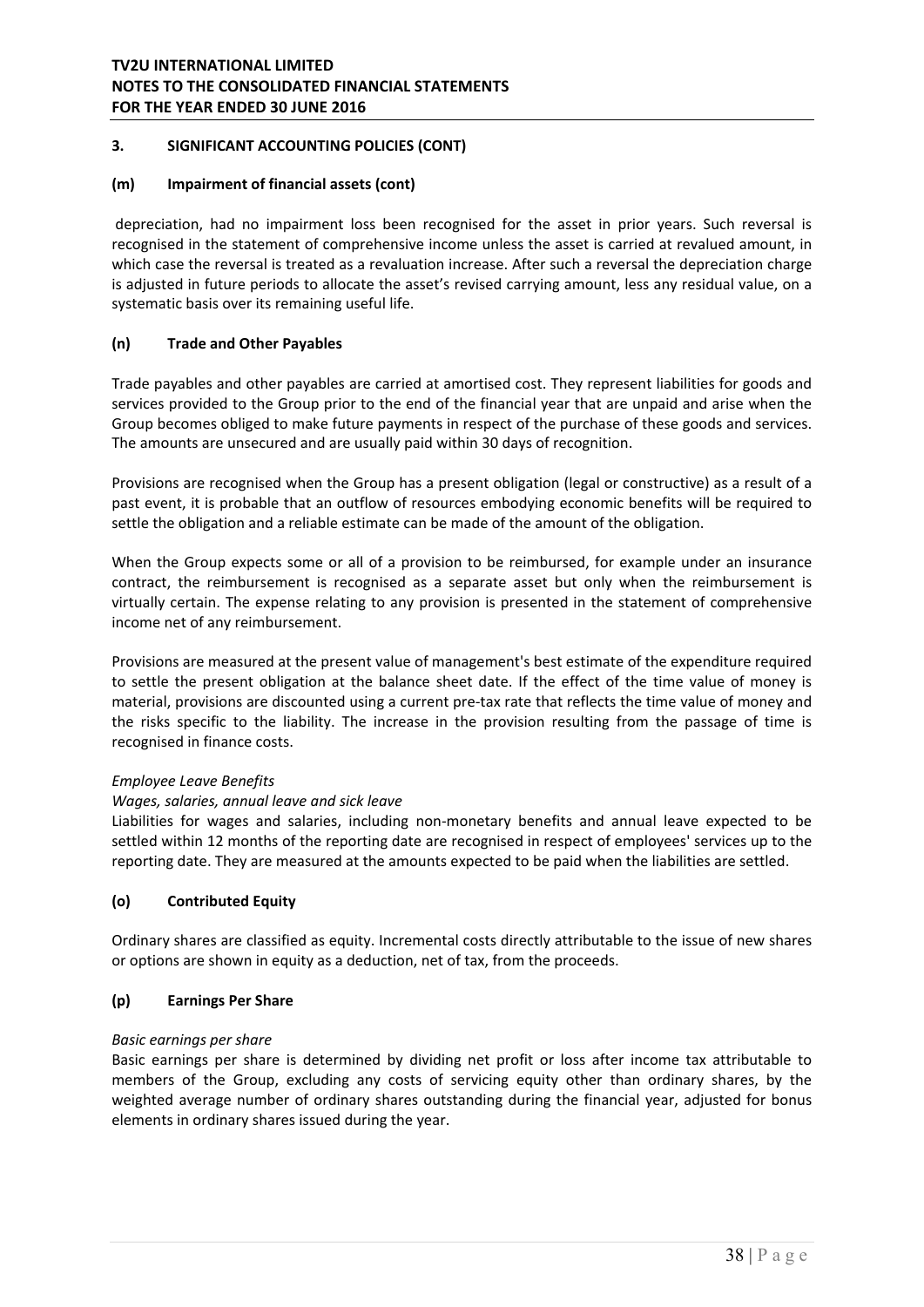#### **(p) Earnings Per Share (cont)**

#### *Diluted earnings per share*

Diluted earnings per share is calculated as net profit or loss attributable to members of the parent, adiusted for:

- costs of servicing equity (other than dividends) and preference share dividends;
- the after tax effect of dividends and interest associated with dilutive potential ordinary shares that have been recognised as expenses; and
- other non‐discretionary changes in revenues or expenses during the period that would result from the dilution of potential ordinary shares; divided by the weighted average number of ordinary shares and dilutive potential ordinary shares, adjusted for any bonus element.

#### **(q) Share‐Based Payments**

The Group provides benefits to employees (including senior executives) of the Group in the form of share‐based payments, whereby employees render services in exchange for shares or rights over shares (equity‐settled transactions).

When provided, the cost of these equity‐settled transactions with employees is measured by reference to the fair value of the equity instruments at the date at which they are granted. The fair value is determined by an external valuer using a calculation model.

In valuing equity-settled transactions, no account is taken of any performance conditions, other than conditions linked to the price of the shares of the company (market conditions) if applicable.

The cost of equity-settled transactions is recognised, together with a corresponding increase in equity, over the period in which the performance and/or service conditions are fulfilled, ending on the date on which the relevant employees become fully entitled to the award (the vesting period).

If the terms of an equity‐settled award are modified, as a minimum an expense is recognised as if the terms had not been modified. In addition, an expense is recognised for any modification that increases the total fair value of the share‐based payment arrangement, or is otherwise beneficial to the employee, as measured at the date of modification.

The cumulative expense recognised for equity-settled transactions at each reporting date until vesting date reflects (i) the extent to which the vesting period has expired and (ii) the Group's best estimate of the number of equity instruments that will ultimately vest. No adjustment is made for the likelihood of market performance conditions being met as the effect of these conditions is included in the determination of fair value at grant date. The statement of comprehensive income charge or credit for a period represents the movement in cumulative expense recognised as at the beginning and end of that period.

No expense is recognised for awards that do not ultimately vest, except for awards where vesting is only conditional upon a market condition.

If an equity‐settled award is cancelled, it is treated as if it had vested on the date of cancellation, and any expense not yet recognised for the award is recognised immediately. However, if a new award is substituted for the cancelled award and designated as a replacement award on the date that it is granted, the cancelled and new award are treated as if they were a modification of the original award, as described in the previous paragraph.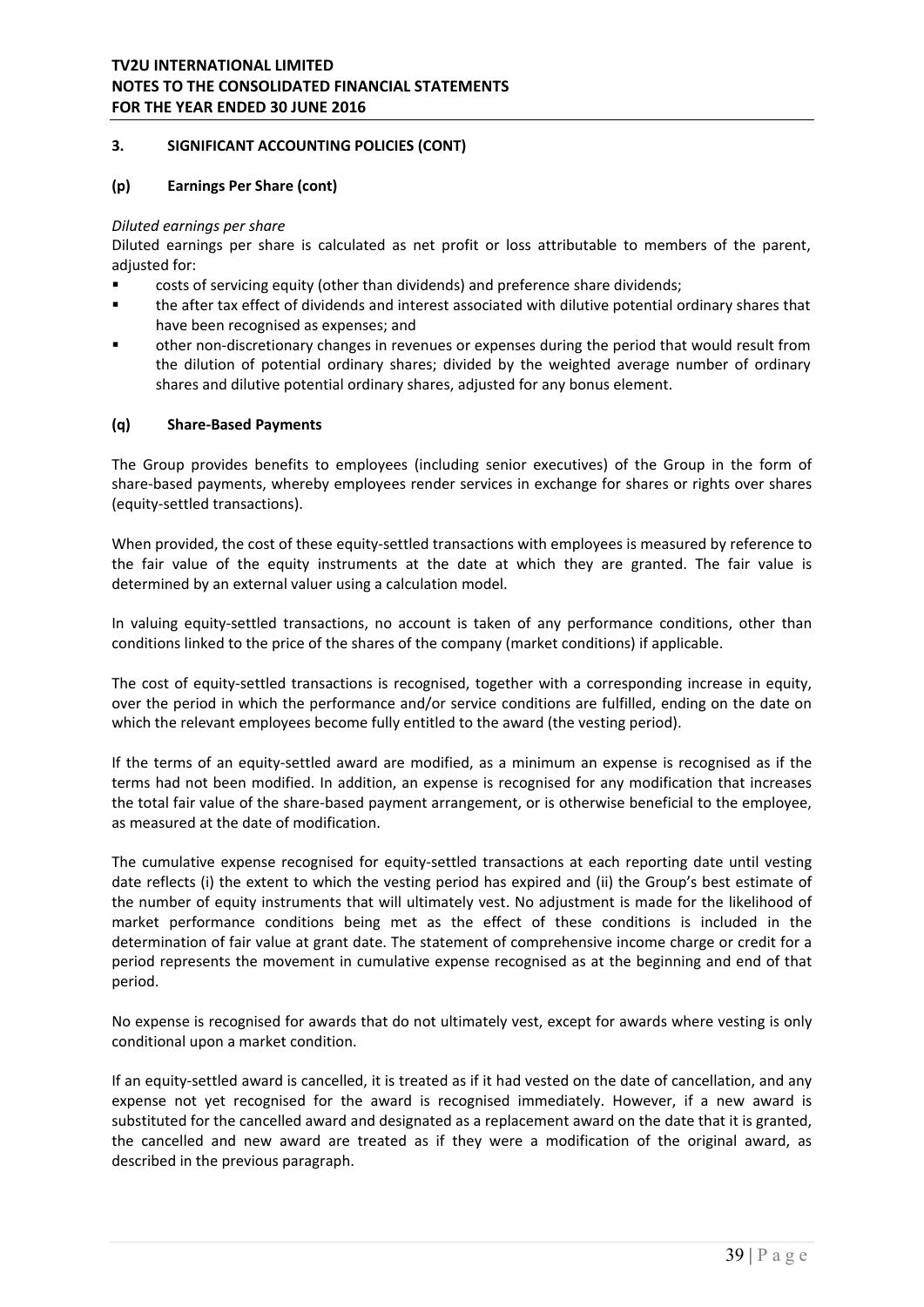### **(q) Share‐Based Payments (cont)**

The dilutive effect, if any, of outstanding options is reflected as additional share dilution in the computation of earnings per share.

### **(r) Comparative Figures**

The comparative financial information presented as of and for the year ended 30 June 2015 is for TV2U Worldwide Pty Ltd, prior to the reverse acquisition that occurred on 9 February 2016.

When required by Accounting Standards, comparative information has been reclassified to be consistent with the presentation in the current year.

#### **(s) Significant Accounting Estimates and Judgments**

#### *Significant accounting judgments*

In the process of applying the Group's accounting policies, management has made the following judgments, apart from those involving estimations, which have the most significant effect on the amounts recognised in the financial statements.

#### *Significant accounting estimates and assumptions*

The carrying amounts of certain assets and liabilities are often determined based on estimates and assumptions of future events. The key estimates and assumptions that have a significant risk of causing a material adjustment to the carrying amounts of certain assets and liabilities within the next annual reporting period are:

#### *Share‐based payment transactions*

The Group measures the cost of equity-settled transactions with employees by reference to the fair value of the equity instruments at the date at which they are granted. The fair value is determined by using the Black Scholes formula taking into account the terms and conditions upon which the instruments were granted.

#### **(t) New standards and interpretations not yet mandatory or early adopted**

Australian Accounting Standards and Interpretations that have recently been issued or amended but are not yet mandatory, have not been early adopted by the Group for the year ended 30 June 2016. The Group's assessment of the impact of these new or amended Accounting Standards and Interpretations, most relevant to the Group, are set out below.

#### *AASB 9 Financial Instruments*

This standard is applicable to annual reporting periods beginning on or after 1 January 2018. The standard replaces all previous versions of AASB 9 and completes the project to replace IAS 39 'Financial Instruments: Recognition and Measurement'. AASB 9 introduces new classification and measurement models for financial assets. A financial asset shall be measured at amortised cost, if it is held within a business model whose objective is to hold assets in order to collect contractual cash flows, which arise on specified dates and solely principal and interest. All other financial instrument assets are to be classified and measured at fair value through profit or loss unless the entity makes an irrevocable election on initial recognition to present gains and losses on equity instruments (that are not held-for-trading) in other comprehensive income ('OCI'). For financial liabilities, the standard requires the portion of the change in fair value that relates to the entity's own credit risk to be presented in OCI (unless it would create an accounting mismatch). New simpler hedge accounting requirements are intended to more closely align the accounting treatment with the risk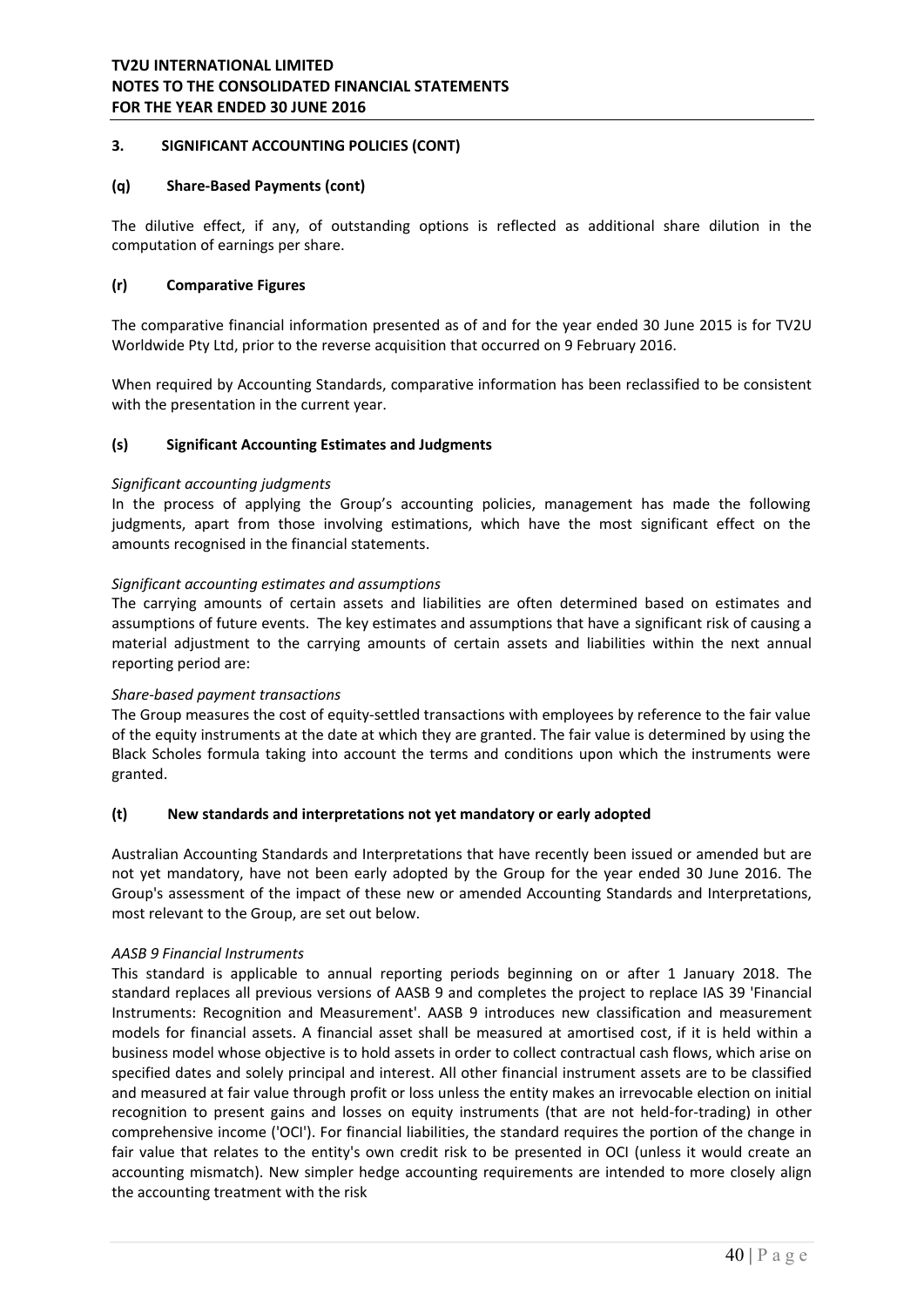### **(t) New standards and interpretations not yet mandatory or early adopted (cont)**

 management activities of the entity. New impairment requirements will use an 'expected credit loss' ('ECL') model to recognise an allowance. Impairment will be measured under a 12‐month ECL method unless the credit risk on a financial instrument has increased significantly since initial recognition in which case the lifetime ECL method is adopted. The standard introduces additional new disclosures. The consolidated entity will adopt this standard from 1 July 2018 but the impact of its adoption is yet to be assessed by the consolidated entity.

### *AASB 15 Revenue from Contracts with Customers*

This standard is applicable to annual reporting periods beginning on or after 1 January 2018. The standard provides a single standard for revenue recognition. The core principle of the standard is that an entity will recognise revenue to depict the transfer of promised goods or services to customers in an amount that reflects the consideration to which the entity expects to be entitled in exchange for those goods or services. The standard will require: contracts (either written, verbal or implied) to be identified, together with the separate performance obligations within the contract; determine the transaction price, adjusted for the time value of money excluding credit risk; allocation of the transaction price to the separate performance obligations on a basis of relative stand‐alone selling price of each distinct good or service, or estimation approach if no distinct observable prices exist; and recognition of revenue when each performance obligation is satisfied. Credit risk will be presented separately as an expense rather than adjusted to revenue. For goods, the performance obligation would be satisfied when the customer obtains control of the goods. For services, the performance obligation is satisfied when the service has been provided, typically for promises to transfer services to customers. For performance obligations satisfied over time, an entity would select an appropriate measure of progress to determine how much revenue should be recognised as the performance obligation is satisfied. Contracts with customers will be presented in an entity's statement of financial position as a contract liability, a contract asset, or a receivable, depending on the relationship between the entity's performance and the customer's payment. Sufficient quantitative and qualitative disclosure is required to enable users to understand the contracts with customers; the significant judgments made in applying the guidance to those contracts; and any assets recognised from the costs to obtain or fulfil a contract with a customer. The consolidated entity will adopt this standard from 1 July 2018 but the impact of its adoption is yet to be assessed by the consolidated entity.

### *AASB 16 Leases*

This standard is applicable to annual reporting periods beginning on or after 1 January 2019. The standard replaces AASB 117 'Leases' and for lessees will eliminate the classifications of operating leases and finance leases. Subject to exceptions, a 'right-of-use' asset will be capitalised in the statement of financial position, measured as the present value of the unavoidable future lease payments to be made over the lease term. The exceptions relate to short-term leases of 12 months or less and leases of lowvalue assets (such as personal computers and small office furniture) where an accounting policy choice exists whereby either a 'right‐of‐use' asset is recognised or lease payments are expensed to profit or loss as incurred. A liability corresponding to the capitalised lease will also be recognised, adjusted for lease prepayments, lease incentives received, initial direct costs incurred and an estimate of any future restoration, removal or dismantling costs. Straight-line operating lease expense recognition will be replaced with a depreciation charge for the leased asset (included in operating costs) and an interest expense on the recognised lease liability (included in finance costs). In the earlier periods of the lease, the expenses associated with the lease under AASB 16 will be higher when compared to lease expenses under AASB 117. However EBITDA (Earnings Before Interest, Tax, Depreciation and Amortisation) results will be improved as the operating expense is replaced by interest expense and depreciation in profit or loss under AASB 16. For classification within the statement of cash flows, the lease payments will be separated into both a principal (financing activities) and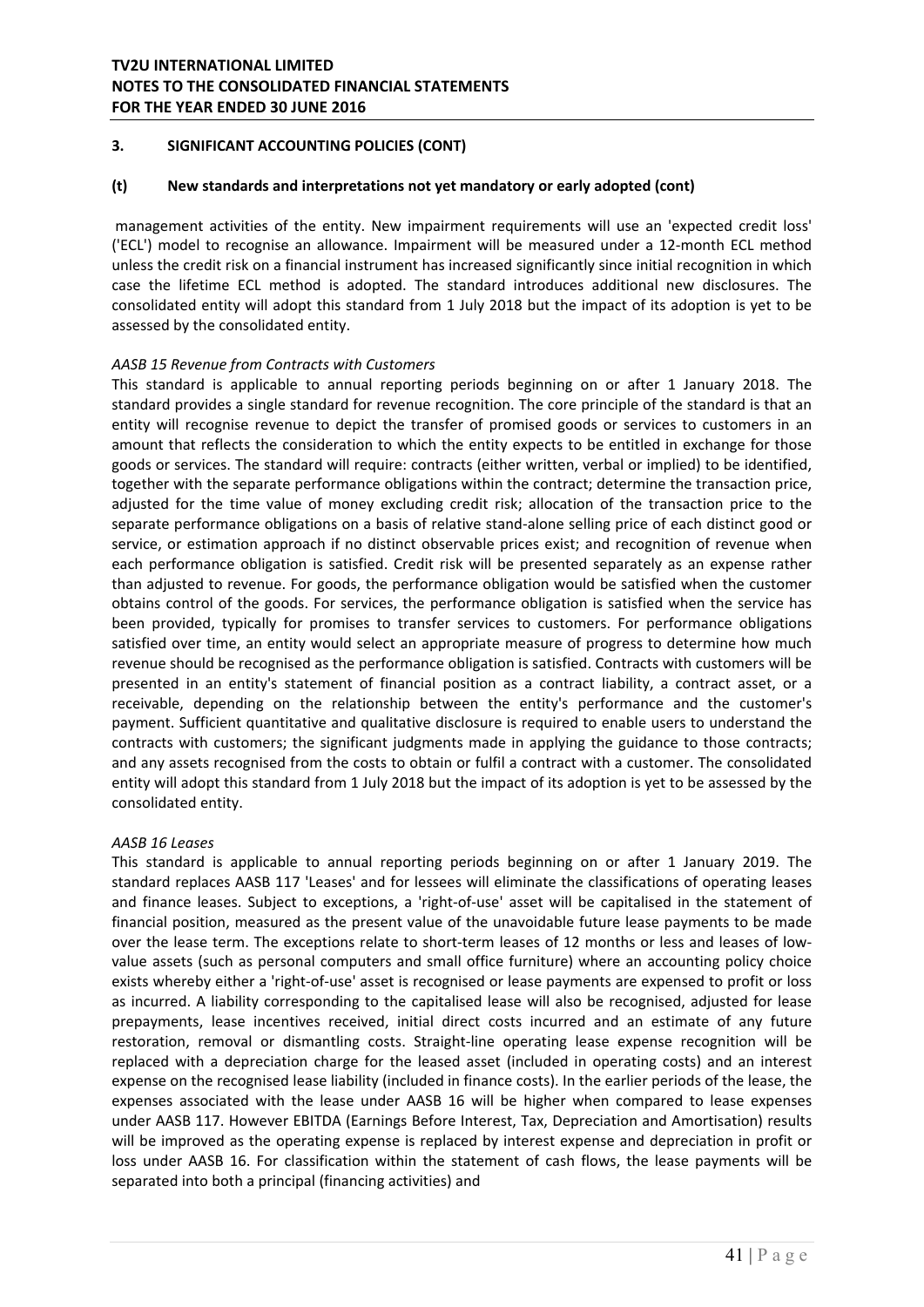### **(t) New standards and interpretations not yet mandatory or early adopted (cont)**

interest (either operating or financing activities) component. For lessor accounting, the standard does not substantially change how a lessor accounts for leases. The consolidated entity will adopt this standard from 1 July 2019 but the impact of its adoption is yet to be assessed by the consolidated entity.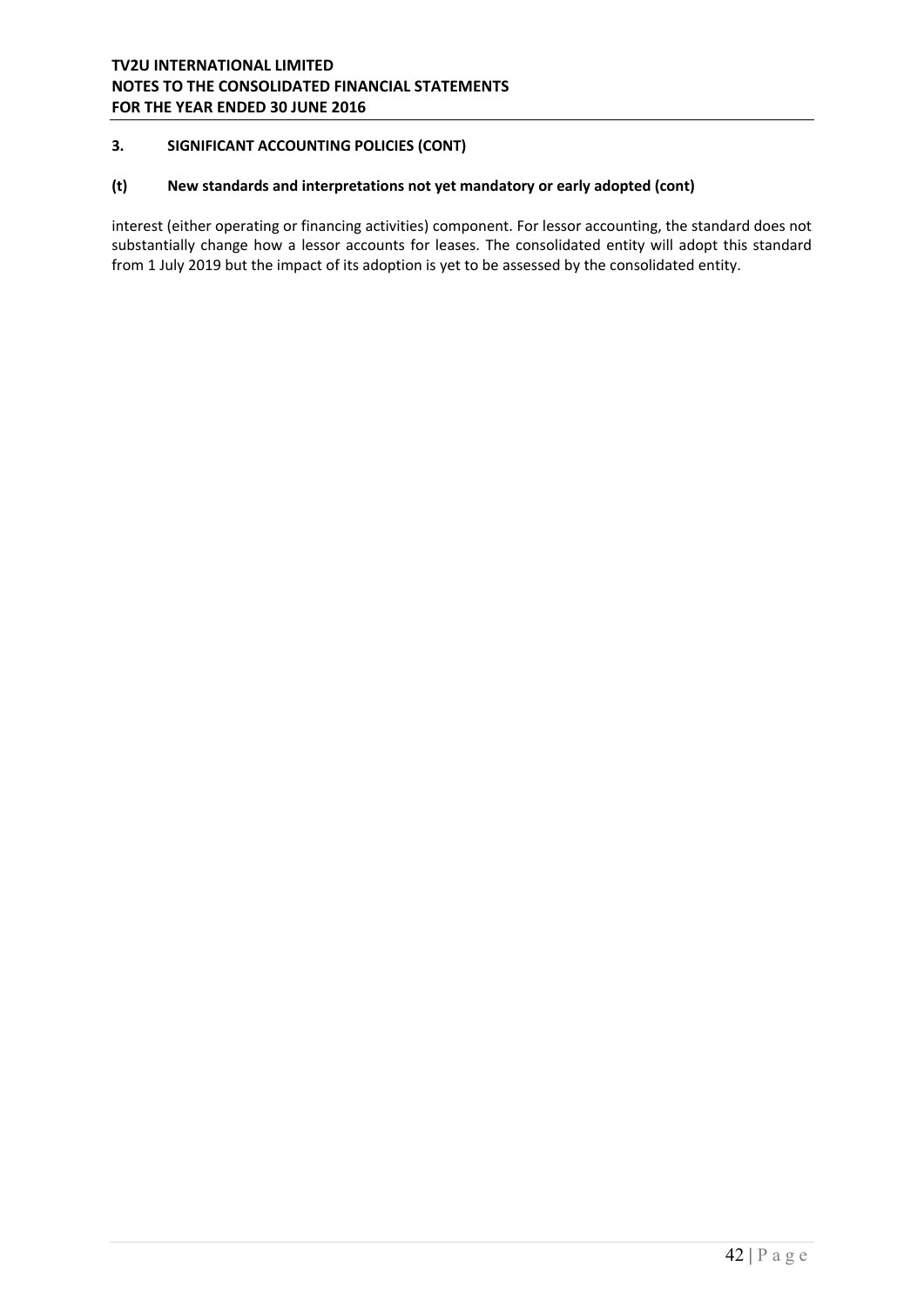### **4. SEGMENT INFORMATION**

AASB 8 *Operating Segments* requires operating segments to be identified on the basis of internal reports about components of the Company that are regularly reviewed by the chief operating decision maker in order to allocate resources to the segment and to assess its performance.

During the period the Group operated as one business segment, being wholesale television provider to B2B clients. Through its established in‐country relationships and management expertise, the Company intends to expand its asset portfolio throughout Australia, Singapore, Hong Kong, Malaysia and Indonesia.

### **5. REVENUE & OTHER INCOME**

|                                                     |           | 28- May- 15  |
|-----------------------------------------------------|-----------|--------------|
|                                                     | 30-Jun-16 | to 30-Jun-15 |
|                                                     |           |              |
| Revenue and other income from continuing operations |           |              |
| Other income                                        | 23,237    |              |
| Interest income                                     | 9,861     | -            |
| <b>Total Revenue and other income</b>               | 33,098    | -            |
|                                                     |           |              |

# **6. EXPENSES**

|                                                                                    |           | 28-May-15    |
|------------------------------------------------------------------------------------|-----------|--------------|
|                                                                                    | 30-Jun-16 | to 30-Jun-15 |
| <b>Employee benefits expense</b>                                                   | \$        | \$           |
| Salaries, wages & other employee benefits                                          | 152,244   |              |
| Directors fees & other benefits                                                    | 77,741    |              |
| Total employee benefits expense                                                    | 229,985   |              |
| <b>Administration expenses</b>                                                     |           |              |
| Consulting & corporate expenses                                                    | 3,082,288 | 157,514      |
| Compliance & regulatory expenses                                                   | 145,620   | 2,517        |
| Other Administration expenses                                                      | 3,348,505 | 127,777      |
| <b>Total administration expense</b>                                                | 6,576,413 | 287,808      |
| <b>Depreciation &amp; amortisation</b>                                             |           |              |
| Depreciation and amortisation of computer<br>equipment<br>and<br>intangible assets | 67,541    | 5,803        |
| <b>Total depreciation &amp; amortisation</b>                                       | 67,541    | 5,803        |
| <b>Finance Costs</b>                                                               |           |              |
| Interest expense                                                                   | 779,676   | 41,670       |
| <b>Total finance costs</b>                                                         | 779,676   | 41,670       |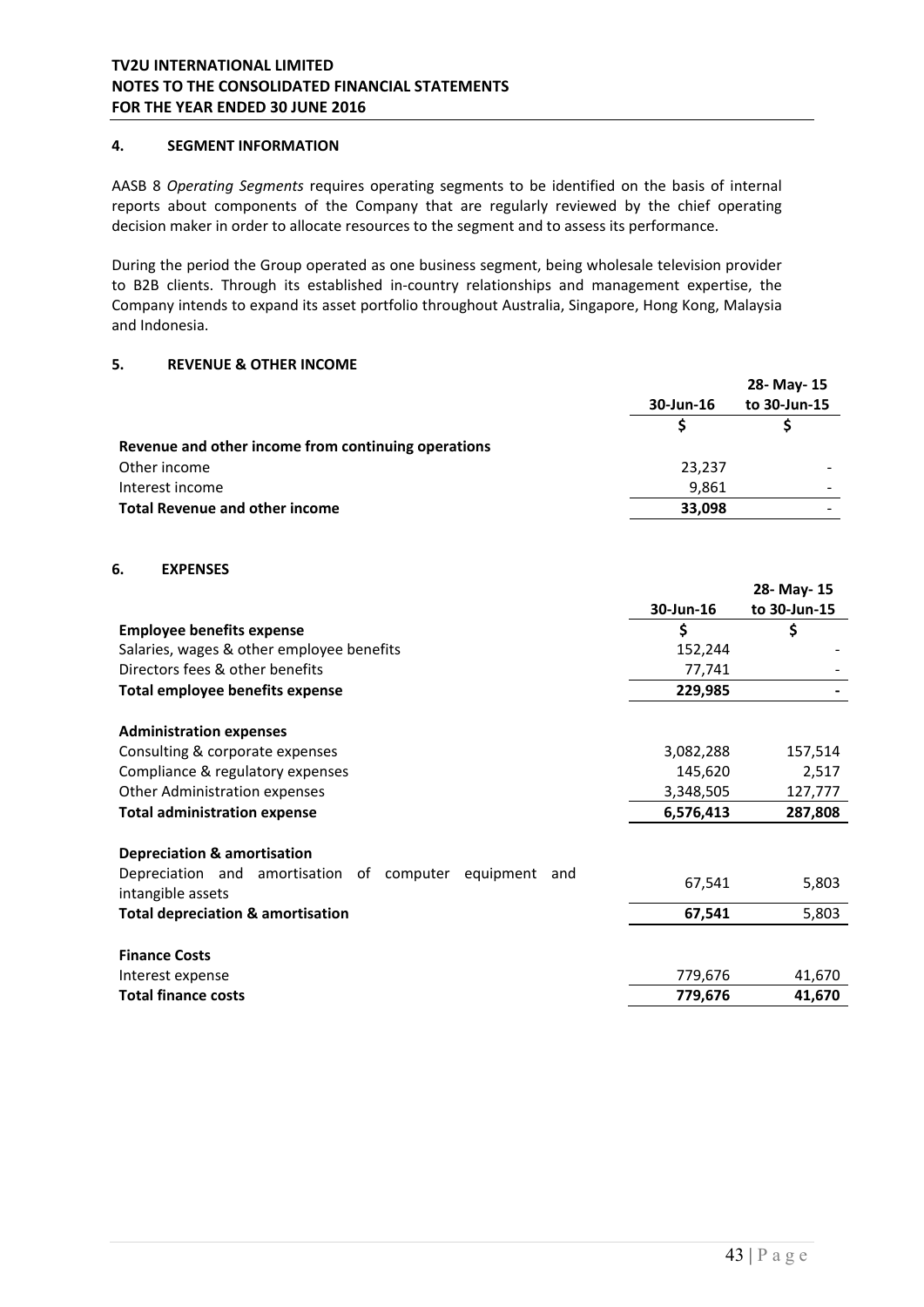#### **7. INCOME TAX EXPENSE**

|                                                                               | 30-Jun-16      | 30-Jun-15  |
|-------------------------------------------------------------------------------|----------------|------------|
| Numerical reconciliation of income tax expense to prima<br>facie tax payable: | \$             | \$         |
| Accounting loss before income tax                                             | (14, 160, 151) | (327, 635) |
| Prima facie tax payable on loss at 30% (2015: 30%)                            | (4, 248, 045)  | (98,290)   |
| Adjustments in respect of:                                                    |                |            |
| Effect of lower tax rate $-$ Foreign subsidiaries                             | 191,568        |            |
| Permanent differences                                                         | 1,929,535      | 34,411     |
| Net timing differences                                                        | (159, 584)     | 12,160     |
| Deferred tax assets on losses not recognised                                  | 2,286,526      | 51,719     |
| Total income tax on operating loss                                            |                |            |
| <b>Unrecognised deferred tax assets and liabilities:</b>                      |                |            |
| Deferred tax assets not brought to account:                                   |                |            |
| Timing differences                                                            | 421,954        | 19,109     |
| Tax losses                                                                    | 2,404,329      | 51,719     |
|                                                                               | 2,826,282      | 70,829     |

The deductible temporary differences and tax losses do not expire under current tax legislation. Deferred tax assets have not been recognised in respect of these items because it is not probable that future taxable profit will be available against which the Company can utilise the benefits from.

The potential deferred tax assets will only be obtained if:

- (i) The Company derives future assessable income of a nature and an amount sufficient to enable the benefit to be realised in accordance with Division 170 of the Income Tax Assessment Act 1997;
- (ii) The Company continues to comply with the conditions for deductibility imposed by the law; and
- (iii) No changes in tax legislation adversely affect the Company in realising the benefits.

#### **Tax Losses**

The Group has estimated tax losses for which no deferred tax asset is recognised in the statement of financial position of \$3,195,341 (2015: Nil) which are available indefinitely for offset against future taxable income subject to meeting the relevant statutory tests.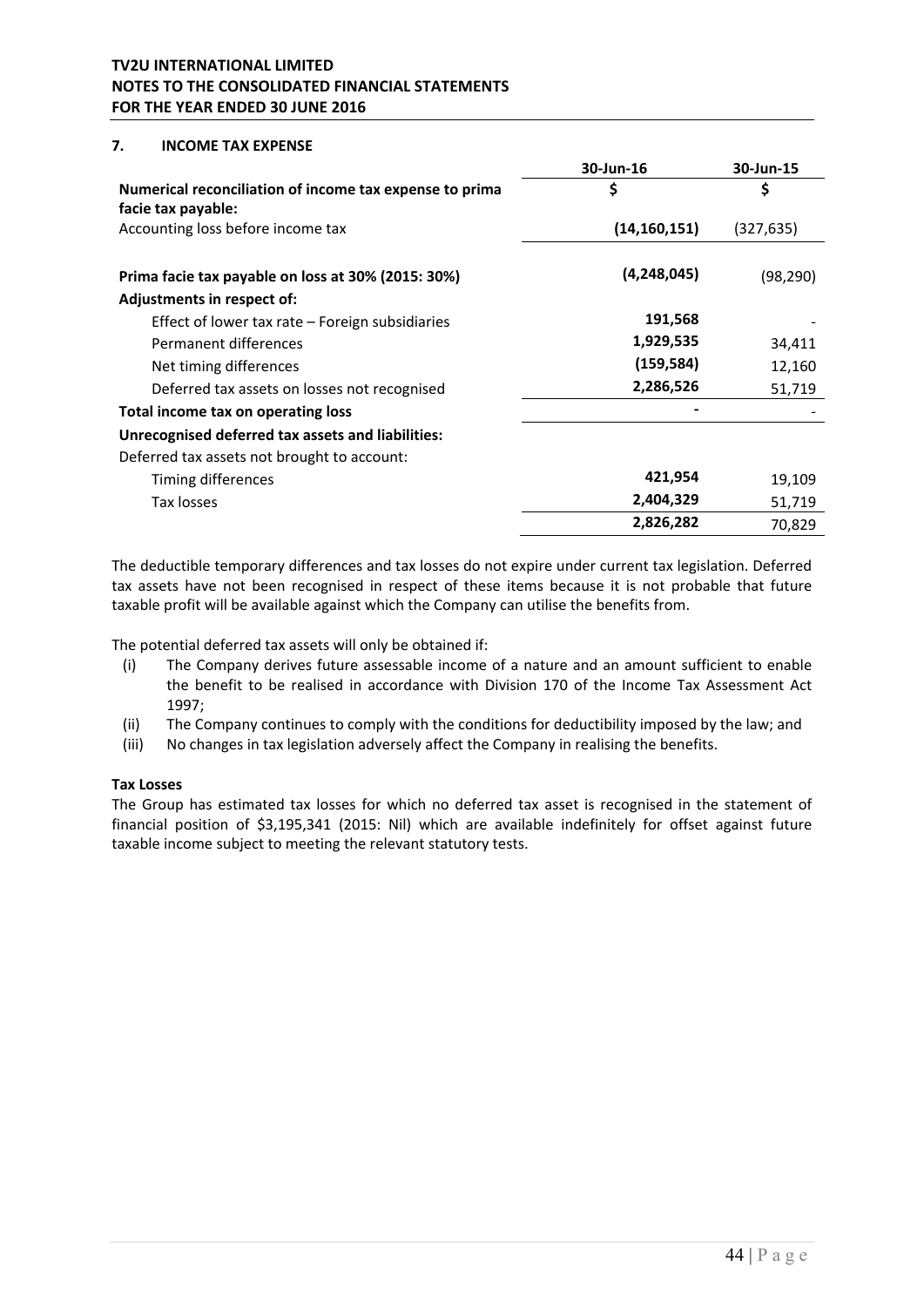# **8. CASH & CASH EQUIVALENTS**

#### **(a) Reconciliation to cash at the end of the year**

|                          | 30-Jun-16 | 30-Jun-15 |
|--------------------------|-----------|-----------|
|                          |           |           |
| Cash at bank and in hand | 2,606,835 | 90,646    |
|                          | 2,606,835 | 90,646    |

### **(b) Reconciliation of net loss after income tax to net cash flows used in operating activities**

|                                                   | 30-Jun-16      | 30-Jun-15  |
|---------------------------------------------------|----------------|------------|
|                                                   | \$             | \$         |
| Net loss after income tax                         | (14, 160, 151) | (335, 281) |
|                                                   |                |            |
| <b>Adjustments for:</b>                           |                |            |
| Depreciation & amortisation                       | 67,541         | 5,803      |
| Restructuring / relisting expense                 | 6,431,783      |            |
| Share-based payments & consideration for services | 1,702,332      |            |
| Foreign exchange adjustment                       | (3,305)        |            |
| Finance costs                                     | 779,676        | 41,670     |
| Gain on deconsolidation                           | (91, 176)      |            |
| Intercompany write off & Other expenses           | 1,328,879      |            |
| Change in assets and liabilities                  |                |            |
| Trade & other receivables                         | 464,381        | (929, 134) |
| Trade & other payables                            | 202,755        | 406,077    |
| Intercompany borrowings                           |                | 660,000    |
| Other assets                                      | (23, 916)      | (35,098)   |
| Net cash used in operating activities             | (3,301,201)    | (185,963)  |

# **9. DISPOSAL OF SUBSIDIARY – ZINEST HOLDINGS LIMITED**

During the year, the controlled entities, Zinest Holdings Limited and its controlled entity, was disposed of. Aggregate details of this transaction are:

|                                                 | 30-Jun-16<br>Ş |
|-------------------------------------------------|----------------|
| Disposal price                                  |                |
| Cash consideration                              |                |
| Assets and Liabilities held as at 23 March 2016 |                |
| Cash and cash equivalents                       | 1,679          |
| Trade & other receivables                       | 24,257         |
| Non-current assets                              | 1,714,583      |
| Loans                                           | (1,831,695)    |
| Net liabilities as at 23 March 2016             | (91, 176)      |
| Net gain on disposal                            | 91,176         |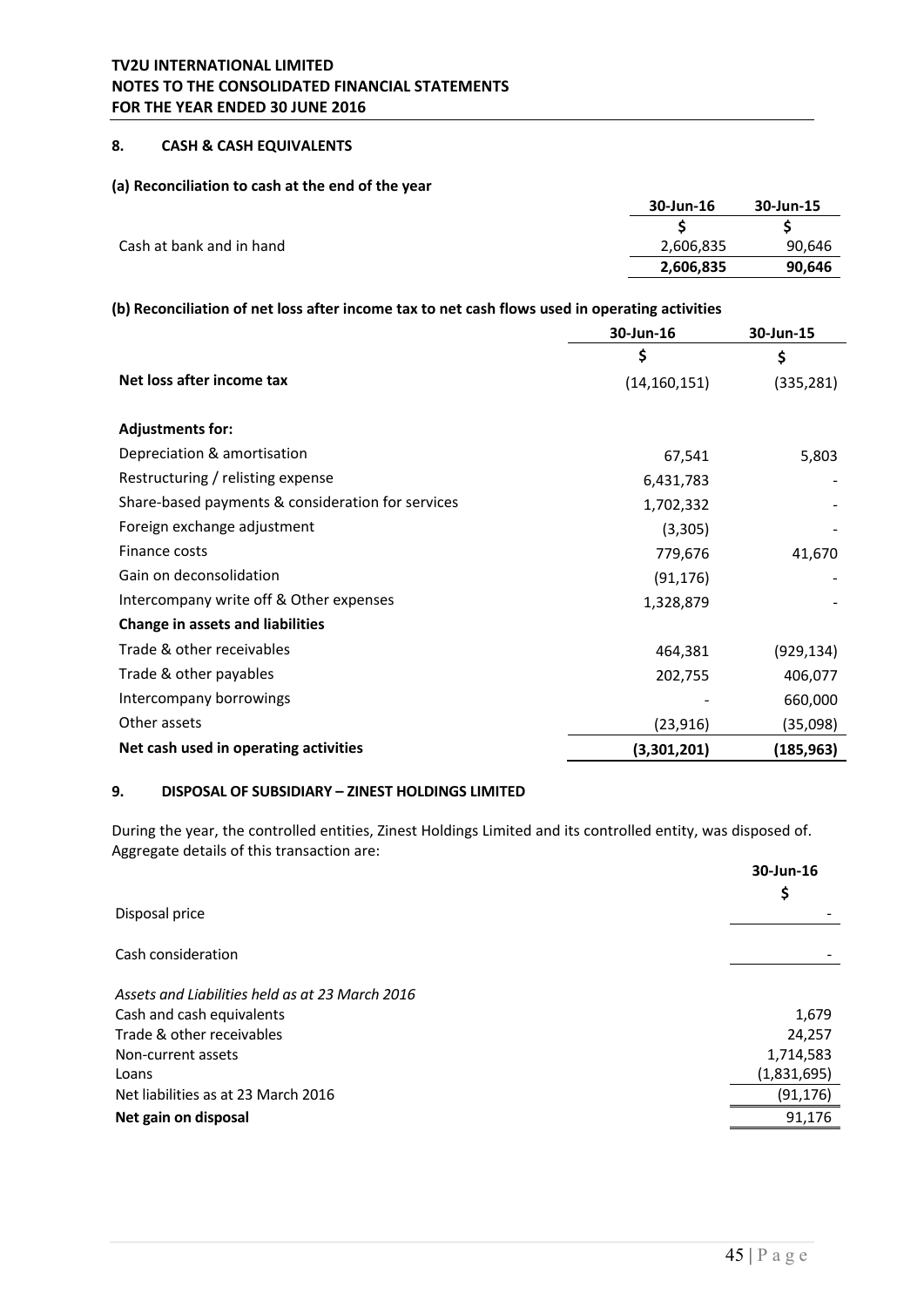### **10. ACQUISITION OF SUBSIDIARY – TV2U WORLDWIDE PTY LTD**

On 9 February 2016, TV2U (formerly known as Galicia Energy Corporation Limited), the legal parent and legal acquirer, completed the acquisition of TV2U Worldwide Pty Ltd ("TV2U Subsidiary"). The acquisition did not meet the definition of a business combination in accordance with AASB 3 Business Combinations. Instead the acquisition has been treated as a group recapitalisation, using the principles of reverse acquisition accounting in AASB 3 Business Combinations given the substance of the transaction is that TV2U Subsidiary have effectively been recapitalised. Accordingly, the consolidated financial statements have been prepared as if TV2U Subsidiary have acquired TV2U, not vice versa as represented by the legal position. The recapitalisation is measured at the fair value of the equity instruments that would have been given by TV2U Subsidiary to have exactly the same percentage holding in the new structure at the date of the transaction.

As the activities of TV2U would not constitute a business based on the requirements of AASB 3, the transaction has been accounted for as a share based payment under AASB 2. The excess of the deemed consideration over the fair value of TV2U, as calculated in accordance with the reverse acquisition accounting principles and with AASB 2, is considered to be a payment for a group restructure and has been expensed.

TV2U is the legal acquirer of TV2U Subsidiary in this transaction and the consideration for the acquisition was the issue by TV2U of:

- 357,142,857 fully paid ordinary shares in TV2U in accordance with reverse asset acquisition according principles the consideration is deemed to have been incurred by TV2U Subsidiary in the form of equity instruments issued to TV2U shareholders. The acquisition date fair value of this consideration has been determined with reference to the fair value of the issued shares of TV2U immediately prior to the acquisition and has been determined to be \$7,622,476; and
- 517,857,143 Performance Shares, comprising 89,285,715 Class A Performance Shares, 107,142,857 Class B Performance Shares, 142,857,143 Class C Performance Shares and 178,571,428 Class D Performance Shares. The fair value or these performance shares has been included as part of the consideration for the transaction in accordance with the relevant accounting standard.
	- o **Class A Performance Shares**: Class A Performance Share will convert into Shares on a one (1) for one (1) basis in the event that the earnings before interest, tax, depreciation and amortisation of TV2U and its subsidiaries (EBITDA) is greater than or equal to \$5 million (in any rolling 12 month period) within two years of Settlement;
	- o **Class B Performance Shares**: Class B Performance Shares will convert into Shares on a one (1) for one (1) basis in the event that the EBITDA is greater than or equal to  $$10$ million (in any rolling 12 month period) within three years of Settlement;
	- o **Class C Performance Shares**: Class C Performance Shares will convert into Shares on a one (1) for one (1) basis in the event that the EBITDA is greater than or equal to \$15 million (in any rolling 12 month period) within four years of Settlement; and
	- o **Class D Performance Shares**: Class D Performance Shares will convert into Shares on a one (1) for one (1) basis in the event that the EBITDA is greater than or equal to \$20 million (in any rolling 12 month period) with four years of Settlement.

**'Settlement'** means the date that the Company completes the acquisition of TV2U Subsidiary.

As TV2U is deemed to be the acquirer for accounting purposes, the carrying values of its assets and liabilities are required to be recorded at fair value for the purposes of the acquisition. No adjustments were required to the historical values to value this change.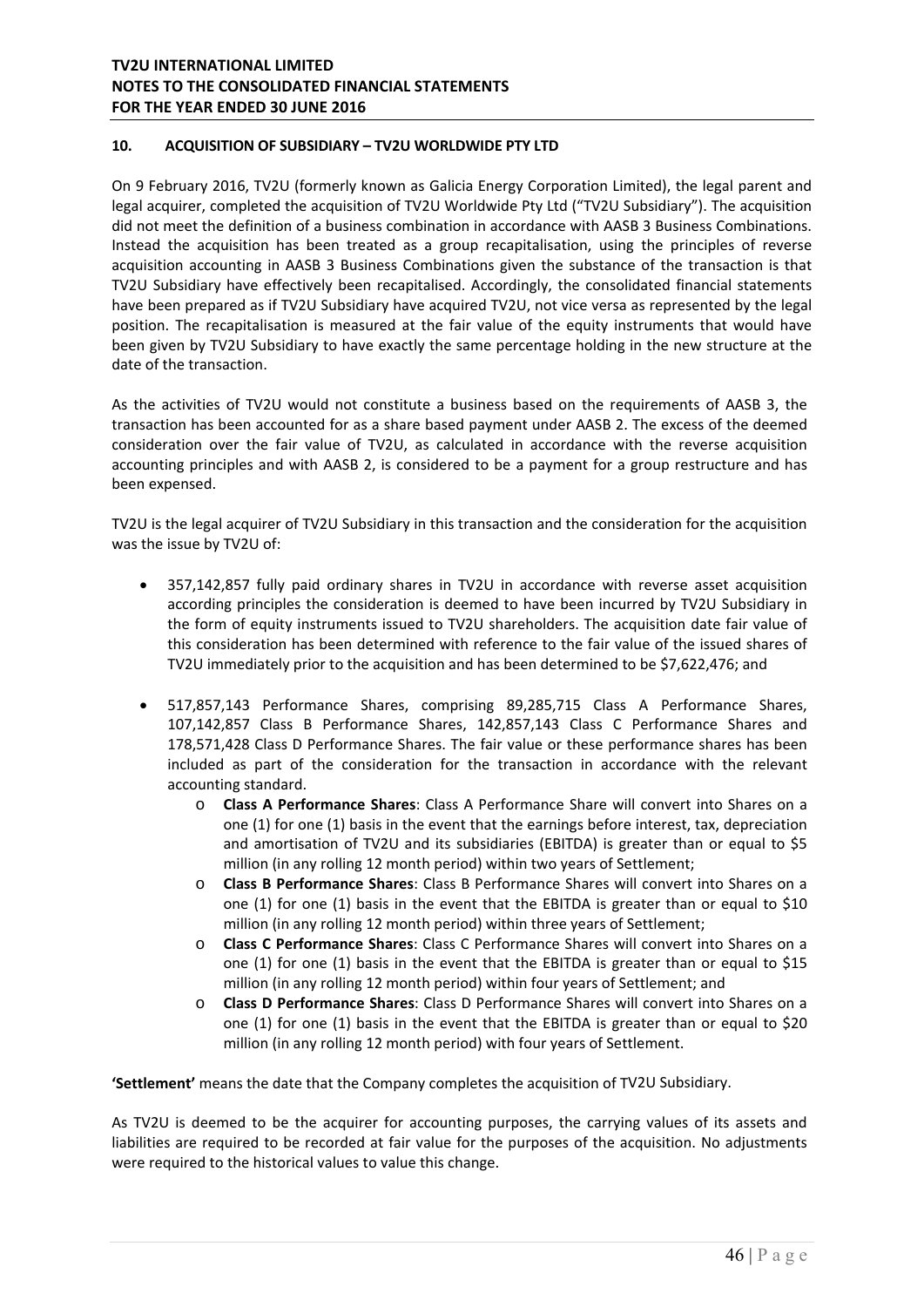### **10. ACQUISITION OF SUBSIDIARY – TV2U WORLDWIDE PTY LTD (CONT)**

|                                                                                   | <b>Recognised on</b><br>acquisition<br>S |
|-----------------------------------------------------------------------------------|------------------------------------------|
| Consideration                                                                     |                                          |
| 357,142,857 fully paid ordinary vendor shares                                     | 7,622,476                                |
| 517,857,143 Performance Shares (1)                                                |                                          |
|                                                                                   | 7,622,476                                |
| Fair value of TV2U at acquisition:                                                |                                          |
| Cash                                                                              | 243,785                                  |
| Trade and other receivables                                                       | 1,333,995                                |
| Trade and other payables                                                          | (387,087)                                |
| Fair value of net assets                                                          | 1,190,693                                |
| Excess of consideration provided over the fair value of net assets at the date of |                                          |
| Acquisition expensed, being group restructuring and relisting costs               | 6,431,783                                |

 $(1)$  Performance shares were issued as additional consideration, valued at nil, as the probability of performance hurdles being met was assessed as less than probable on the date of acquisition.

### **11. TRADE & OTHER RECEIVABLES**

|                   | 30-Jun-16 | 30-Jun-15 |
|-------------------|-----------|-----------|
|                   |           |           |
| Trade receivables | 54.762    | $\sim$    |
| Other receivables | 182,788   | 701,931   |
|                   | 237,550   | 701,931   |

### **(a) Trade receivables past due but not impaired**

There were no trade receivables past due but not impaired.

#### **(b) Fair value and credit risk**

Due to the short-term nature of these receivables, their carrying amount is assumed to be approximately their fair value. The maximum exposure to credit risk at the reporting date is the carrying amount of each class of receivables mentioned above. Refer to Note 20 for more information on the risk management policy of the Company and the credit quality of the Company's trade receivables.

# **12. OTHER ASSETS**

|                      | 30-Jun-16 | 30-Jun-15 |
|----------------------|-----------|-----------|
|                      |           |           |
| Preliminary expenses | -         | 2,164     |
| Prepayments          | 59,014    | 32,934    |
|                      | 59,014    | 35,098    |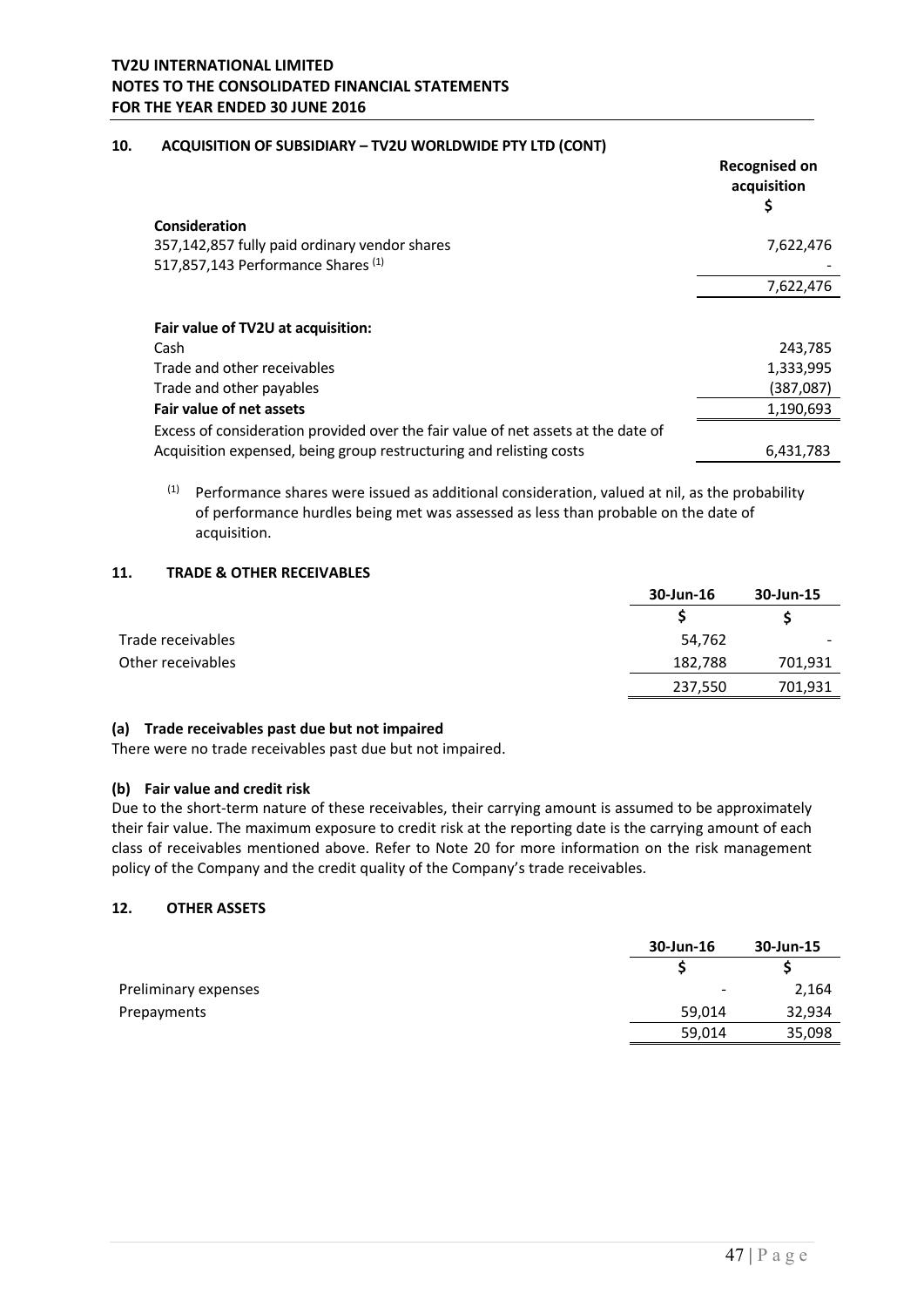# **13. PLANT & EQUIPMENT**

|                                 | 30-Jun-16 | 30-Jun-15                |
|---------------------------------|-----------|--------------------------|
|                                 |           |                          |
| <b>Computer equipment</b>       |           |                          |
| At cost                         | 17,139    | 1,524                    |
| Accumulated depreciation        | (5, 336)  | $\overline{\phantom{0}}$ |
| <b>Total Computer Equipment</b> | 11,803    | 1,524                    |
|                                 |           |                          |

|                                 | Computer  |       |
|---------------------------------|-----------|-------|
|                                 | Equipment | Total |
|                                 |           |       |
| Carrying amount at 30 June 2014 |           |       |
| Movement during the year        |           |       |
| <b>Additions</b>                | 1,524     | 1,524 |
| Depreciation expense            |           |       |
| Carrying amount at 30 June 2015 | 1,524     | 1,524 |
| Additions                       | 15,615    |       |
| Depreciation expense            | (5, 336)  |       |
| Carrying amount at 30 June 2016 | 11,803    |       |

### **14. INTANGIBLE ASSETS**

|                                      | 30-Jun-16 | 30-Jun-15 |
|--------------------------------------|-----------|-----------|
|                                      | \$        | Ş         |
| Software and development $-$ at cost | 251,155   | 233,006   |
| Less: Accumulated amortisation       | (69, 044) | (5,803)   |
|                                      | 182,111   | 227,203   |
|                                      |           |           |
| Movement:                            |           |           |
| Balance at the beginning of the year | 227,203   |           |
| Additions                            | 18,148    | 233,006   |
| Amortisation expense                 | (63, 240) | (5,803)   |
| Balance at the end of the year       | 182,111   | 227,203   |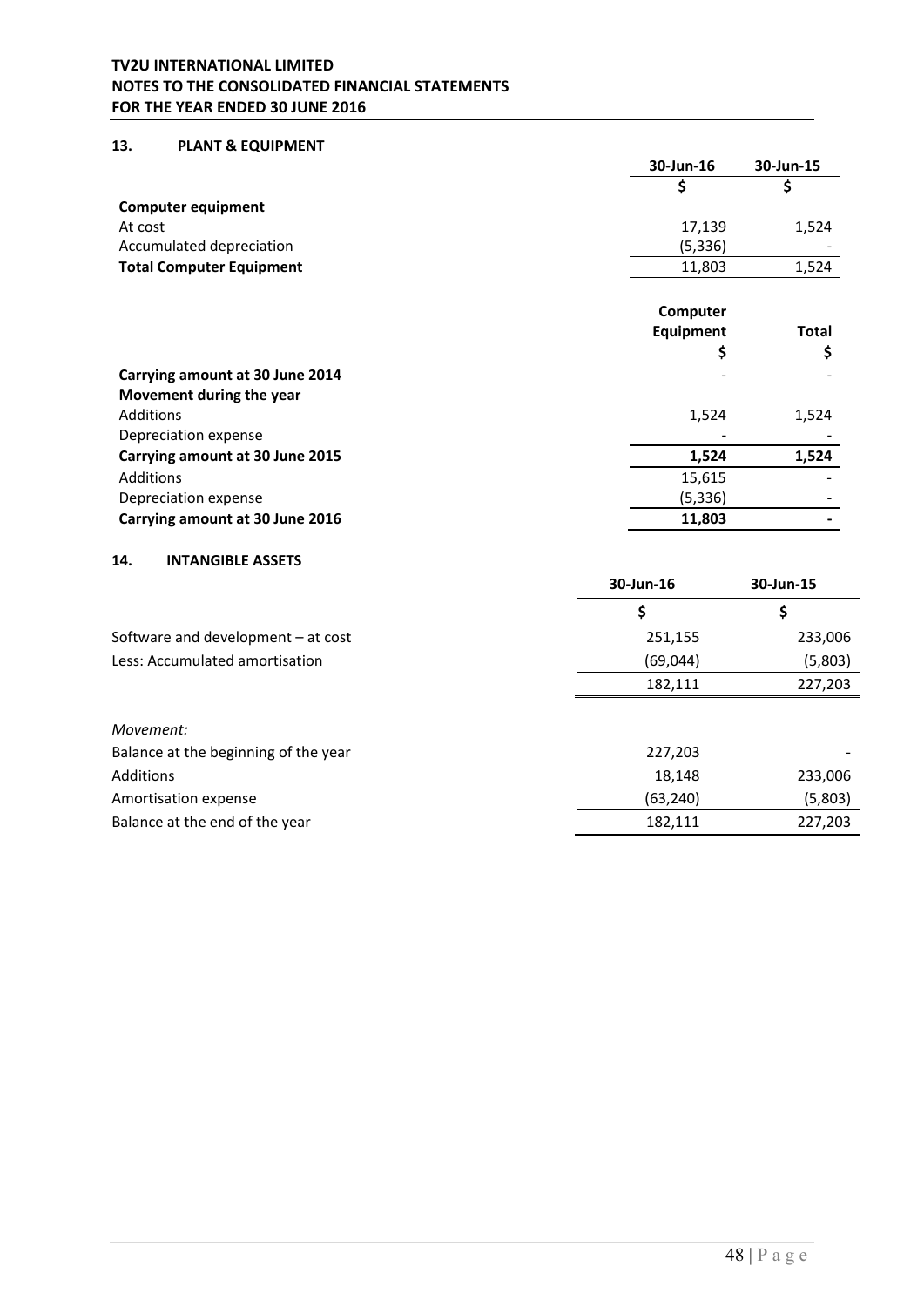# **15. TRADE & OTHER PAYABLES**

|                | 30-Jun-16 | 30-Jun-15 |
|----------------|-----------|-----------|
|                |           |           |
| Trade payables | 308,438   | 198,568   |
| Other payables | 349,391   | 256,506   |
|                | 657,829   | 455,074   |

All trade & other payables are non‐interest bearing and are normally settled on 30‐day terms. Due to the short term nature of trade and other payable, their carrying value is assumed to approximate their fair value.

## **16. BORROWINGS**

|       | 30-Jun-16                | 30-Jun-15 |
|-------|--------------------------|-----------|
|       |                          | ت         |
| Loans | $\overline{\phantom{a}}$ | 935,000   |
|       | $\blacksquare$           | 935,000   |

# **17. CONTRIBUTED EQUITY**

# **Issued and fully paid**

|    |                                                            | 30-Jun-16       |            | 30-Jun-15     |       |
|----|------------------------------------------------------------|-----------------|------------|---------------|-------|
|    |                                                            | No. of shares   | \$         | No. of shares | \$    |
|    | Ordinary shares                                            | 1,189,814,327   | 16,386,067 | 1,000,000,001 | 1,609 |
|    | Movements in ordinary share capital                        | 30 June 2016    |            | 30 June 2015  |       |
|    |                                                            | No. of shares   | \$         | No. of shares | \$    |
| a) | <b>Ordinary Shares</b>                                     |                 |            |               |       |
|    | At the beginning of the reporting period                   | 1,000,000,001   | 1,609      | 1,000,000,001 | 1,609 |
|    | Less:                                                      |                 |            |               |       |
|    | TV2U<br>Elimination<br>of<br>Existing<br>Subsidiary shares | (1,000,000,001) |            |               |       |
|    | Add:                                                       |                 |            |               |       |
|    | Existing TV2U shares on acquisition                        |                 |            |               |       |
|    |                                                            | 381,123,780     |            |               |       |
|    | Add shares issued during the period                        |                 |            |               |       |
|    | Issue of share to settle debts                             | 102,078,644     | 1,419,549  |               |       |
|    | Capital raising<br>$\blacksquare$                          | 201,300,000     | 4,026,000  |               |       |
|    | Issue of TV2U shares on acquisition<br>$\blacksquare$      |                 |            |               |       |
|    | of TV2U Subsidiary                                         | 357,142,857     | 7,622,476  |               |       |
|    | Share placement                                            | 70,133,331      | 2,106,619  |               |       |
|    | Transaction costs relating to share issues                 |                 | (374, 116) |               |       |
|    | Share issued for corporate advisory and                    |                 |            |               |       |
|    | business development services                              | 75,000,000      | 1,500,000  |               |       |
|    | Share issued for convertible notes                         | 3,035,715       | 83,930     |               |       |
|    | At the end of the reporting period                         | 1,189,814,327   | 16,386,067 | 1,000,000,001 | 1,609 |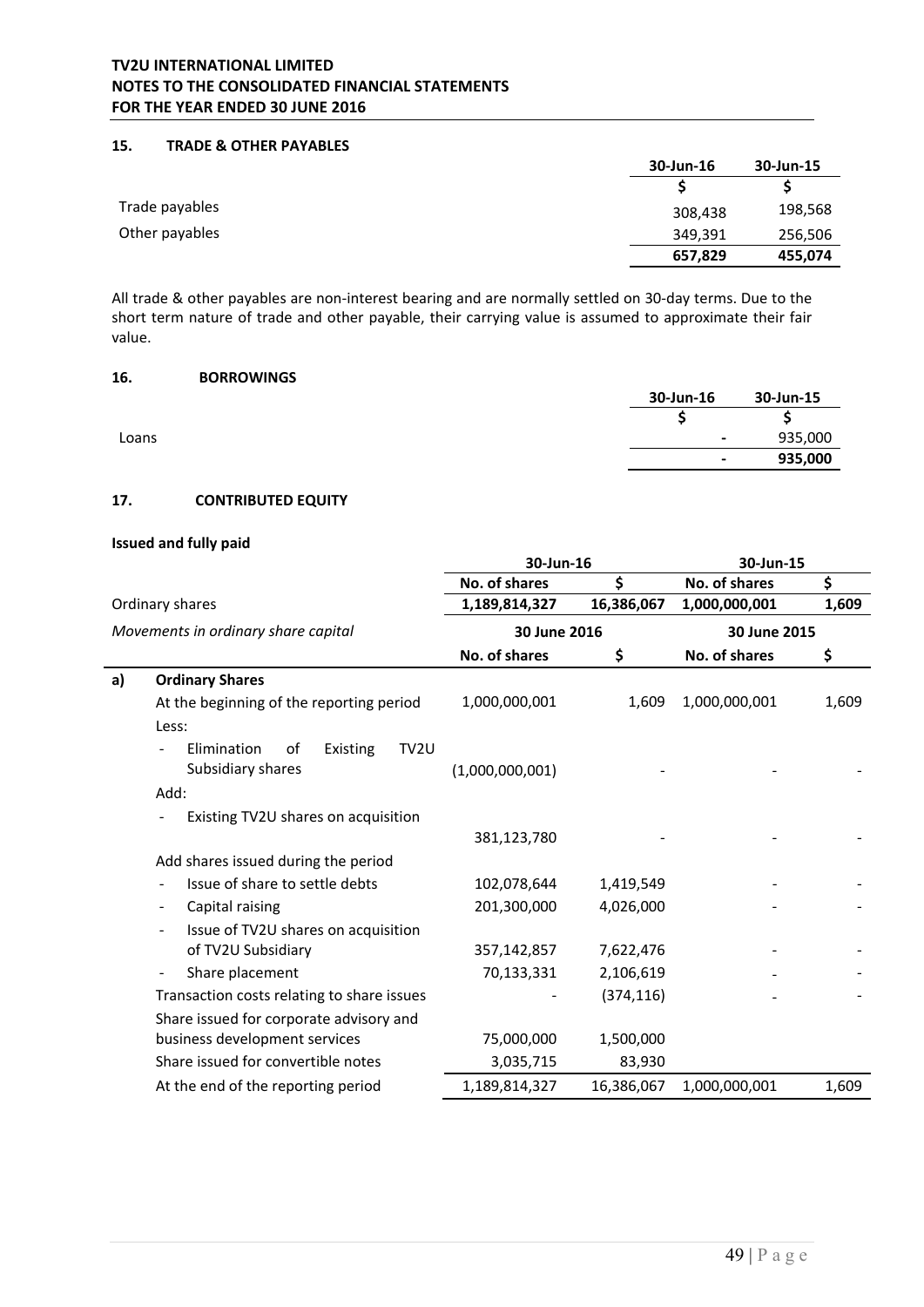# **17. CONTRIBUTED EQUITY (CONT)**

The ordinary shares rank equally in all respects with all ordinary shares in the Company. The rights attaching to the Shares arise from a combination of the Company's Constitution, statute and general law. Copies of the Company's Constitution are available for inspection during business hours at its registered office.

Shareholders are entitled to receive all notices, reports, accounts and other documents required to be furnished to shareholders under the Company's Constitution, the Corporations Act and the Listing Rules. Subject to any rights or restrictions at the time being attached to any class or classes of shares, at a general meeting of the Company on a show of hands, every ordinary Shareholder present in person, or by proxy, attorney or representative (in the case of a company) has one vote and upon a poll, every Shareholder present in person, or by proxy, attorney or representative (in the case of a company) has one vote for any share held by the Shareholder.

### *Capital Risk Management*

When managing capital, management's objective is to ensure the Company continues as a going concern as well as to maintain optimal returns to shareholders and benefits for other stakeholders. Management also aims to maintain a capital structure that ensures the lowest cost of capital available to the Company.

Management effectively manages capital by assessing the Company's financial risks and adjusting its capital structure in response to changes in these risks and in the market. These responses may include the issue of new shares, return of capital to shareholders, the entering into of joint ventures and or the sale of assets.

The Company does not have a defined share buy‐back plan. Management reviews management accounts on a monthly basis and regularly reviews actual expenditures against budget. The Group is not subject to externally imposed capital requirements.

### *Options on issue as at 30 June 2016*

| <b>Class</b>     | Date of Expiry   | <b>Exercise Price</b> | <b>Number Under Option</b> |
|------------------|------------------|-----------------------|----------------------------|
| Unlisted Options | 31 December 2018 | \$0.03                | 31,687,500                 |
| Listed Options   | 30 March 2019    | \$0.04                | 194,076,327                |
|                  |                  |                       | 225,763,827                |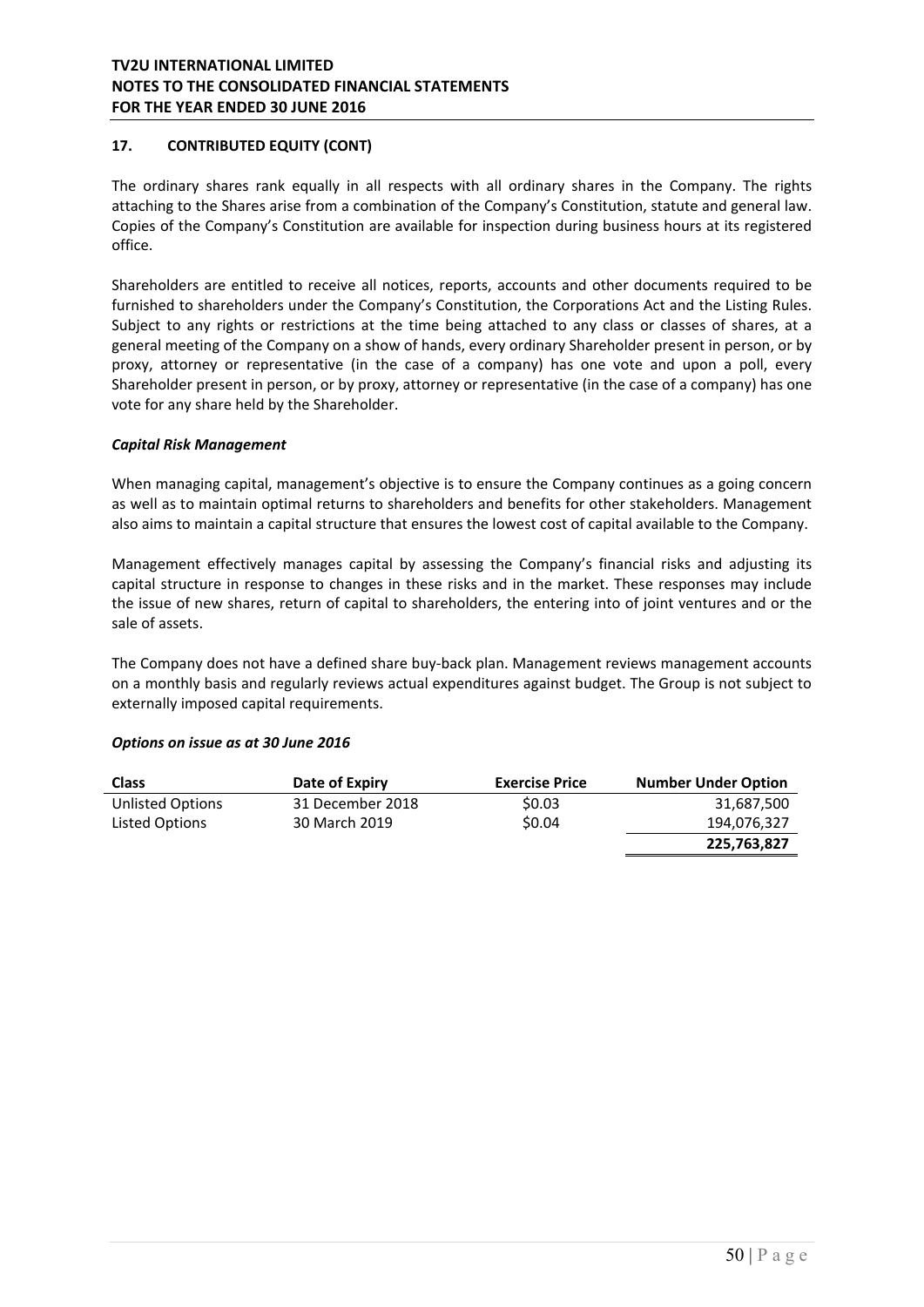# **18. RESERVES**

|                                                               | 30-Jun-16 | 30-Jun-15 |
|---------------------------------------------------------------|-----------|-----------|
|                                                               |           | \$        |
| Share Based Payment Reserve                                   | 863,950   |           |
| Foreign Currency Translation Reserve                          | (315,101) |           |
|                                                               | 548,849   |           |
| <b>Movement reconciliation</b>                                |           |           |
| <b>Share Based Payment Reserve</b>                            |           |           |
| Balance at the beginning of the year                          |           |           |
| Consideration options (i)                                     |           |           |
| Performance Rights (ii)                                       | 458,104   |           |
| <b>Other Reserves</b>                                         | 405,846   |           |
| Balance at end of the year                                    | 863,950   |           |
| <b>Foreign Currency Translation Reserve</b>                   |           |           |
| Balance at the beginning of the year                          |           |           |
| Effect of translation of foreign currency operations to group |           |           |
| presentation                                                  | (315,101) |           |
| Balance at end of the year                                    | (315,101) |           |

### **18A. SHARE BASED PAYMENTS**

# **(i) Options**

All options granted to key employees, consultants and advisors of the Company are for ordinary shares in TV2U which confer a right of one ordinary share for every option held.

| <b>Grant Date</b>       | <b>Expiry Date</b> | <b>Exercise</b><br><b>Price</b> | <b>Balance at</b><br>start of<br>year | Granted<br>during the<br>period | <b>Exercised/Expired</b><br>during the period | <b>Balance at</b><br>end of the<br>period | Vested &<br>exercisable<br>at end of the<br>period |
|-------------------------|--------------------|---------------------------------|---------------------------------------|---------------------------------|-----------------------------------------------|-------------------------------------------|----------------------------------------------------|
| As at 30 June 2016      |                    |                                 |                                       |                                 |                                               |                                           |                                                    |
| <b>Listed options</b>   |                    |                                 |                                       |                                 |                                               |                                           |                                                    |
| 09-Feb-16               | 29-Feb-16          | \$0.17                          | 3.941.184                             |                                 | (3,941,184)                                   |                                           |                                                    |
| 31-May-16               | 30-Mar-19          | \$0.04                          | $\overline{\phantom{a}}$              | 331,761,318                     | (137, 684, 991)                               | 194,076,327                               |                                                    |
| <b>Unlisted options</b> |                    |                                 |                                       |                                 |                                               |                                           |                                                    |
| 09-Feb-16               | 31-Dec-18          | \$0.03                          | $\overline{\phantom{a}}$              | 31,687,500                      | $\overline{\phantom{a}}$                      | 31,687,500                                |                                                    |
|                         |                    |                                 | 3,941,184                             | 363,448,818                     | (141, 626, 175)                               | 225,763,827                               |                                                    |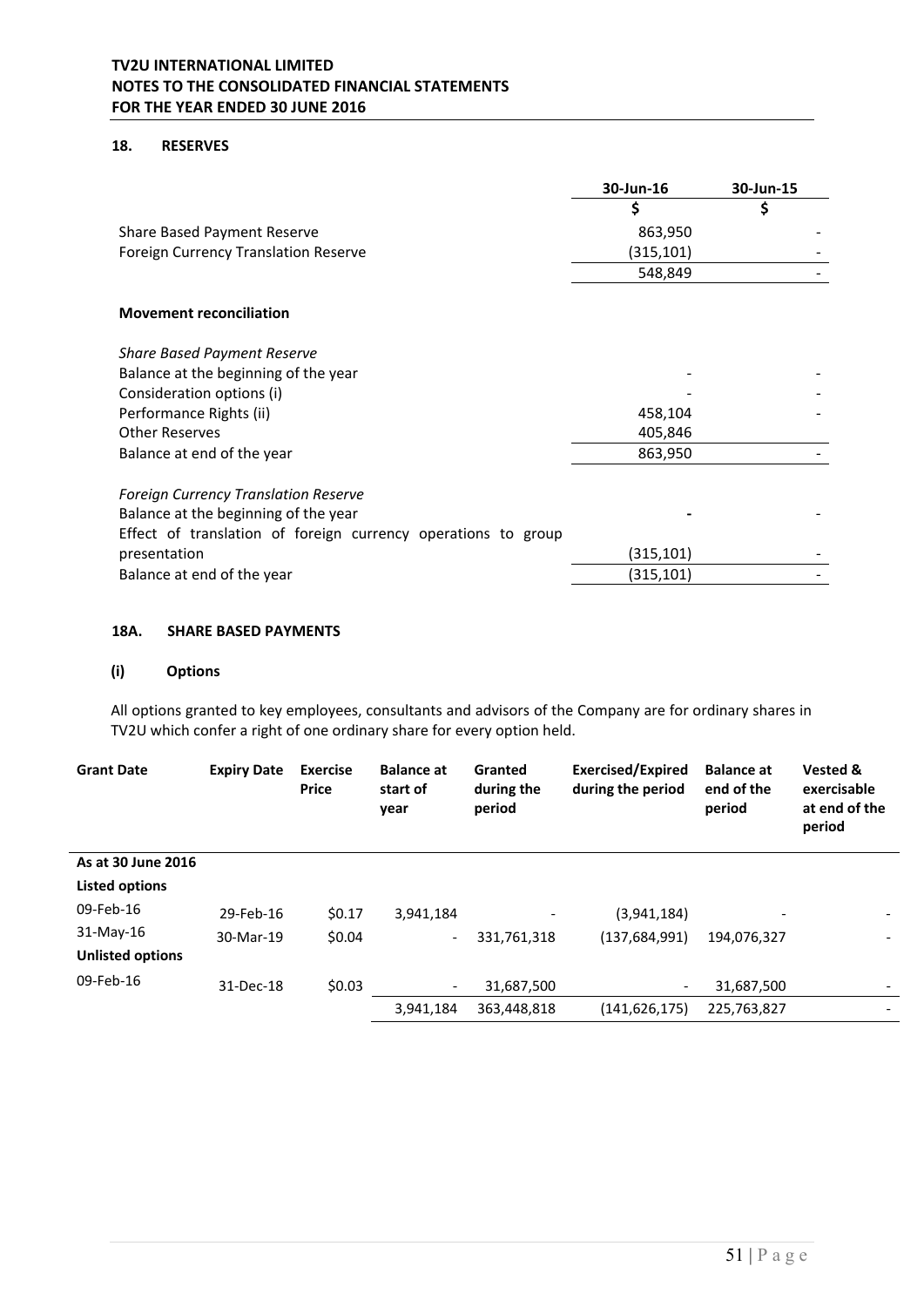## **18. RESERVES (CONT)**

#### **18A. SHARE BASED PAYMENTS (CONT)**

#### **(ii) Performance Rights**

#### **Fair value of performance rights**

During the previous period, the Board adopted a Performance Rights Plan ("PRP") to allow the Directors and employees to be granted performance rights (Performance Rights) to acquire Shares in the Company.

The reason for the adoption of a new PRP is due to taxation legislation changes made in Australia in late 2009. This new taxation treatment has significantly reduced the effectiveness of Options as an incentive for the Company's Directors and employees. Accordingly, the new PRP is structured that the Board awards Performance Rights which ultimately can vest into Shares, should circumstances permit.

A Performance Right does not have an exercise price and therefore allows a recipient, subject to satisfaction of the relevant vesting conditions and performance hurdles (as applicable), to benefit by their Performance Rights vesting into ordinary shares in the Company. The adoption of such an incentive mechanism which allows the grant of Performance Rights is a current trend among the Company's ASX listed industry peer group.

The objective of the PRP is to provide the Company with a remuneration mechanism, through the issue of securities in the capital of the Company, to motivate and reward the performance of the Directors and employees in achieving specified performance milestones within a specified performance period. The Board will ensure that the performance milestones attached to the securities issued pursuant to the PRP are aligned with the successful growth of the Company's business activities.

The Directors and employees of the Company have been, and will continue to be, instrumental in the growth of the Company. The Directors consider that the PRP is an appropriate method to:

- (a) reward Directors and employees for their past performance;
- (b) provide long term incentives for participation in the Company's future growth;
- (c) motivate Directors and generate loyalty from senior employees; and
- (d) assist to retain the services of valuable Directors and employees.

The PRP will be used as part of the remuneration planning for executive and non-executive Directors and employees. The Corporate Governance Council Guidelines recommend that executive remuneration packages involve a balance between fixed and incentive pay reflecting short and long-term performance objectives appropriate to the Company' circumstances and goals. The Performance Rights will also be used as part of the remuneration planning for non-executive Directors. Although this is not in accordance with the recommendations contained in the Corporate Governance Council Guidelines, the Company considers that it is appropriate for non‐executive Directors to be granted Performance Rights.

In prior year, the Company issued performance rights to the following Key Management Personnel:

- On 28 December 2014, the Company issued 3,000,000 performance rights to Mr Doug Jendry; and
- On 28 December 2014, the Company issued 3,000,000 performance rights to Mr Peter Wall.

The Performance rights were issued as incentive to motivate and reward performance in achieving specified performance milestones within a specified performance period.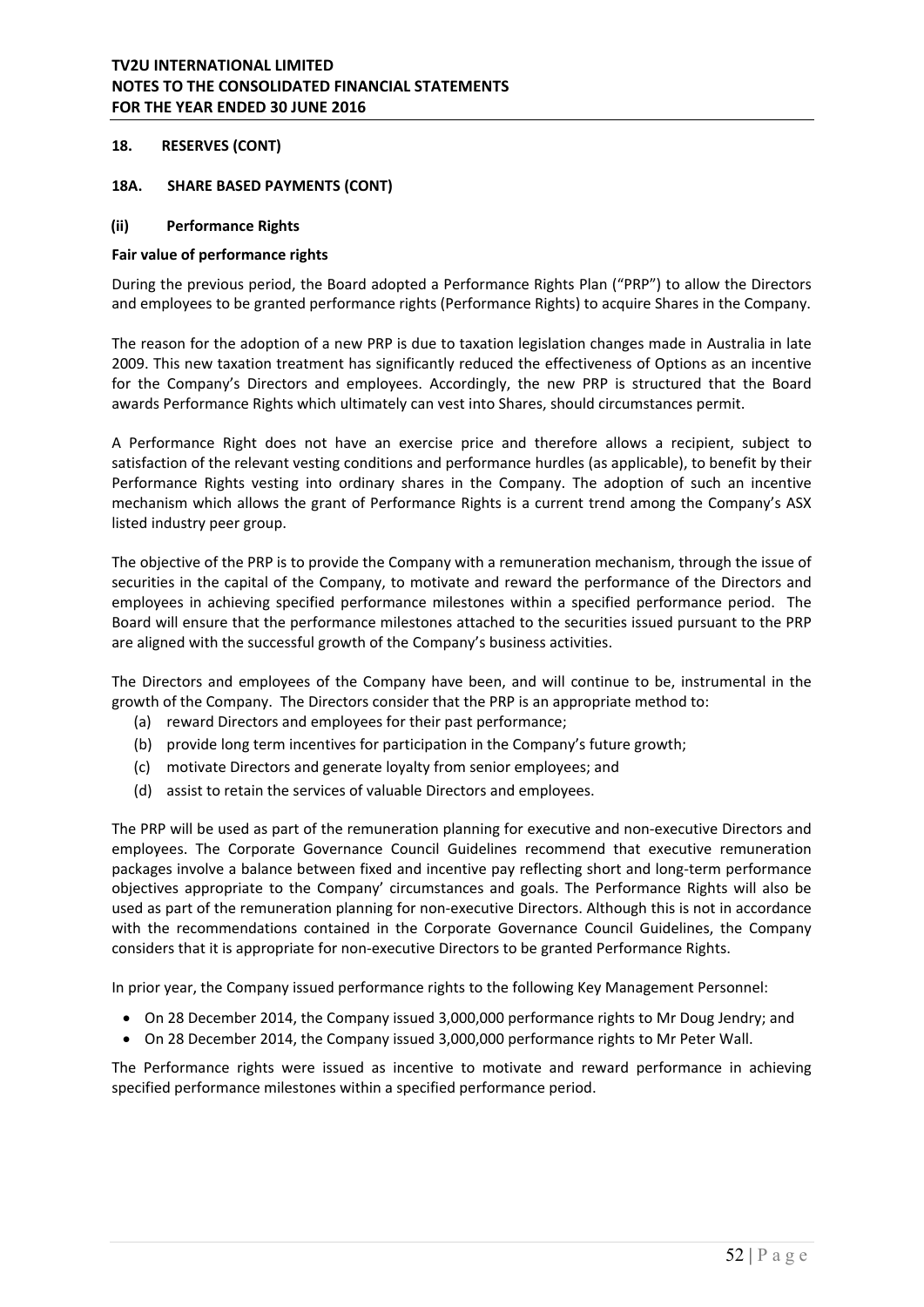## **18. RESERVES (CONT)**

#### **18A. SHARE BASED PAYMENTS (CONT)**

#### **(ii) Performance Rights (cont)**

In order for the Performance Rights to vest as Shares, the following Performance Milestones must be achieved:

- (a) 2,000,000 Performance Rights will vest if, within 3 years from the date the Company re‐complies with Chapters 1 and 2 of the Listing Rules, the production of hydrocarbons from the shallow reservoir in the Limnytska Licence area is greater than 400 Barrels of Oil Equivalent Per Day (BOEPD) (based on a 30 day average of continuous flow rate, within 90 days of production from the well commencing or following remedial action on the well);
- (b) 2,000,000 Performance Rights will vest if, within three (3) years from the date the Company re‐ complies with Chapters 1 and 2 of the Listing Rules, the Best (P50) estimate of the "Prospective (recoverable) Resource" (to SPE‐PRMS standards) measured in Million Barrels of Oil Equivalent (MBOE) in the Limnytska Licence area is doubled as compared against the initially defined Prospective Resource detailed in the RPS Energy Independent Geological Report for the Limnytska Licence dated around May 2013; and
- (c) 2,000,000 Performance Rights will vest if, within five (5) years from the date the Company re‐ complies with Chapters 1 and 2 of the Listing Rules, the total production from the Limnytska Licence area exceeds 1,000 BOEPD average for at least 90 days of continuous flow rate; and (together, Vesting Conditions).

In addition, for each class of the Performance Rights, the Director must remain employed by the Company for a minimum of 12 months from the commencement date, otherwise they will immediately lapse.

Mr Doug Jendry's employment contract with the Company as Managing Director commenced on 16 June 2014. Mr Peter Wall's appointment to the Board as Non‐Executive Chairman commenced on 29 February 2012.

The model inputs are shown in the tables below:

| $1111$ DUWS JUINTY $11$         |                          |            |            |
|---------------------------------|--------------------------|------------|------------|
| <b>Vesting Conditions</b>       | (a)                      | (b)        | (C)        |
| Date of Grant                   | 28/12/2014               | 28/12/2014 | 28/12/2014 |
| Date of Expiry                  | 27/12/2017               | 27/12/2017 | 27/12/2019 |
| Exercise price                  | Nil                      | Nil        | Nil        |
| Risk Free Interest rate         | $\overline{\phantom{a}}$ |            |            |
| Volatility                      | ۰                        |            |            |
| Years to Expiry                 | 3                        | 3          |            |
| Number of Rights Granted        | 1,000,000                | 1,000,000  | 1,000,000  |
| Total Fair Value of Rights (\$) | 15,600                   | 15,600     | 15,600     |

### **Mr Doug Jendry (i)**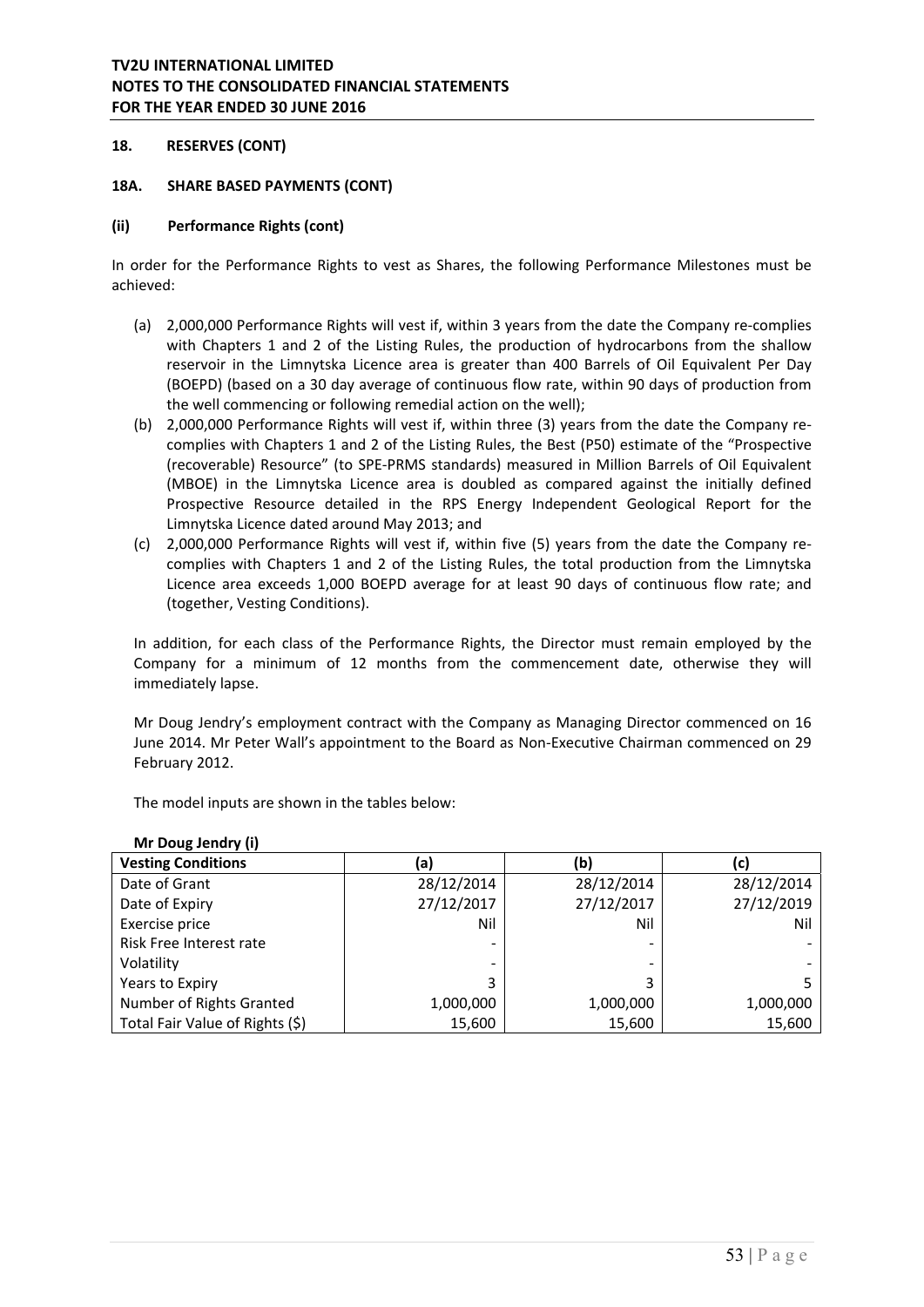# **18. RESERVES (CONT)**

# **18A. SHARE BASED PAYMENTS (CONT.)**

## **(ii) Performance Rights (cont.)**

 **Mr Peter Wall (ii)** 

| <b>Vesting Conditions</b>       | (a)        | (b)                      | (c)        |
|---------------------------------|------------|--------------------------|------------|
| Date of Grant                   | 28/12/2014 | 28/12/2014               | 28/12/2014 |
| Date of Expiry                  | 27/12/2017 | 27/12/2017               | 27/12/2019 |
| Exercise price                  | Nil        | Nil                      | Nil        |
| Risk Free Interest rate         |            | $\overline{\phantom{a}}$ |            |
| Volatility                      |            | $\overline{\phantom{0}}$ |            |
| Years to Expiry                 | 3          | 3                        | 5          |
| Number of Rights Granted        | 1,000,000  | 1,000,000                | 1,000,000  |
| Total Fair Value of Rights (\$) | 15,600     | 15,600                   | 15,600     |

(i) Mr Jendry resigned 18 May 2015.<br>(ii) Mr Wall resigned on 8 February 20

Mr Wall resigned on 8 February 2016.

# **Movement of performance rights during the year:**

| <b>Grant Date</b> | Expiry Date | Exercise<br>Price | Balance at<br>start of year | Granted<br>during the<br>period | Exercised<br>during the<br>period | Forfeited<br>during the<br>period | Balance at<br>end of the<br>period | Vested &<br>exercisable<br>at end of<br>the period |
|-------------------|-------------|-------------------|-----------------------------|---------------------------------|-----------------------------------|-----------------------------------|------------------------------------|----------------------------------------------------|
| 2016              |             |                   |                             |                                 |                                   |                                   |                                    |                                                    |
| 28-Dec-14         | 27-Dec-17   | Nil               | 4,000,000                   | $\overline{\phantom{a}}$        |                                   | (4,000,000)                       | $\overline{\phantom{a}}$           |                                                    |
| 28-Dec-14         | 27-Dec-19   | Nil               | 2,000,000                   | $\overline{\phantom{a}}$        |                                   | (2,000,000)                       | $\overline{\phantom{a}}$           | $\qquad \qquad \blacksquare$                       |
|                   |             |                   | 6,000,000                   | $\overline{\phantom{a}}$        |                                   | (6,000,000)                       | $\overline{\phantom{a}}$           |                                                    |
|                   |             |                   |                             |                                 |                                   |                                   |                                    |                                                    |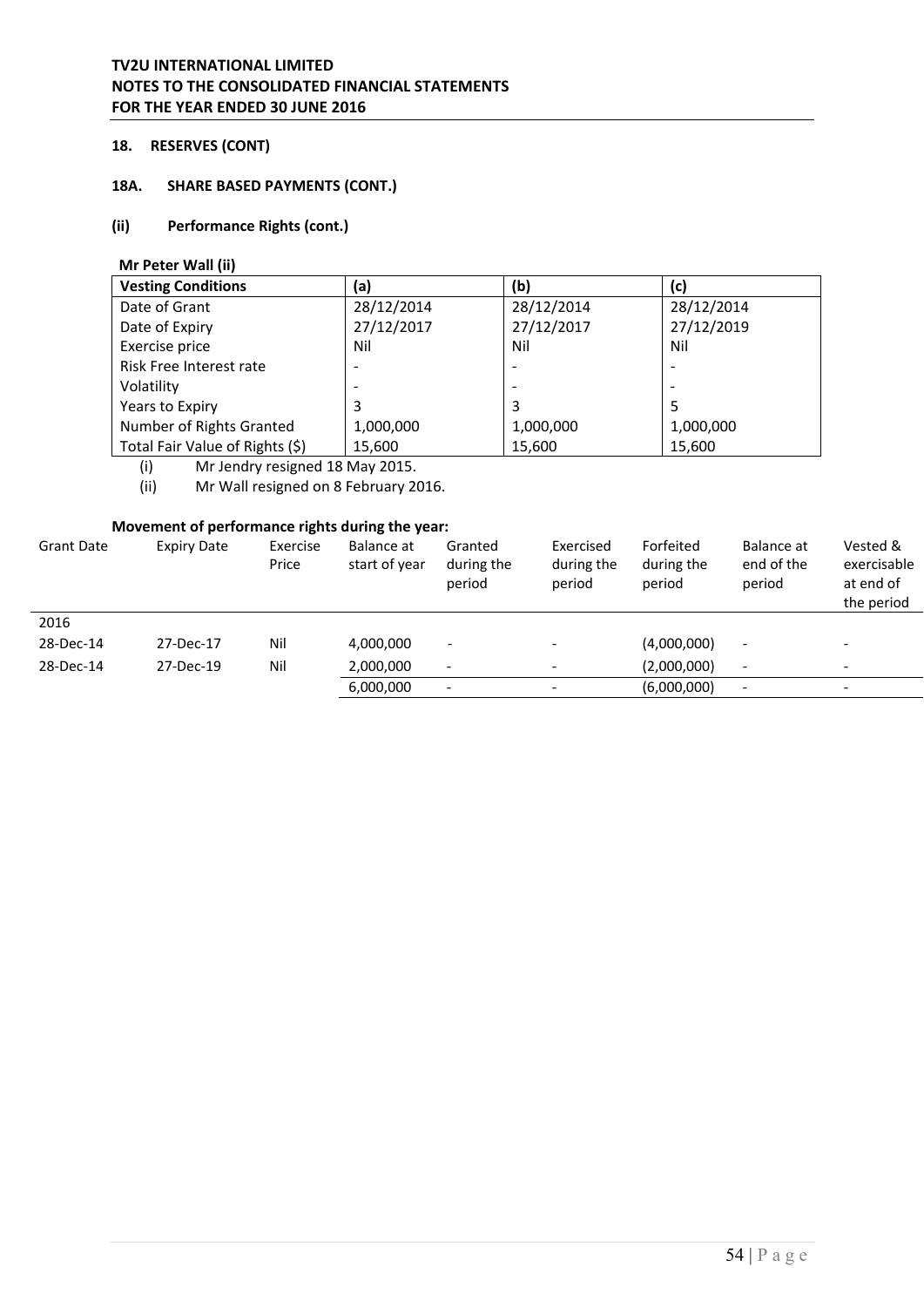### **18. RESERVES (CONT)**

#### **18A. SHARE BASED PAYMENTS (CONT)**

#### **(iii) Performance Shares**

| <b>Grant Date</b> | <b>Expiry Date</b> | <b>Exercise</b><br><b>Price</b> | <b>Balance at</b><br>start of year | Granted<br>during the<br>period | <b>Exercised</b><br>during the<br>period | <b>Forfeited</b><br>during the<br>period | <b>Balance at</b><br>end of the<br>period   | Vested &<br>exercisabl<br>e at end of<br>the period |
|-------------------|--------------------|---------------------------------|------------------------------------|---------------------------------|------------------------------------------|------------------------------------------|---------------------------------------------|-----------------------------------------------------|
| 2016              |                    |                                 |                                    |                                 |                                          |                                          |                                             |                                                     |
| 09-Feb-16*        | 09-Feb-18          | Nil                             | $\overline{\phantom{0}}$           | 89,285,715                      | $\overline{\phantom{a}}$                 |                                          | 89,285,715<br>$\overline{\phantom{0}}$      | $\overline{\phantom{a}}$                            |
| 09-Feb-16**       | 09-Feb-19          | Nil                             | $\overline{\phantom{a}}$           | 107,142,857                     |                                          |                                          | 107,142,857<br>$\qquad \qquad \blacksquare$ |                                                     |
| 09-Feb-16***      | 09-Feb-20          | Nil                             | $\overline{\phantom{a}}$           | 142,857,143                     |                                          |                                          | 142,857,143<br>$\overline{\phantom{a}}$     |                                                     |
| 09-Feb-16****     | 09-Feb-20          | Nil                             | $\overline{\phantom{a}}$           | 178,571,428                     |                                          |                                          | 178,571,428<br>$\overline{\phantom{a}}$     | $\overline{\phantom{a}}$                            |
|                   |                    |                                 | $\overline{\phantom{a}}$           | 517,857,143                     | $\overline{\phantom{0}}$                 |                                          | 517,857,143<br>$\overline{\phantom{a}}$     |                                                     |

\*Class A Performance Shares – these performance shares will vest in the event that the earnings before interest, tax, depreciation and amortisation of TV2U and its subsidiaries (EBITDA) is greater than or equal to \$5 million (in any rolling 12 month period) within two years of Settlement

\*\*Class B Performance Shares – these performance shares will vest in the event that the EBITDA is greater than or equal to \$10 million (in any rolling 12 month period) within three years of Settlement

\*\*\*Class C Performance Shares – these performance shares will vest in the event that the EBITDA is greater than or equal to \$15 million (in any rolling 12 month period) within four years of Settlement

\*\*\*\*Class D Performance Shares – these performance shares will vest in the event that the EBITDA is greater than or equal to \$20 million (in any rolling 12 month period) within four years of Settlement

Due to these vesting conditions being dependent on certain production milestones being achieved, the Company has estimated the probability of the milestones being met.

| <b>Type</b> |                 | Shares/rights (No.) Underlying share price | Probability | Value (\$) |
|-------------|-----------------|--------------------------------------------|-------------|------------|
| Class A     | 89,285,715 0.02 |                                            | 20%         | 357,143    |
| Class B     | 107,142,857     | 0.02                                       | 20%         | 428,571    |
| Class C     | 142,857,143     | 0.02                                       | 20%         | 571.429    |
| Class D     | 178,571,428     | 0.02                                       | 20%         | 714,286    |
|             | 517,857,143     |                                            |             | 2,071,429  |

\*The probability estimated by the management is over the expiry date of the performance shares.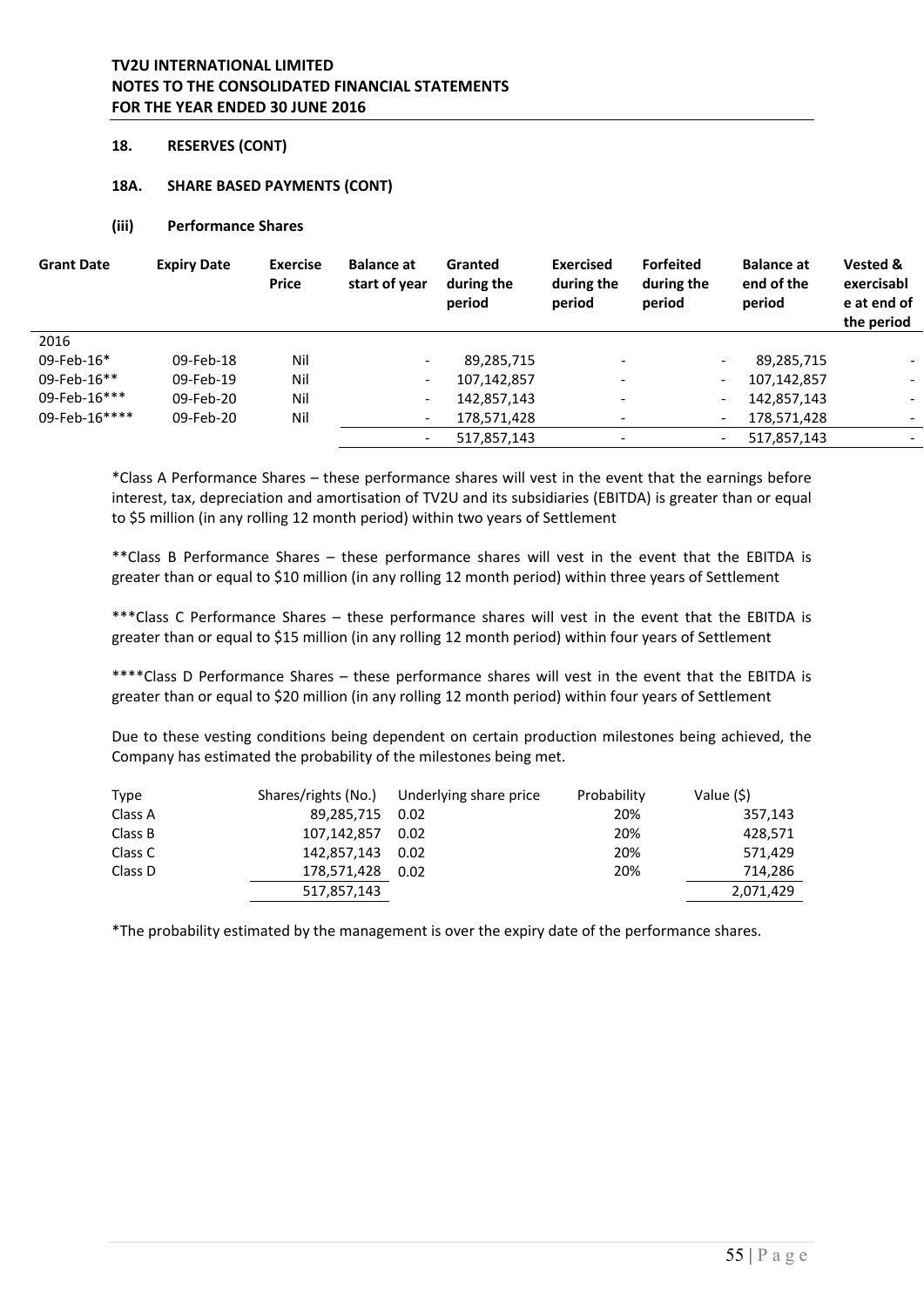# **18. RESERVES (CONT)**

### **18A. SHARE BASED PAYMENTS (CONT)**

# **(iii) Performance Shares (cont)**

### **Recognised equity‐based payment expense**

The total expense recognised for Key Management Personnel under the PRP for the period are as follows:

|                                         | 30-Jun-16  |               |                                                               | 30-Jun-15     |
|-----------------------------------------|------------|---------------|---------------------------------------------------------------|---------------|
|                                         | Value      | Value to be   | Value                                                         | Value to be   |
|                                         | recognised | recognised in | recognised                                                    | recognised in |
|                                         |            |               | during the year future periods during the year future periods |               |
|                                         |            |               |                                                               |               |
| <b>Key Management Personnel</b>         |            |               |                                                               |               |
| Performance Rights - Mr Doug Jendry (i) |            |               |                                                               |               |
| Performance Rights - Mr Peter Wall      |            |               | 46,800                                                        |               |
| Performance Rights - Mr David King (ii) |            |               | (79, 858)                                                     |               |
| Performance Rights - Mr Igor Soshinsky  |            |               | 98,416                                                        | 184,229       |
| <b>Total</b>                            |            |               | 65,358                                                        | 184,229       |
|                                         |            |               |                                                               |               |

(iii) Mr Jendry resigned 18 May 2015.

(iv) Mr King resigned on 31 July 2014.

# **19. ACCUMULATED LOSSES**

Movement in accumulated losses were as follows:

|                                   | 30-Jun-16      | 30-Jun-15  |
|-----------------------------------|----------------|------------|
|                                   |                |            |
| Balance at 1 July                 | (335, 281)     |            |
| Net loss for the financial period | (14, 160, 151) | (335, 281) |
| Balance at 30 June                | (14, 495, 432) | (335, 281) |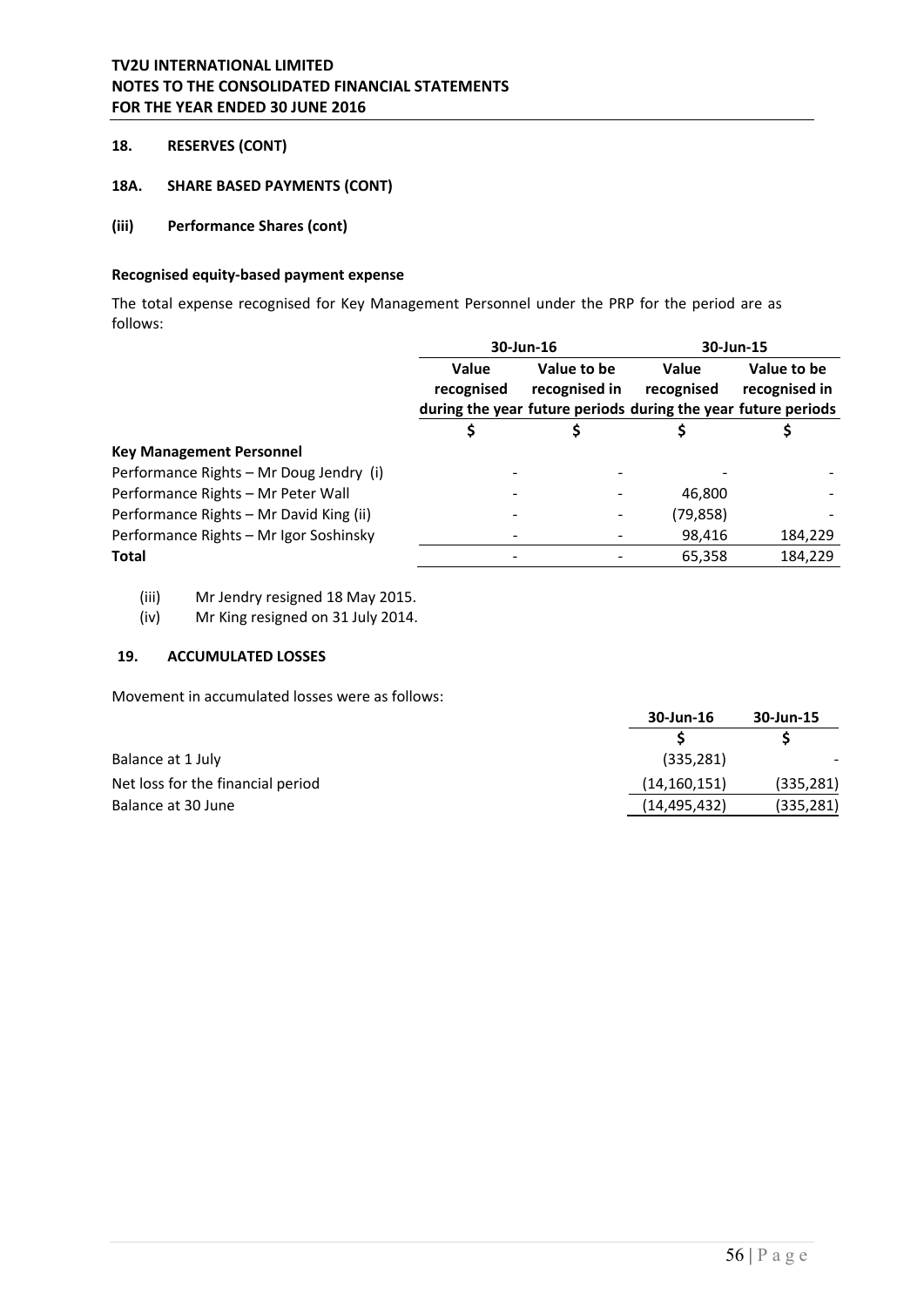### **20. EARNINGS PER SHARE**

The calculation of basic loss per share at 30 June 2016 was based on the loss attributable to ordinary shareholders of \$14,160,151 (2015: \$335,281) and a weighted average number of ordinary shares outstanding during the financial year ended 30 June 2016 of 1,034,658,341 (2015: 357,142,857) calculated as follows:

|                                                                         | 30-Jun-16      | 30-Jun-15   |
|-------------------------------------------------------------------------|----------------|-------------|
|                                                                         |                |             |
| Net loss attributable to ordinary equity holders of the Company $(\xi)$ | (14, 160, 151) | (335, 281)  |
| Weighted average number of ordinary shares for basis per share (No.)    | 1,034,658,341  | 357,142,857 |
|                                                                         |                |             |
| <b>Continuing operations</b>                                            |                |             |
| - Basic loss per share (cents)                                          | (1.37)         | (0.09)      |
|                                                                         |                |             |
| Potential ordinary shares that are not dilutive and not used in the     |                |             |
| calculation of diluted EPS:                                             | No.            | No.         |
| Share Options (No.)                                                     | 225,763,827    |             |
| Performance shares (No.)                                                | 517,857,143    |             |

### **21. FINANCIAL RISK MANAGEMENT**

The Group's principal financial instruments comprise receivables, payables, cash and short‐term deposits. The Group manages its exposure to key financial risks in accordance with the Group's financial risk management policy. The objective of the policy is to support the delivery of the Group's financial targets while protecting future financial security.

At the reporting date, the Group had the following mix of financial assets and liabilities.

|                                    | 30-Jun-16  | 30-Jun-15   |
|------------------------------------|------------|-------------|
|                                    | Ş          | Ş           |
| <b>Financial Assets</b>            |            |             |
| Cash & cash equivalents            | 2,606,835  | 90,646      |
| Trade & other receivables          | 237,550    | 701,931     |
| <b>Total Financial Assets</b>      | 2,844,385  | 792,577     |
| <b>Financial Liabilities</b>       |            |             |
| Trade & other payables             | (657, 829) | (1,390,074) |
| <b>Total Financial Liabilities</b> | (657, 829) | (1,390,074) |
|                                    |            |             |
| Net exposure                       | 2,186,556  | (597,497)   |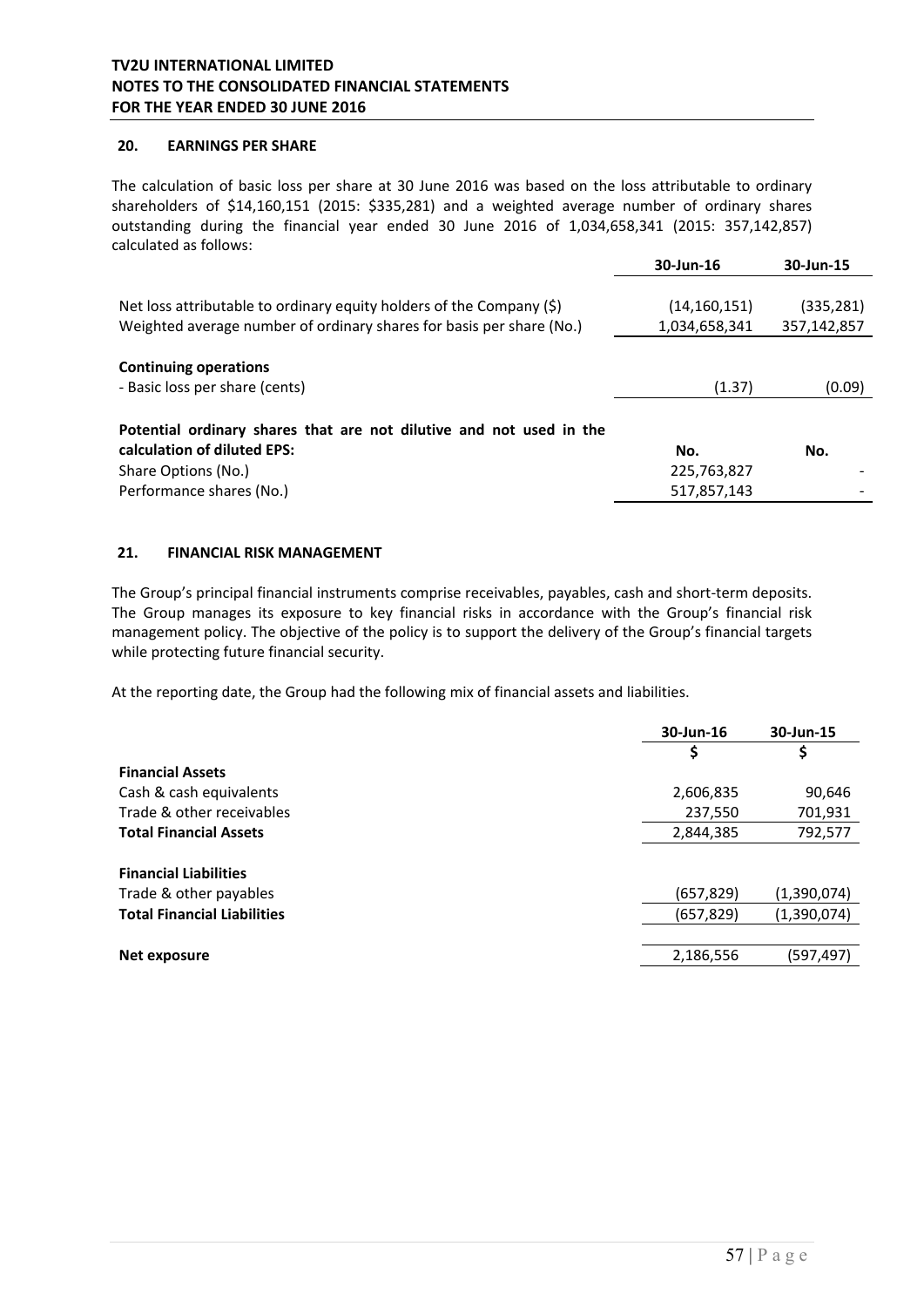## **22. FINANCIAL RISK MANAGEMENT**

The main risks arising from the Group's financial instruments are interest rate risk, credit risk and liquidity risk. The Group does not speculate in the trading of derivative instruments. The Group uses different methods to measure and manage different types of risks to which it is exposed. These include monitoring levels of exposure to interest rates and assessments of market forecasts for interest rates. Ageing analysis of and monitoring of receivables are undertaken to manage credit risk, liquidity risk is monitored through the development of future rolling cash flow forecasts.

The Board reviews and agrees policies for managing each of these risks as summarised below.

Primary responsibility for identification and control of financial risks rests with the Board. The Board reviews and agrees policies for managing each of the risks identified below, including for interest rate risk, credit allowances and cash flow forecast projections.

Details of the significant accounting policies and methods adopted, including the criteria for recognition, the basis of measurement and the basis on which income and expenses are recognised, in respect of each class of financial asset and financial liability are disclosed in note 1 to the financial statements.

#### **Risk Exposures and Responses**

#### **Interest Rate Risk**

The Group's exposure to risks of changes in market interest rates relates primarily to the Group's cash balances. The Group constantly analyses its interest rate exposure. Within this analysis, consideration is given to potential renewals of existing positions, alternative financing positions and the mix of fixed and variable interest rates. As the Group has no interest bearing borrowings its exposure to interest rate movements is limited to the amount of interest income it can potentially earn on surplus cash deposits. The following sensitivity analysis is based on the interest rate risk exposures in existence at the reporting date.

At reporting date, the Group had the following financial assets exposed to variable interest rates that are not designated in cash flow hedges:

|                         | Weighted<br><b>Average Interest</b> |           | Weighted<br><b>Average Interest</b> |           |
|-------------------------|-------------------------------------|-----------|-------------------------------------|-----------|
|                         | Rate                                | 30-Jun-16 | Rate                                | 30-Jun-15 |
|                         | %                                   |           | %                                   |           |
| Cash & cash equivalents | 2%                                  | 2,606,835 | $\overline{\phantom{a}}$            | 90,646    |

The following sensitivity analysis is based on the interest rate risk exposures in existence at the reporting date.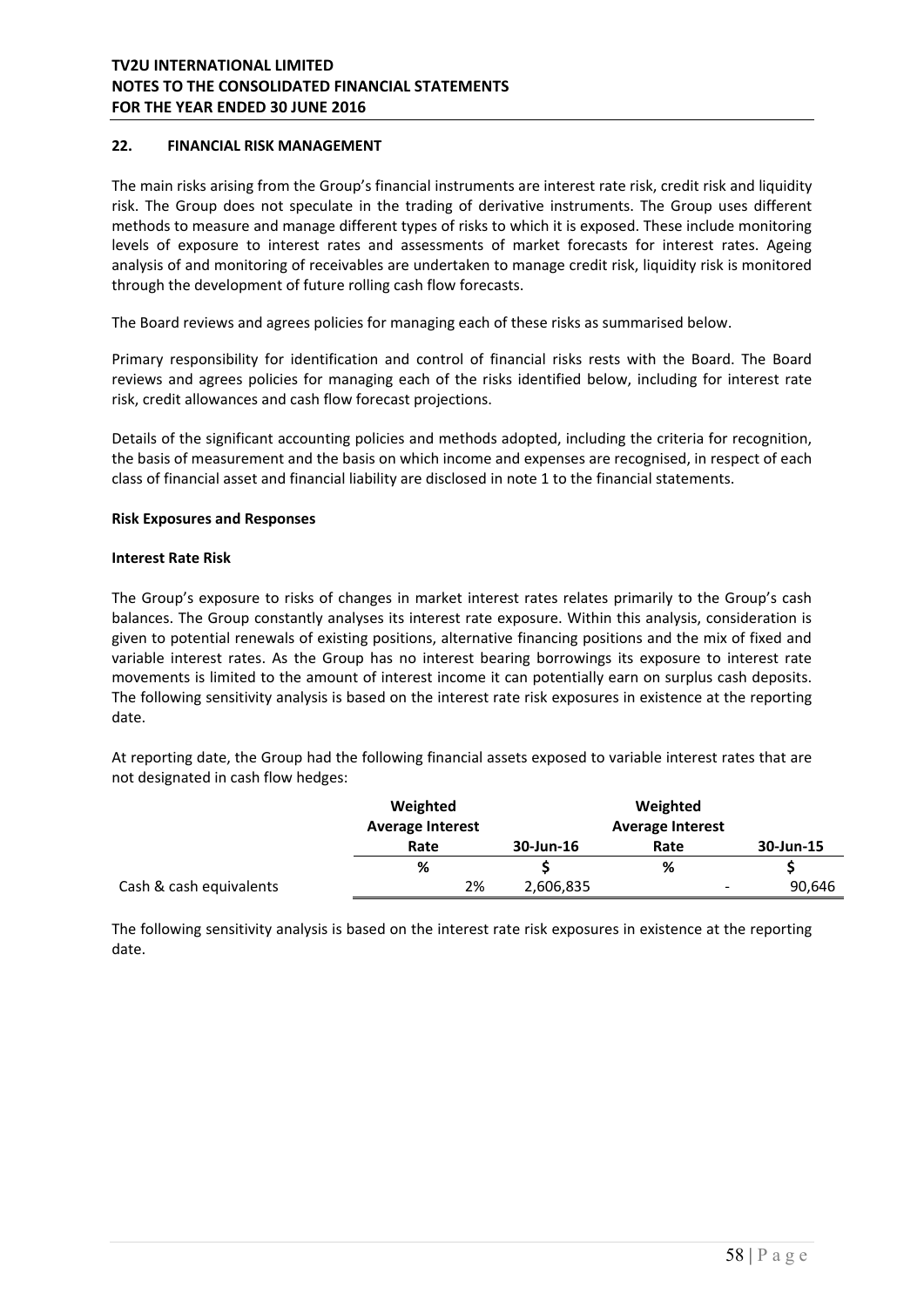### **22. FINANCIAL RISK MANAGEMENT (CONT)**

#### **Interest Rate Risk (CONT)**

At 30 June 2016, if interest rates had moved, as illustrated in the table below, with all other variables held constant, post tax profit and equity relating to financial assets of the Group would have been affected as follows:

|                                              | 30-Jun-16 | 30-Jun-15 |
|----------------------------------------------|-----------|-----------|
|                                              | S         | \$        |
| Judgements of reasonably possible movements: |           |           |
| Post tax profit - higher / (lower)           |           |           |
| $+0.5%$                                      | 13,034    | 453       |
| $-0.5%$                                      | (13,034)  | (453)     |
| Equity – higher / (lower)                    |           |           |
| $+0.5%$                                      | 13,034    | 453       |
| $-0.5%$                                      | (13,034)  | (453)     |
|                                              |           |           |

### **Credit Risk**

Credit risk refers to the risk that a counterparty will default on its contractual obligations resulting in financial loss to the Group. The Group has adopted a policy of only dealing with creditworthy counterparties and obtaining sufficient collateral where appropriate, as a means of mitigating the risk of financing loss from defaults. The Group's exposure and the credit ratings of its counterparties are continuously monitored and the aggregate value of transactions concluded is spread amongst approved counterparties.

The carrying amount of financial assets recorded in the financial statements, net of any provision for losses, represents the Group's maximum exposure to credit risk. All receivables are due within 30 days and none are past due.

#### **Cash**

The Group's primary banker is National Australia Bank. The Board considers the use of this financial institution, which has a short term rating of A- from Standards and Poors to be sufficient in the management of credit risk with regards to these funds.

#### **Trade & other receivables**

While the Group has policies in place to ensure that transactions with third parties have an appropriate credit history, the management of current and potential credit risk exposures is limited as far as is considered commercially appropriate. Up to the date of this report, the Board has placed no requirement for collateral on existing debtors.

#### **Cash at bank and short‐term bank deposits:**

|                                     | 30-Jun-16 | 30-Jun-15 |
|-------------------------------------|-----------|-----------|
|                                     |           |           |
| <b>Standards &amp; Poors rating</b> |           |           |
| А-                                  | 2,606,835 | 90,646    |
|                                     |           |           |

There are no significant concentrations of credit risk within the Group.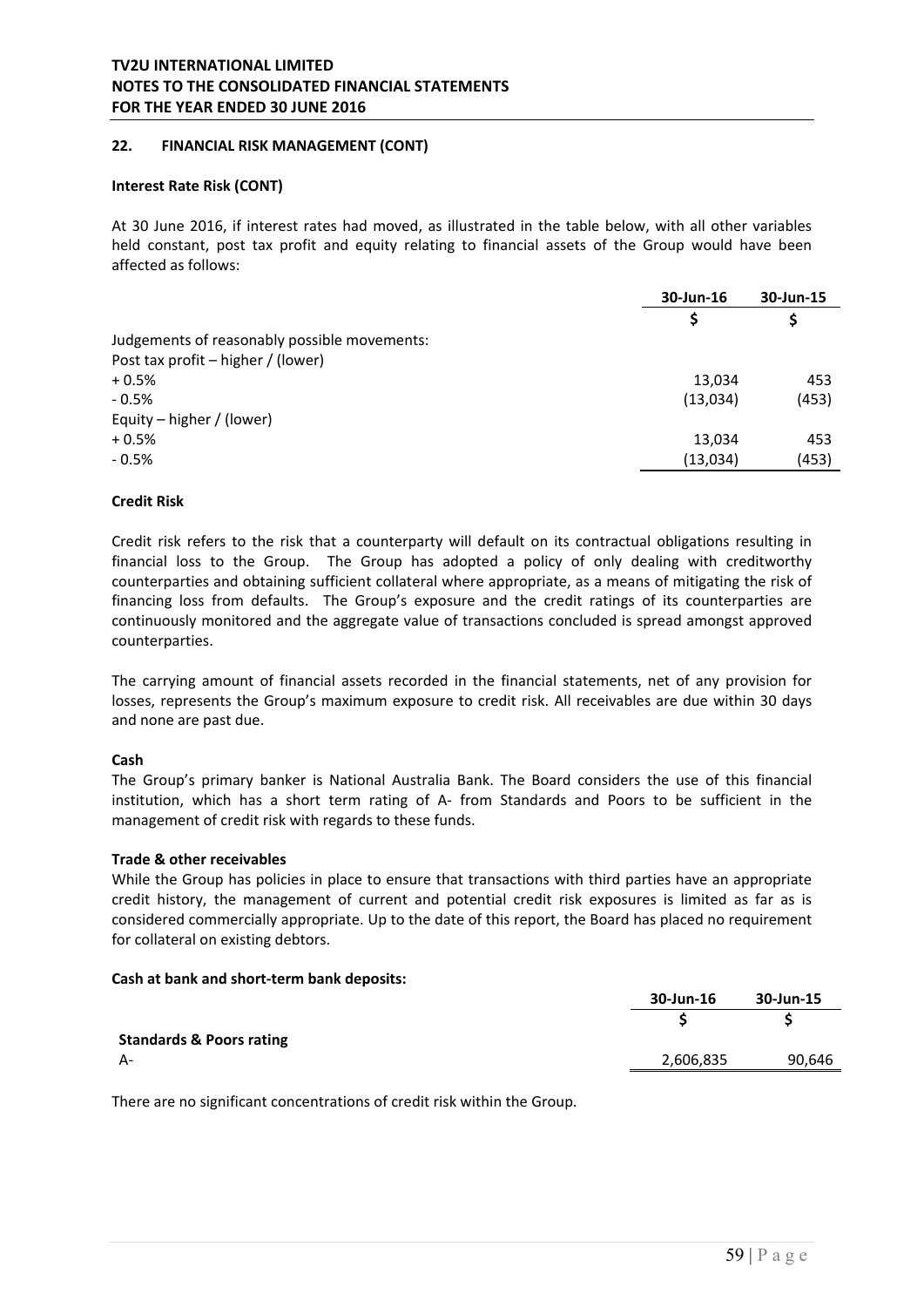## **22. FINANCIAL RISK MANAGEMENT (CONT.)**

#### **Liquidity Risk**

Liquidity risk is the risk that the Group will not be able to meet its financial obligations as they fall due. The Group's approach to managing liquidity is to ensure, as far as possible, that it will always have sufficient liquidity to meet its liabilities when due, under both normal and stressed conditions, without incurring unacceptable losses or risking damage to the Group's reputation.

The Group anticipates a need to raise additional capital in the next 12 months to meet forecasted operational activities. The decision on how the Group will raise future capital will depend on market conditions existing at that time.

Typically, the Group ensures that it has sufficient cash on demand to meet expected operational expenses for a period of 60 days, including the servicing of financial obligations; this excludes the potential impact of extreme circumstances that cannot reasonably be predicted, such as natural disasters.

The Group has no access to credit standby facilities or arrangements for further funding or borrowings in place.

The financial liabilities the Group had at reporting date were trade payables incurred in the normal course of the business. Trade payables were non-interest bearing and were due within the normal 30-60 day terms of creditor payments.

The table below reflects the respective undiscounted cash flows for financial liabilities. The risk implied from the values shown in the table below reflects outflows. Trade payables and other financial liabilities mainly originate from the financing of assets used in the Company's on-going operations.

|                               |         |                          |        | <b>Total</b>     |               |
|-------------------------------|---------|--------------------------|--------|------------------|---------------|
| <b>Contractual maturities</b> | <6      | $6 - 12$                 | $>12$  | Contractual      | Carrying      |
| of financial liabilities      | months  | months                   | months | <b>Cash Flow</b> | <b>Amount</b> |
|                               | \$      | \$                       | \$     |                  |               |
| 30-Jun-16                     |         |                          |        |                  |               |
| Trade & other payables        | 657,829 |                          |        |                  | 657,829       |
|                               | 657,829 | ٠                        |        |                  | 657,829       |
|                               |         |                          |        |                  |               |
| 30-Jun-15                     |         |                          |        |                  |               |
| Trade & other payables        | 200,806 | $\overline{\phantom{a}}$ |        | -                | 200,806       |
|                               | 200,806 | $\overline{\phantom{a}}$ | ٠      |                  | 200,806       |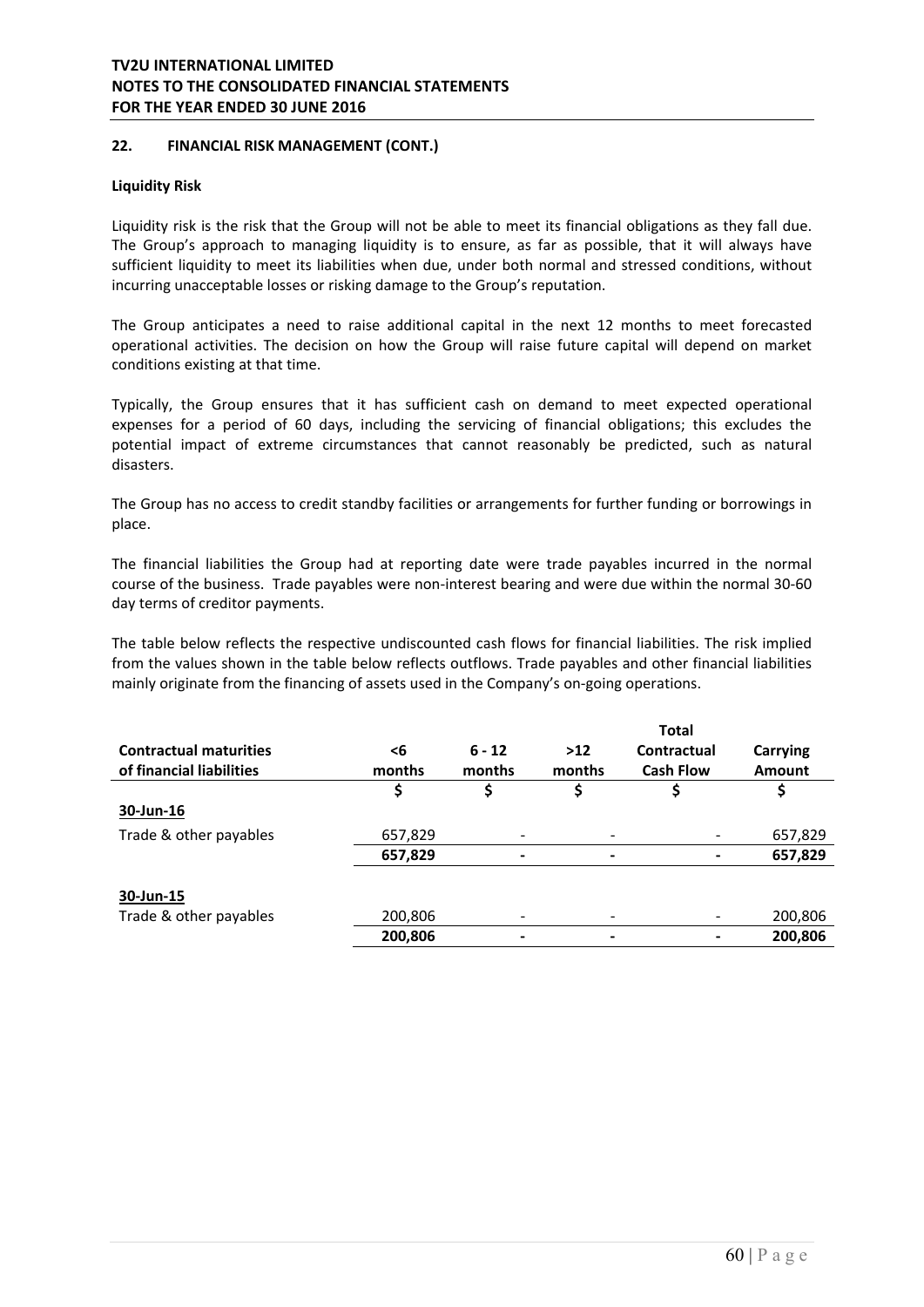### **23. RELATED PARTY DISCLOSURE**

#### **a) Equity interests**

|                                 |               |           | <b>Equity Interest</b> |  |
|---------------------------------|---------------|-----------|------------------------|--|
|                                 |               | 30-Jun-16 | 30-Jun-15              |  |
|                                 | Country<br>οf | %         | %                      |  |
| <b>Name</b>                     | Incorporation |           |                        |  |
| Cossack Investments Pty Ltd     | Australia     | 100       | 100                    |  |
| Zinest Holdings Limited         | Cyprus        |           | 100                    |  |
| Geo Poshuk Ltd                  | Ukraine       |           | 100                    |  |
| Eastford Investments Sp. z o.o. | Poland        |           | 100                    |  |
| Eurogas Polska Sp. z o.o.       | Poland        |           | 100                    |  |
| TV2U Worldwide Pty Ltd          | Australia     | 100       |                        |  |
| TV2U Singapore Pte Ltd          | Singapore     | 100       |                        |  |
| Tara China Hong Kong Ltd        | Hong Kong     | 100       |                        |  |
| Tara Singapore Pte Ltd          | Singapore     | 100       |                        |  |
| Karaoke2u Pte Ltd               | Singapore     | 50        |                        |  |
| Innovation2u Pte Ltd            | Singapore     | 100       |                        |  |
| TV2U Australia Pty Ltd          | Australia     | 100       |                        |  |

### **b) Transactions with Related Parties**

Transactions between related parties are on normal commercial terms and conditions no more favourable than those available to other parties unless otherwise stated.

A Director, Nick Fitzergerald, is a Director in the firm Talico Technologies Pte Ltd. Talico Technologies Pte Ltd has provided consulting services to the Company during the current and previous financial year on normal commercial terms and conditions as follows:

|                                                                              | 30-Jun-16                | 30-Jun-15 |
|------------------------------------------------------------------------------|--------------------------|-----------|
| Talico Technologies Pte Ltd:                                                 |                          |           |
| A firm which Director Nick Fitzgerald is a Director – Consulting<br>services | $\overline{\phantom{0}}$ | 29.167    |

A Director, Peter Wall, is a Partner in the firm Steinepreis Paganin. Steinepreis & Paganin has provided legal services to the Company during the current and previous financial year on normal commercial terms and conditions as follows:

|                                                                | 30-Jun-16 | 30-Jun-15 |
|----------------------------------------------------------------|-----------|-----------|
| <b>Steinepreis Paganin Lawyers &amp; Consultants:</b>          |           |           |
| A firm which Director Peter Wall is a Partner - Legal services | 374.500   | 80.738    |

A Director, Tony Chong, is a Partner of Laval Legal. Laval Legal has provided legal services to the Company during the current financial year on normal commercial terms and conditions as follows:

|                                                                | 30-Jun-16 | 30-Jun-15 |
|----------------------------------------------------------------|-----------|-----------|
| Lavan Legal:                                                   |           |           |
| A firm which Director Tony Chong is a Partner – Legal services | 59.213    | $\sim$    |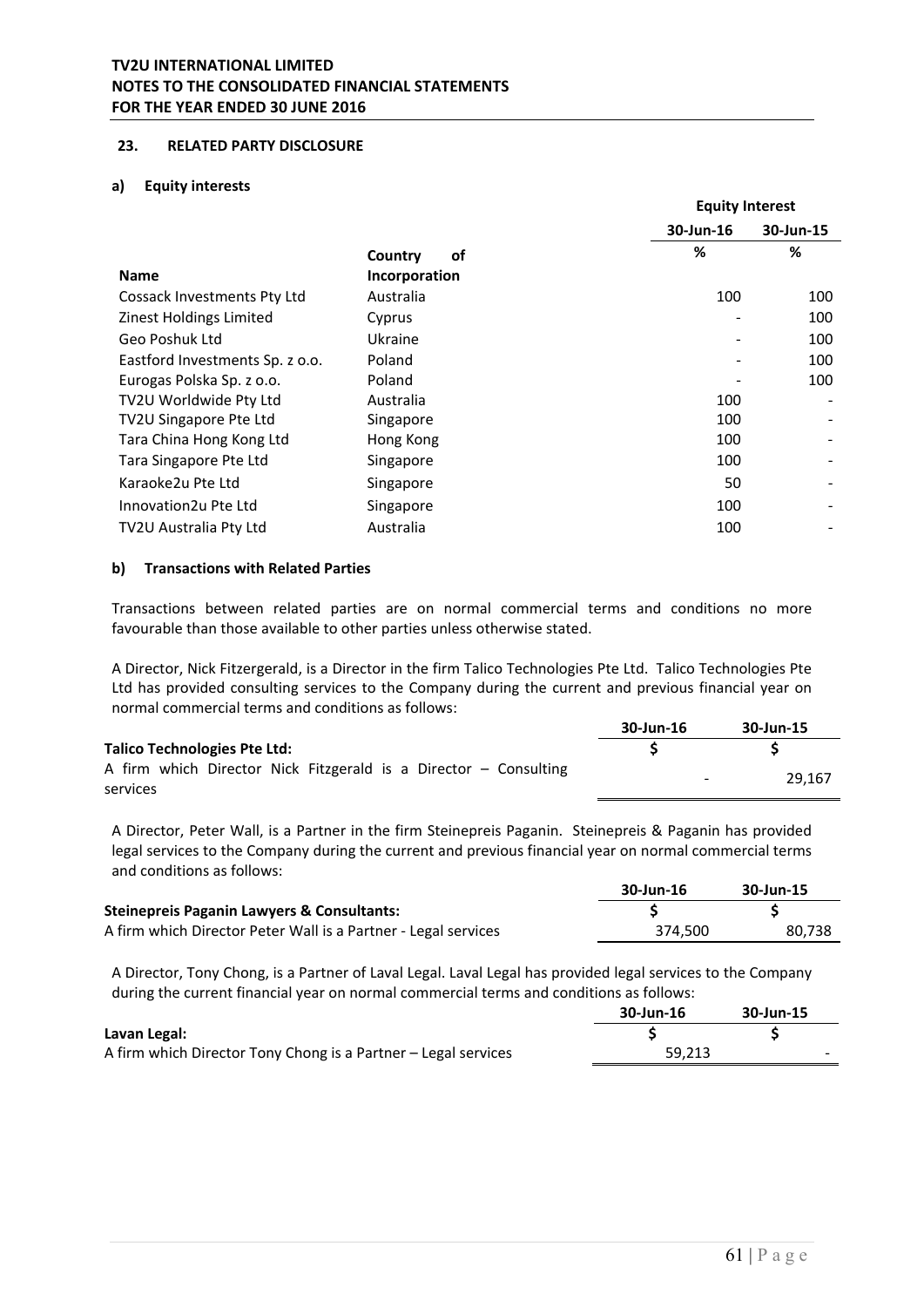## **23. RELATED PARTY DISCLOSURE (CONT)**

#### **c) Key Management Personnel Compensation**

Refer to the remuneration report contained in the directors' report for details of the remuneration paid or payable to each member of the Group's key management personnel for the year ended 30 June 2016 and 30 June 2015.

|                                 | 30-Jun-16 | 30-Jun-15 |
|---------------------------------|-----------|-----------|
|                                 |           |           |
| <b>Compensation by category</b> |           |           |
| Short-term employee benefits    | 246,120   | 137,371   |
| Post-employment benefits        | 2.244     | 5,447     |
| <b>Termination benefits</b>     |           | 25,000    |
| Equity based payments           |           | 232,216   |
|                                 | 248,364   | 400,034   |

### **d) Loans from related parties**

There were no loans to or from related parties during the financial year.

## **24. COMMITMENTS AND CONTINGENCIES**

There are currently no contingent liabilities or contingent assets outstanding at the end of the current reporting year.

#### **25. AUDITOR'S REMUNERATION**

|                                                                      | 30-Jun-16 | 30-Jun-15 |
|----------------------------------------------------------------------|-----------|-----------|
|                                                                      |           |           |
| Amounts received or due and receivable                               |           |           |
| (i) Audit of the financial report of the entity $-$ PA Audit Pty Ltd | 67,895    |           |
| (ii) Review of the financial report of the entity - Pitcher Partners |           |           |
| Corporate & Audit (WA) Pty Ltd                                       | 14,000    |           |
| (iii) Taxation, IPO and other services                               | 93,604    |           |
|                                                                      | 175,499   |           |

#### **26. DIVIDENDS**

No dividend was paid or declared by the Group in the period since the end of the financial year up to the date of this report. The Directors do not recommend that any amount to be paid by way of dividend for the financial year ended 30 June 2016.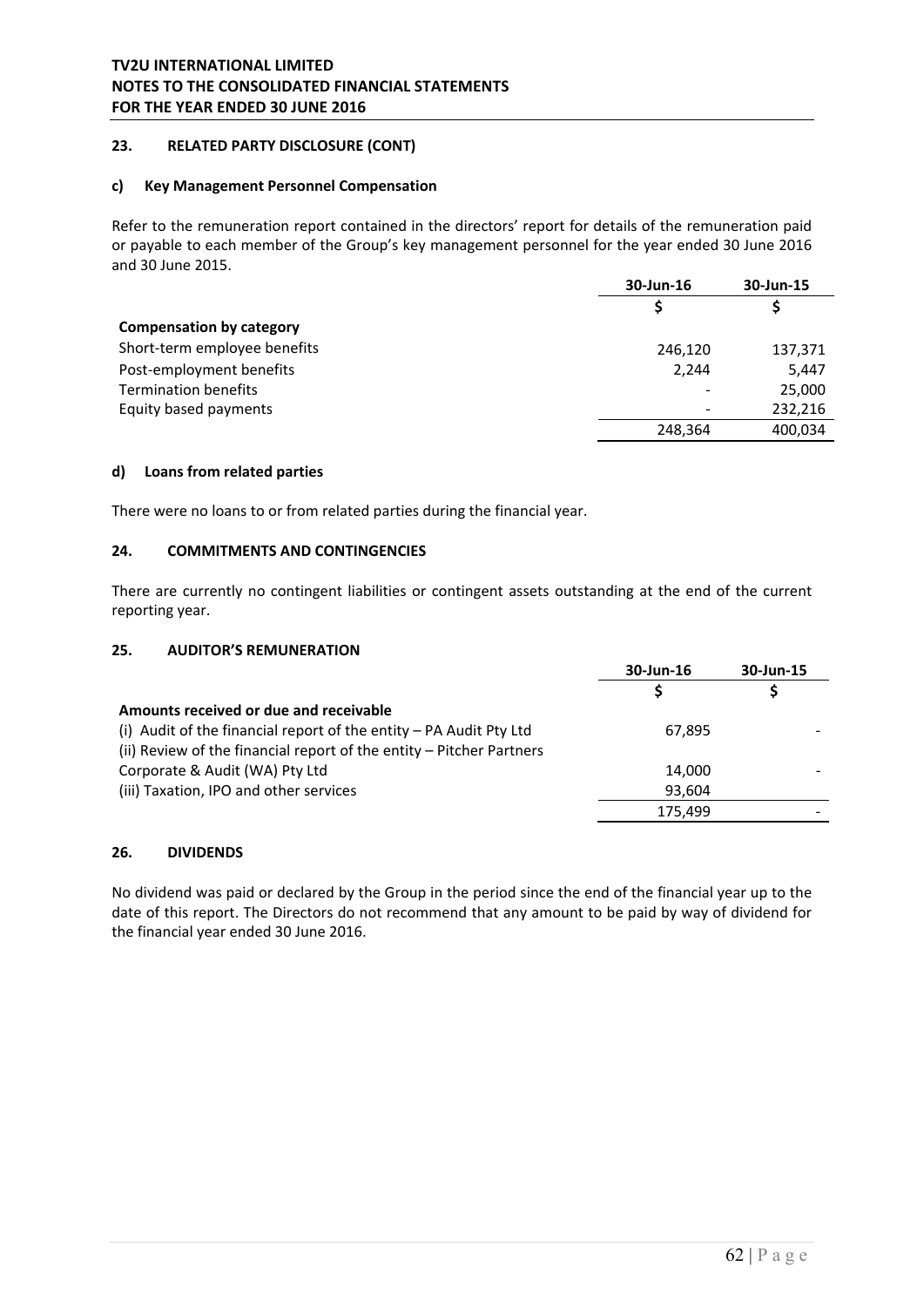# **27. PARENT ENTITY INFORMATION**

#### **a) Summary financial information**

#### **Financial Position**

|                            |             | Parent       |  |  |
|----------------------------|-------------|--------------|--|--|
|                            | 30-Jun-16*  | 30-Jun-15**  |  |  |
|                            | \$          | \$           |  |  |
| <b>Assets</b>              |             |              |  |  |
| Current assets             | 1,468,955   | 2,137,341    |  |  |
| Non-current assets         | 19,496      | 2,013        |  |  |
| Total assets               | 1,488,451   | 2,139,354    |  |  |
| <b>Liabilities</b>         |             |              |  |  |
| <b>Current liabilities</b> | 5,416,777   | 196,684      |  |  |
| <b>Total liabilities</b>   | 5,416,777   | 196,684      |  |  |
| <b>Equity</b>              |             |              |  |  |
| Issued capital             | 1,609       | 28,545,811   |  |  |
| Reserves                   |             | 542,854      |  |  |
| <b>Accumulated losses</b>  | (3,929,935) | (27,145,995) |  |  |
| Total equity               | (3,928,326) | 1,942,670    |  |  |
|                            |             |              |  |  |

# **Financial Performance**

|                                       |             | Parent                       |  |  |
|---------------------------------------|-------------|------------------------------|--|--|
| Loss for the year                     |             | $(3,696,005)$ $(14,918,114)$ |  |  |
| Other comprehensive (loss) / income   |             |                              |  |  |
| Total comprehensive loss for the year | (3,696,005) | (14, 918, 114)               |  |  |
|                                       |             |                              |  |  |

\* TV2U Worldwide Pty Ltd's financial information

\*\* TV2U International Limited's (formerly known as Galacia Energy Corporation Ltd) financial information

#### **b) Guarantees**

The Company has not entered into any guarantees in relation to the debts of its subsidiaries.

### **c) Other Commitments and Contingencies**

Other than disclosed in Note 24 above, the Company has no commitments to acquire property, plant and equipment, and has no contingent liabilities.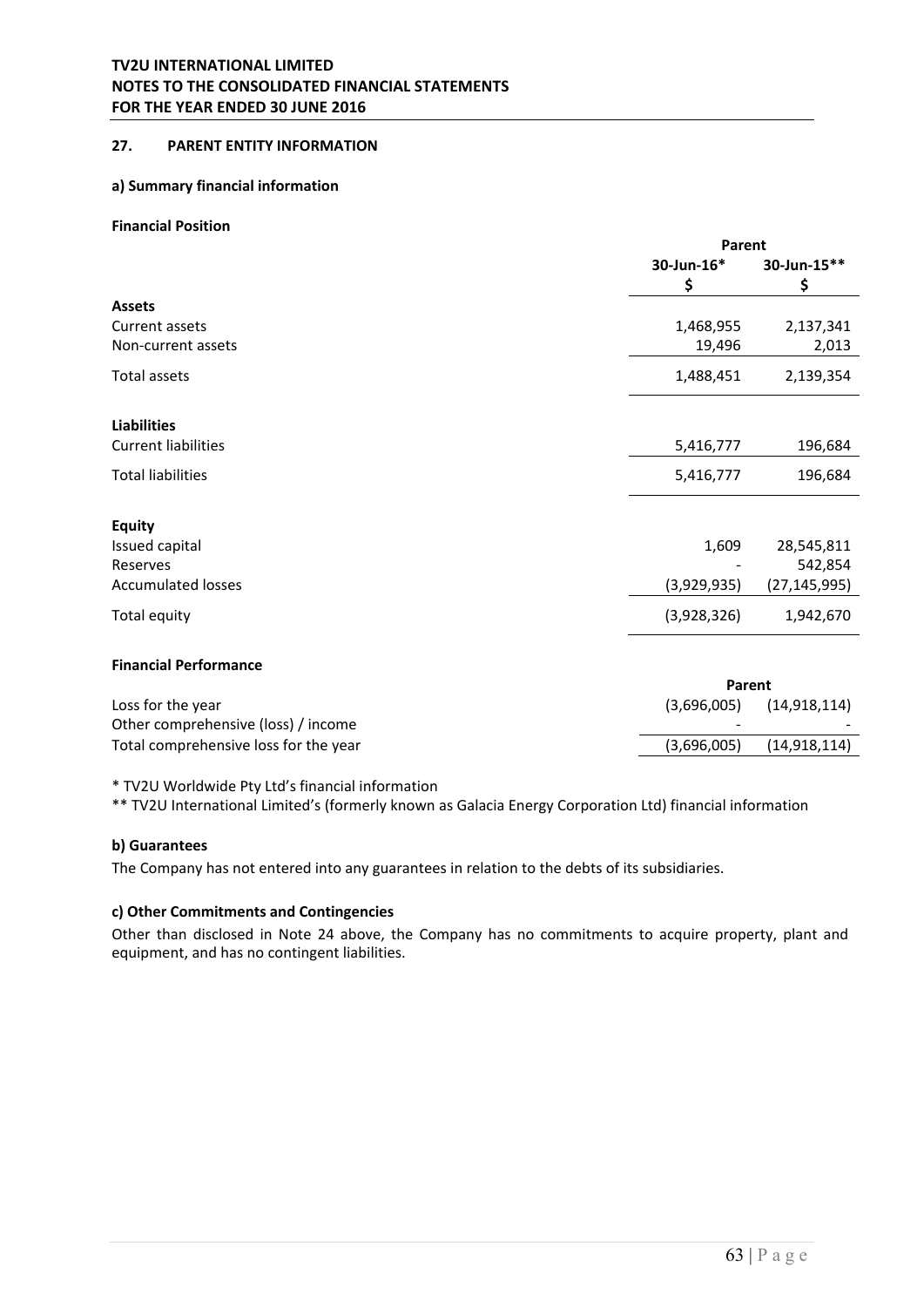### **28. SUBSEQUENT EVENTS**

On 18 July 2016, the Company has begun generating revenues from its Karaoke2U App following the launch on Google Play and Apple's App Store.

On 2 September 2016, the Company entered an agreement with Toomai Broadcasting Telecommunications Corporation Ltd ("Toomai"), a subsidiary of telecoms provider NPNN Group LLC ("NPBB"), to provide TV2U's OverTheTop ("OTT") service. Toomai is a new business with NPBB developing this business over the last two years.

The Company has reached and agreed commercial terms with Toomai for the engineering and launch of this service which includes:

- Upfront capital expenditure payment in excess of \$1,000,000 for the head-end expansion of TV2U's head end at NTT Japan's data centre in Kuala Lumpur, Malaysia to be reviewed in quarter 4 of 2016;
- Managed service fee based on each active subscriber per month with a minimum guaranteed number of subscribers;
- Cost of content provisioning and delivery; and
- Revenue share on karaoke and advertising.

No other matter or circumstance has arisen since 30 June 2016 that has significantly affected, or may significantly affect the consolidated entity's operations, the results of those operations, or the consolidated entity's state of affairs in future financial years.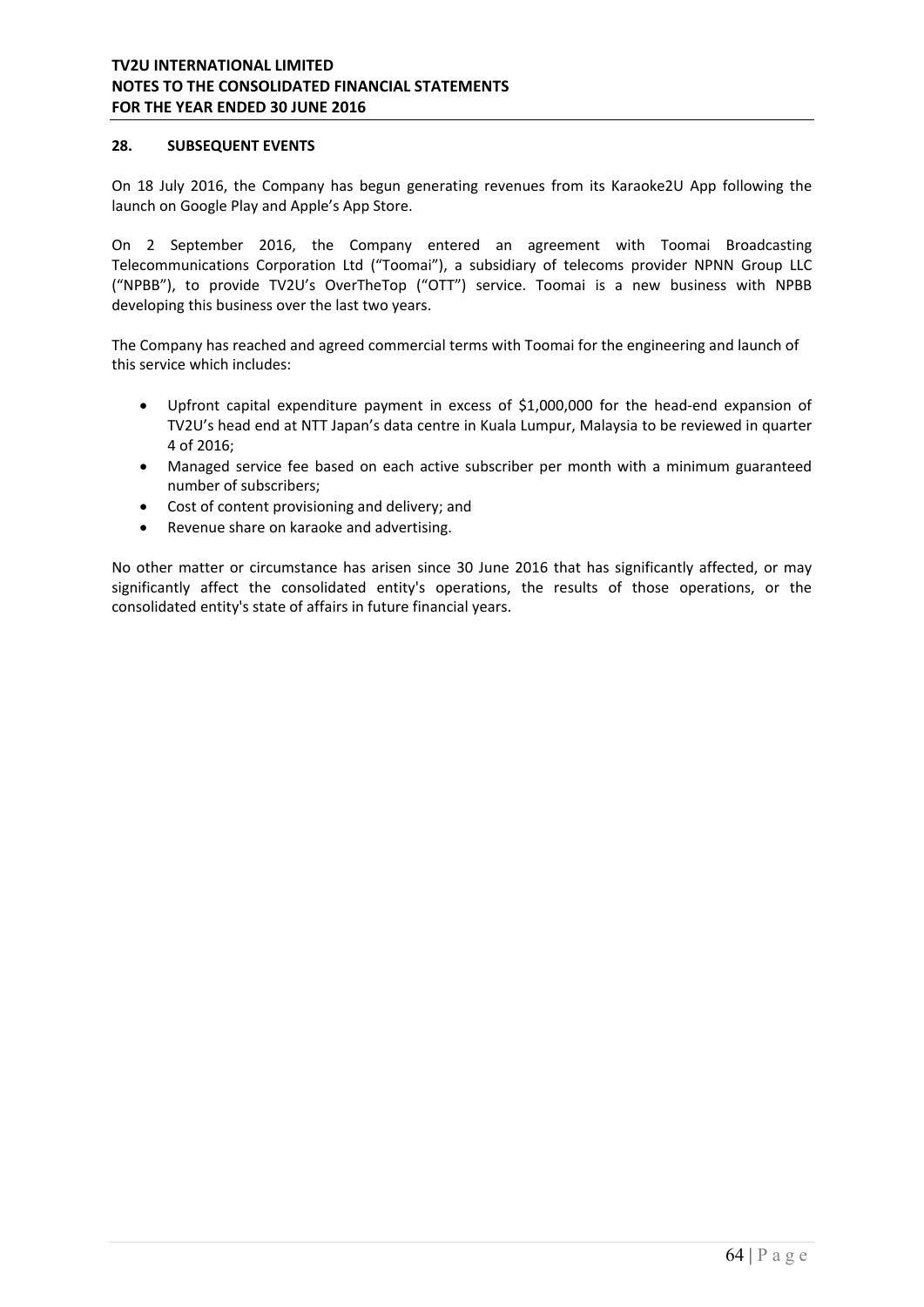The Directors of TV2U International Limited declare that, in their opinion:

- (a) The financial statements and accompanying notes are in accordance with the *Corporations Act 2001*, including:
	- i) complying with Accounting Standards, the Corporations Regulations 2001 and other mandatory professional reporting requirements; and
	- ii) giving a true and fair view of the consolidated entity's financial position as at 30 June 2016 and its performance for the year ended on that date.
- (b) The financial statements and accompanying notes comply with International Financial Reporting Standards as disclosed in Note 2(b).
- (c) As disclosed in 2(a) there are reasonable grounds to believe that the Company will be able to pay its debts as and when they become due and payable.

The Directors have been given the declarations required by section 295A of the *Corporations Act 2001*.

This declaration is made in accordance with a resolution of the Board of Directors and is signed on behalf of the Directors by:

nick fitzgerald

**Nick Fitzgerald Managing Director Perth, Western Australia 30 September 2016**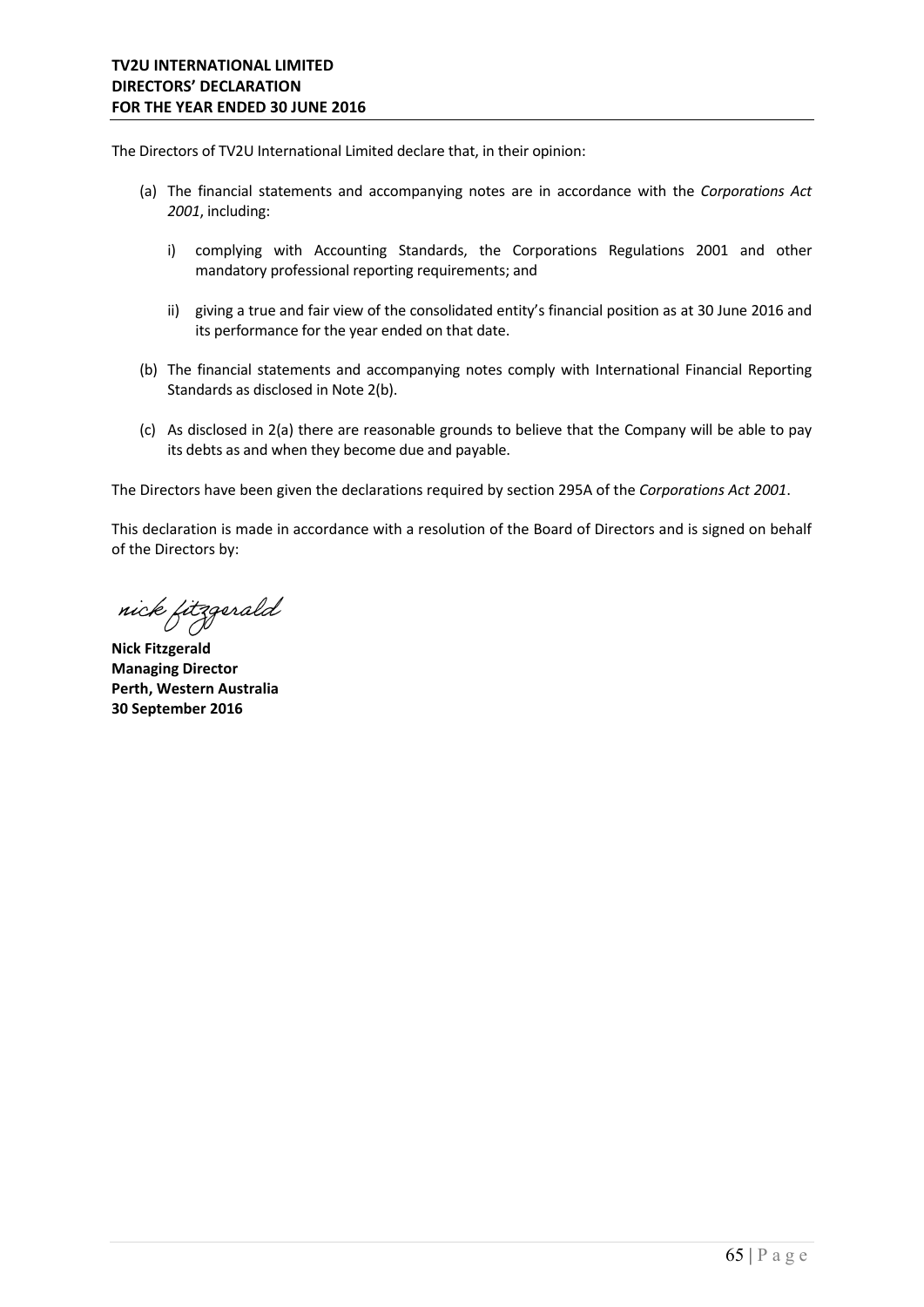**AUDITORS TO INSERT**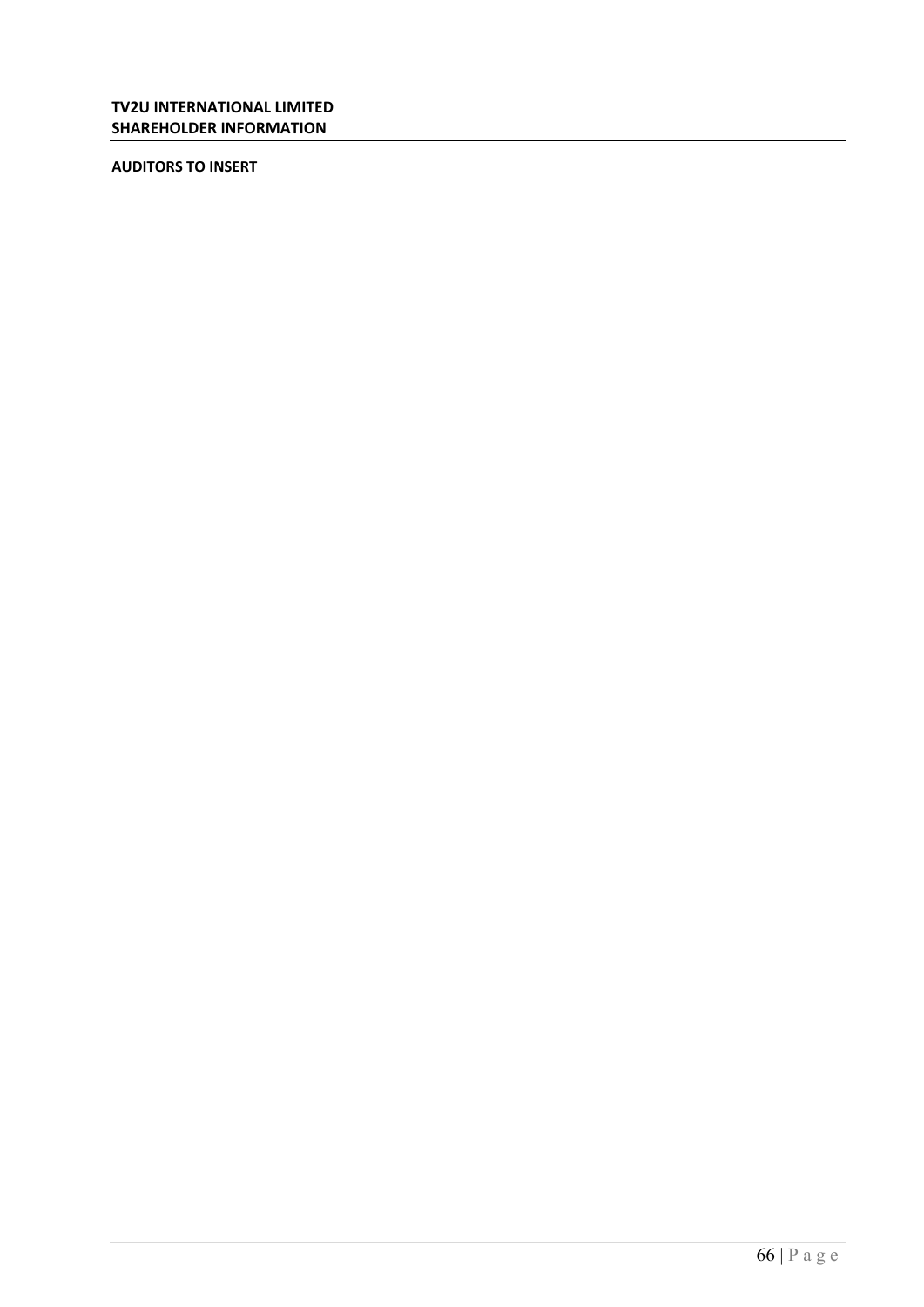**AUDITORS TO INSERT**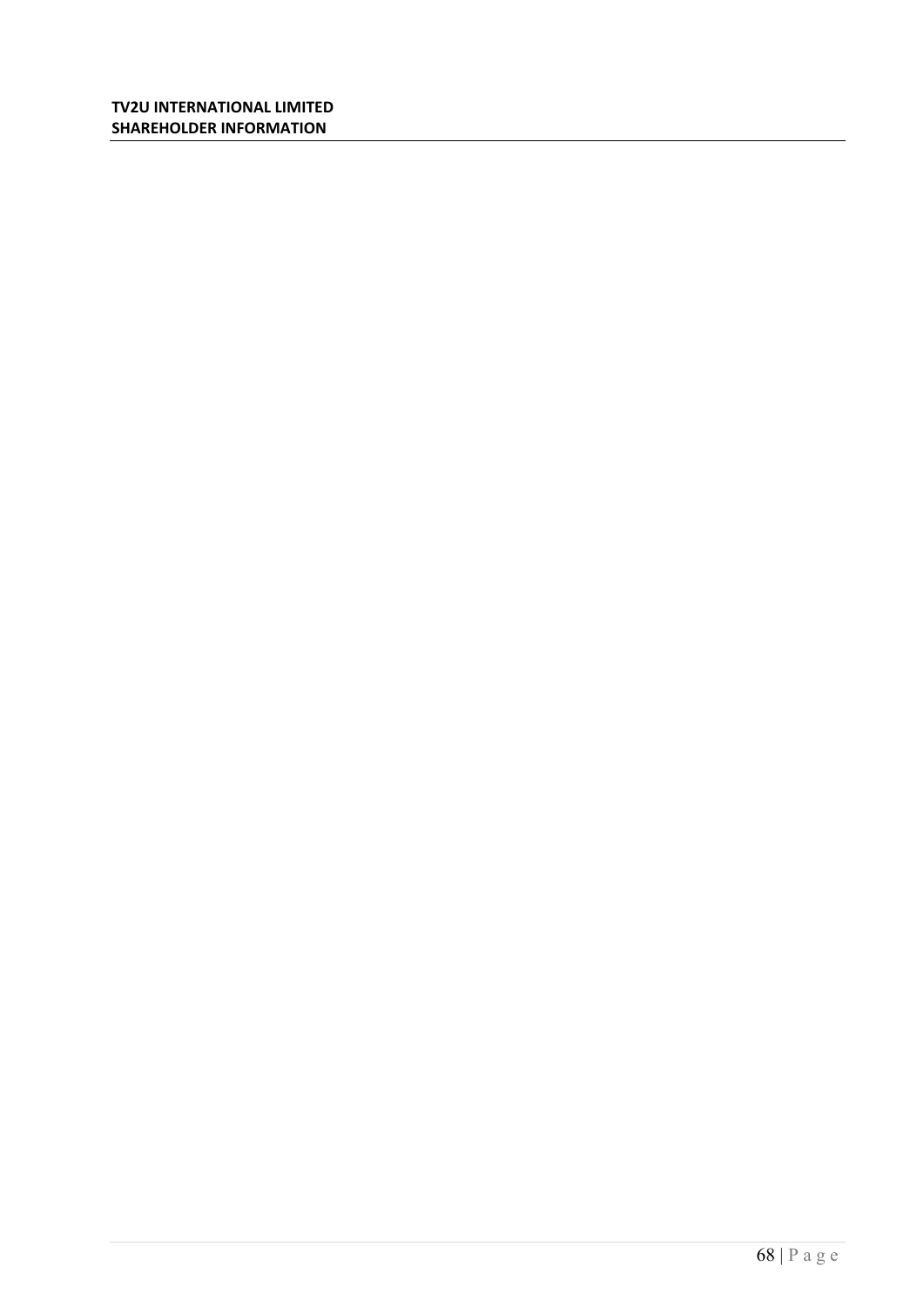#### **Number of holders of each class of equity securities and the voting rights attached:**

As at 29 September 2016 the equity securities are as follows:

| <b>Class of security</b>            |       | No. of Holders Voting Rights Attached                    |
|-------------------------------------|-------|----------------------------------------------------------|
| <b>Ordinary Shares</b>              | 2.388 | Each shareholder is entitled to one vote per share held. |
| Listed Options (\$0.04; 30/03/2019) | 982   | There are no voting rights attached to these options.    |
| Unlisted Options (\$0.03, 31/12/18) |       | There are no voting rights attached to these options.    |

All ordinary shares carry one vote per share without restriction.

**a) Distribution schedule of the number of holders in each listed class of equity security as at 29 September 2016:** 

|                         | <b>ORD Issued Capital</b> |                   |  |
|-------------------------|---------------------------|-------------------|--|
|                         | οf<br>No.                 | Percent of Issued |  |
| <b>Range of Holding</b> | <b>Shareholders</b>       | Capital (%)       |  |
| $1 - 1,000$             | 295                       | 0.00              |  |
| $1,001 - 5,000$         | 111                       | 0.03              |  |
| $5,001 - 10,000$        | 61                        | 0.04              |  |
| $10,001 - 100,000$      | 992                       | 4.21              |  |
| 100,001 and over        | 929                       | 95.72             |  |
| <b>Total</b>            | 2,388                     | 100.00            |  |

# **b) Holders of non‐marketable parcels:**

Number of shareholders with less than a marketable parcel is 276.

|                         | Listed<br>2019) | Options (\$0.04; 30 March |               |
|-------------------------|-----------------|---------------------------|---------------|
|                         | No.<br>οf       | οf<br>Percent             | <b>Issued</b> |
| <b>Range of Holding</b> | holders         | Capital (%)               |               |
| $1 - 1,000$             | 15              |                           | 0.00          |
| $1,001 - 5,000$         | 93              |                           | 0.16          |
| $5,001 - 10,000$        | 104             |                           | 0.40          |
| $10,001 - 100,000$      | 463             |                           | 9.22          |
| 100,001 and over        | 307             |                           | 90.21         |
| <b>Total</b>            | 982             |                           | 100.00        |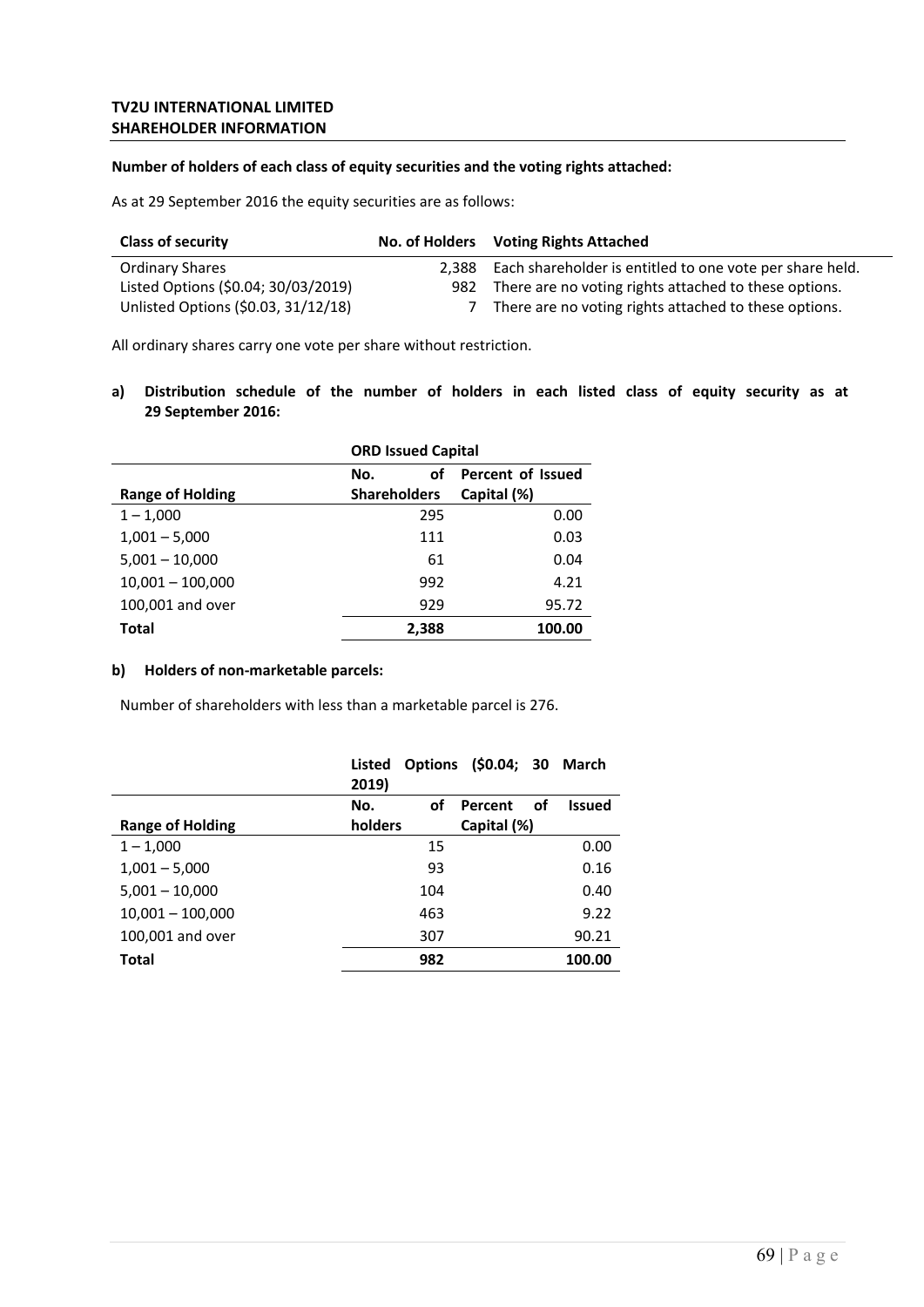# **c) Twenty Largest Holders of Ordinary Shares:**

|                |                                              |                      | Percent<br>of<br><b>Issued</b> |
|----------------|----------------------------------------------|----------------------|--------------------------------|
| No.            | <b>Name</b>                                  | <b>No. of Shares</b> | Capital (%)                    |
| $\mathbf{1}$   | <b>TALICO TECHNOLOGIES PTE LTD</b>           | 303,571,428          | 25.51                          |
| $\overline{2}$ | <b>CANCUN TRADING PTY LTD</b>                | 49,779,198           | 4.18                           |
| 3              | MRS DIVYA JINDAL                             | 36,000,000           | 3.03                           |
| 4              | MR XU ZHAI                                   | 21,057,484           | 1.77                           |
| 5              | <b>CORPORATE ENERGETICS PTY LTD</b>          | 21,000,000           | 1.76                           |
| 6              | <b>CANCUN TRADING PTY LTD</b>                | 19,951,599           | 1.68                           |
| 7              | <b>MR SOWARAN SINGH</b>                      | 11,800,000           | 0.99                           |
| 8              | MR BENJAMIN JOHN CAMPBELL                    | 11,365,055           | 0.96                           |
| 9              | ANGLO MENDA PTY LTD                          | 11,250,000           | 0.95                           |
| 10             | MRS JOANNA MILLIGAN & MR JOHN EDWIN MILLIGAN | 9,397,500            | 0.79                           |
| 11             | <b>HE 2 HOLDINGS PTY LTD</b>                 | 8,400,000            | 0.71                           |
| 12             | MR JOHN EDWIN MILLIGAN & MRS JOANNA MILLIGAN | 7,800,000            | 0.66                           |
| 13             | <b>MR VIKRANT JINDAL</b>                     | 7,320,000            | 0.62                           |
| 14             | NINGBO INWIT PTY LTD                         | 7,142,857            | 0.60                           |
| 14             | MR EDWARD VALVARORI & MRS FRANCES VALVASORI  | 7,142,857            | 0.60                           |
| 15             | DYNAMIK CAPITAL PTY LTD                      | 7,000,000            | 0.59                           |
| 15             | <b>MR VICTOR BONNICI</b>                     | 7,000,000            | 0.59                           |
| 16             | MRS ABBIE STUART DURTANOVICH                 | 6,535,714            | 0.55                           |
| 17             | <b>GARE PTY LIMITED</b>                      | 5,833,334            | 0.49                           |
| 18             | <b>MR XIAOLIN WANG</b>                       | 5,650,000            | 0.47                           |
| 19             | <b>TRANSLATOR ENERGY PTY LTD</b>             | 5,367,857            | 0.45                           |
| 19             | <b>CRACKING CHANG PTY LTD</b>                | 5,367,857            | 0.45                           |
| 20             | <b>KATERYNA LYSENKO</b>                      | 5,250,000            | 0.44                           |
|                | <b>TOTAL TOP 20 HOLDERS</b>                  | 580,982,740          | 48.84                          |
|                | <b>TOTAL REMAINING HOLDERS BALANCE</b>       | 1,189,814,327        | 100.00                         |

# **d) Substantial shareholders of ordinary fully paid shares:**

|             |               | Percent of    |
|-------------|---------------|---------------|
|             |               | <b>Issued</b> |
| <b>Name</b> | No. of Shares | Capital (%)   |
|             |               |               |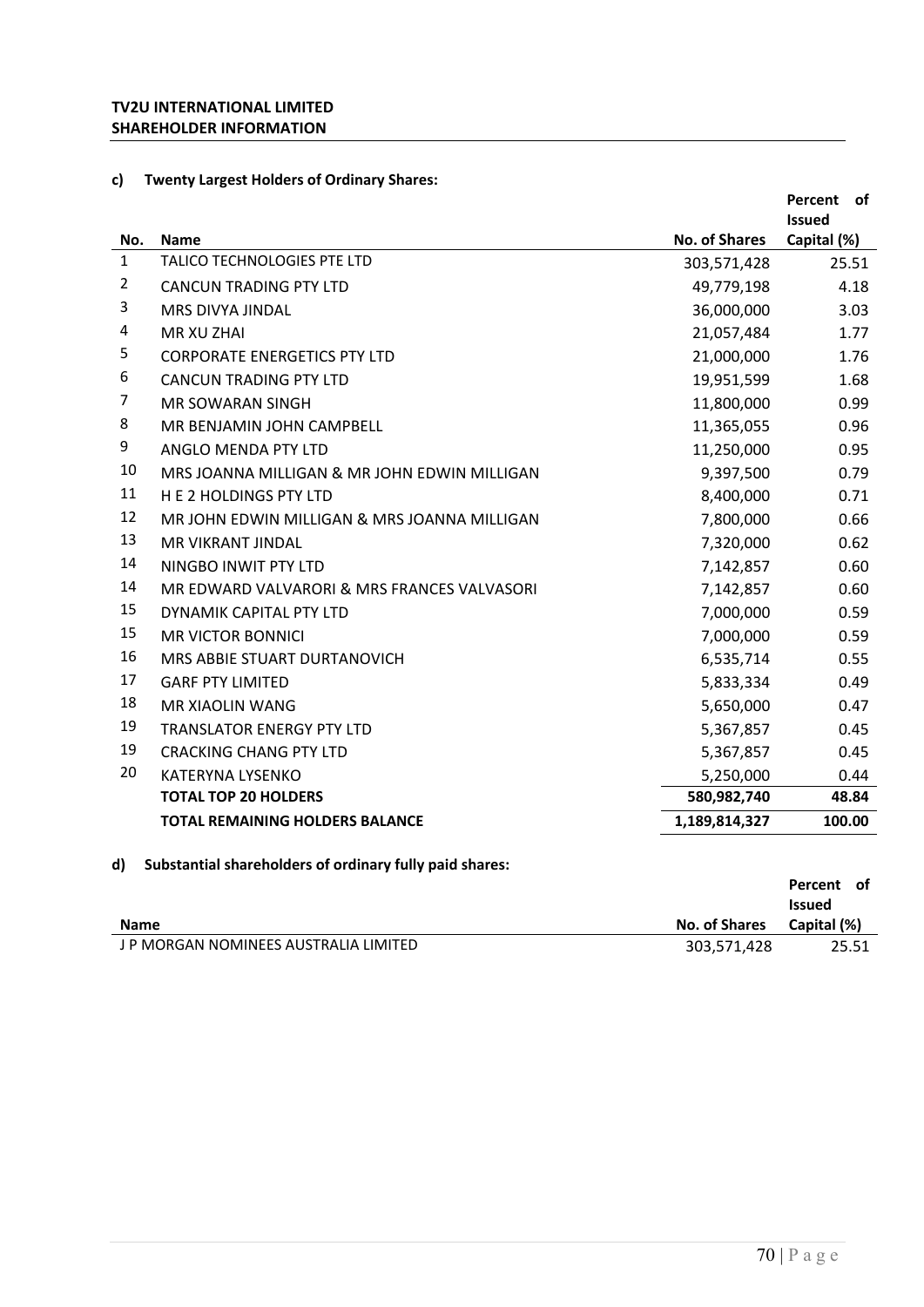### **TV2U INTERNATIONAL LIMITED SHAREHOLDER INFORMATION**

#### **e) Twenty Largest Holders of Listed Options:**

|              |                                                                               |                      | Percent<br>of |
|--------------|-------------------------------------------------------------------------------|----------------------|---------------|
|              |                                                                               |                      | <b>Issued</b> |
| No.          | <b>Name</b>                                                                   | <b>No. of Shares</b> | Capital (%)   |
| $\mathbf{1}$ | ROBMP PTY LTD <rmp a="" c="" fund="" super="">I</rmp>                         | 11,188,750           | 5.77          |
| 2            | JOLLY DAYS PTY LTD <the &="" a="" c="" day="" j="" k=""></the>                | 8,400,000            | 4.33          |
| 3            | MR XIAOLIN WANG                                                               | 7,000,000            | 3.61          |
| 4            | MRS DIVYA JINDAL                                                              | 5,581,550            | 2.88          |
| 5            | <b>MR TIMOTHY MIZERA</b>                                                      | 4,312,840            | 2.22          |
| 6            | CORPORATE ENERGETIC PTY LTD <the a="" boyd="" c="" family=""></the>           | 4,250,000            | 2.19          |
| 7            | <b>H E HOLDING 2 PTY LTD</b>                                                  | 4,237,500            | 2.18          |
| 8            | MR BENJAMIN JOHN CAMPBELL                                                     | 2,841,263            | 1.46          |
| 9            | <b>CANCUN TRADING PTY LTD</b>                                                 | 2,806,274            | 1.45          |
| 10           | <b>MR KONSTANTINOS BAGIARTAKIS</b>                                            | 2,175,000            | 1.12          |
| 11           | JOHN EDWIN MILLIGAN & JOANNE MILLIGAN <team a="" c="" elite="" fam=""></team> | 2,118,125            | 1.09          |
| 12           | <b>PASNER PTY LTD <the fund="" nero="" super=""></the></b>                    | 2,000,000            | 1.03          |
| 13           | MR EDWARD VALVARORI & MRS FRANCES VALVASORI                                   | 1,785,714            | 0.92          |
| 14           | BUZZ CAPITAL PTY LTD <zi a="" v="" vestment=""></zi>                          | 1,767,857            | 0.91          |
| 15           | HNR INVESTMENTS PTY LTD                                                       | 1,743,750            | 0.90          |
| 16           | JOHN EDWIN MILLIGAN & JOANNE MILLIGAN                                         | 1,693,750            | 0.87          |
| 17           | THE REGENT CHILDRENS CENTRE PTY LTD                                           | 1,649,500            | 0.85          |
| 18           | MIS ROWENA JANE NAUFAL                                                        | 1,575,000            | 0.81          |
| 19           | MS PATRICIA PAULINE RUSSO & MR HARRY HOHOLIS                                  | 1,500,000            | 0.77          |
| 20           | <b>BC &amp; JT HOLDINGS PTTY LTD</b>                                          | 1,462,500            | 0.75          |
|              | <b>TOTAL TOP 20 HOLDERS</b>                                                   | 70,089,373           | 36.11         |
|              | TOTAL REMAINING HOLDERS BALANCE                                               | 119,986,954          | 63.89         |
|              |                                                                               | 190,076,327          | 100.00        |

## **f) Unquoted equity securities**

The unlisted securities of the company as at 29 September 2016 are 31,687,500 options. The options do not carry a right to vote at a general meeting of shareholders.

### **Unlisted Options**

| <b>Issue Date</b> | <b>Expiry Date</b> | <b>Exercise Price</b> | <b>No. of Options</b> | <b>No. of Holders</b> |
|-------------------|--------------------|-----------------------|-----------------------|-----------------------|
| 3 February 2016   | 31 December 2018   | \$0.03                | 31,687,500            |                       |

### **Performance Shares**

At the date of this report, performance shares on issue are as follows:

| <b>Class</b> | <b>Date Granted</b> | <b>Issue price of shares</b> | <b>Expiry Date</b> | <b>Number</b> |
|--------------|---------------------|------------------------------|--------------------|---------------|
|              | 9 February 2016     | Nil                          | 9 February 2018    | 89,285,715    |
|              | 9 February 2016     | Nil                          | 9 February 2019    | 107,142,857   |
| ◡            | 9 February 2016     | Nil                          | 9 February 2020    | 142,857,143   |
|              | 9 February 2016     | Nil                          | 9 February 2020    | 178,571,428   |